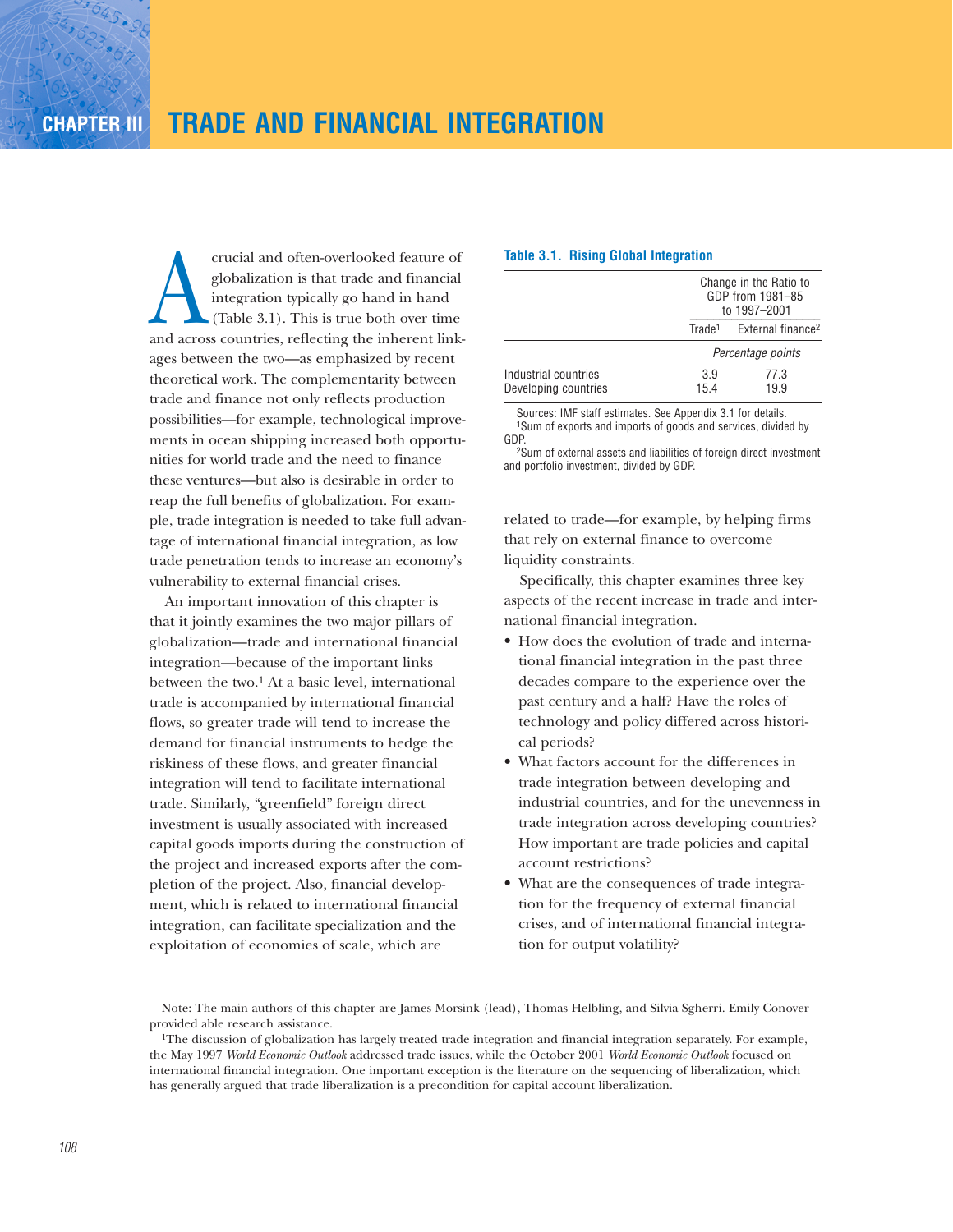An important theme running through the chapter is that more trade integration is usually associated with more international financial integration, as they respond to many of the same technological and policy factors. The chapter looks at several dimensions of this complementarity. First, openness to trade and capital flows has increased in both industrial and developing countries in recent decades, reflecting the liberalization of trade policies and capital account restrictions. Second, global economic integration in the late nineteenth century was driven mostly by technological developments, while integration since World War II has been driven primarily by the liberalization of policies. Third, an analysis of recent trade patterns suggests that trade remains significantly below expected and that both trade and capital account restrictions play important roles in explaining this finding. Finally, evidence suggests that trade integration tends to reduce the likelihood of external financial crises, while financial integration tends to lower output volatility.

# **Increasing Integration in Recent Decades**

Global economic integration is widely acknowledged to have increased in recent decades, but how should it be measured? How has the increase in trade integration compared with the increase in international financial integration, and are they linked? Are global goods and assets markets now fully integrated, or is there further to go? This section addresses these questions.

Economic integration is not easy to quantify, reflecting difficulties in measuring the nature, extent, intensity, and effectiveness of barriers to transactions involving goods and assets. Notwithstanding these measurement problems, price- and quantity-based indicators of market integration yield similar conclusions (Box 3.1).2 To capture the experience of as many countries

over as long a period as possible, this chapter focuses on quantity-based measures of economic integration (Appendix 3.1). Trade integration is defined as the sum of exports and imports of goods and services, divided by GDP (trade openness). Applying the same principle to measuring asset market integration, financial integration is defined as the sum of external assets and liabilities of foreign direct investment and portfolio investment, divided by GDP (financial openness). Other financial stocks, including bank debt, are excluded from the measure of financial openness because these stocks are much more volatile (see Edison and others, 2002). These measures reflect not only trade policies and capital account restrictions, but also other policies that affect integration (such as labor market policies and institutional frameworks) as well as technological factors (such as transport and other transaction costs) and other fundamentals (like geography, cultural heritage, and language).3

Trade openness and financial openness have increased over the past three decades in both industrial and developing countries (upper panels of Figure 3.1). Trade openness rose more than financial openness in developing countries, while financial openness increased much more sharply than trade openness in industrial countries. The rise and then fall in trade openness between the mid-1970s and mid-1980s in both industrial and developing countries reflect mainly the changes in petroleum prices relative to nontraded goods prices over that period. Greater trade openness in developing countries relative to industrial countries mainly reflects the empirical regularity that smaller countries trade more as a share of income than larger countries (average developing country GDP is only onehalf of average industrial country GDP), rather than less restrictive policies. Indeed, while trade policies and capital accounts have been liberalized over the past three decades, they remain

<sup>2</sup>Neither prices nor quantities provide unambiguous evidence about integration.

<sup>3</sup>An increase in trade openness could even reflect a deterioration in policies, which reduces GDP while leaving trade (say, of a specific mineral product) roughly unchanged.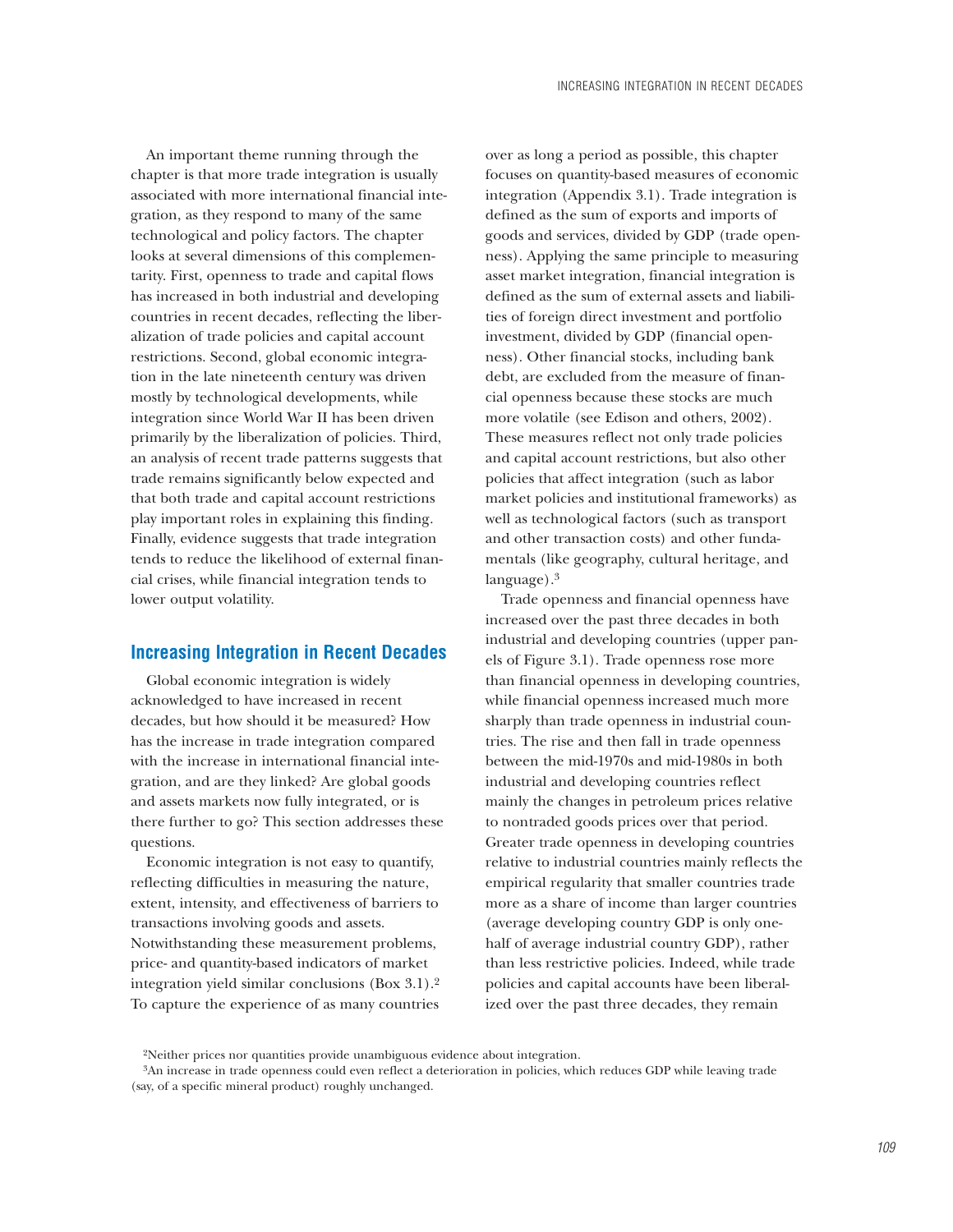#### **Figure 3.1. Complementarity of Trade and Financial Integration** *(Percent unless otherwise indicated)*

Trade openness and financial openness have largely moved together in industrial and developing countries, reflecting the parallel liberalization of trade and capital controls.



Sources: IMF, *Government Finance Statistics;* IMF, *International Financial Statistics;* IMF, October 2001 *World Economic Outlook;* and IMF staff calculations.

1Trade openness: Sum of exports and imports, divided by GDP (five-year moving average). Trade restrictiveness: Import duties divided by imports (five-year moving average). <sup>2</sup> Financial openness: Sum of the stocks of external assets and liabilities of foreign direct

investment and portfolio investment, divided by GDP. Financial restrictiveness: Index of capital account restrictions.

considerably more restrictive in developing countries than in industrial countries (lower panels of Figure 3.1). The reversal in trade liberalization in developing countries during the late 1980s primarily reflects increases in import tariffs in two relatively large countries—India and Colombia.

Financial openness in industrial countries increased sharply, especially during the 1980s and 1990s, relative to both the increase in trade openness in industrial countries and the increase in financial openness in developing countries. The rise in financial flows among industrial countries has enabled the United States to become both the world's largest creditor and its largest debtor, while financial flows to developing countries have remained steady at about 4 percent of developing country GDP (Obstfeld and Taylor, 2002). In other words, industrial countries have greatly increased asset swapping among themselves (reflecting hedging and risk sharing) rather than accumulated large one-way positions vis-à-vis developing countries.4 The contrast between the rise in diversification flows and the steadiness of development flows is consistent with the more rapid capital account liberalization and the greater reduction in investment risk—reflecting the relative stability of the policy and institutional environments—in industrial countries.

The linkage between trade and financial integration is also evident across countries. Trade and financial openness are positively and significantly correlated in both industrial and developing countries (Figure 3.2). This is especially true in developing countries, where the correlation coefficient is 0.66, compared with 0.38 in industrial countries. The linkage is also underscored by the fact that developing countries with higher trade ratios tend to have a lower dependence of investment on domestic saving, suggesting that trade openness improves a country's ability to

4This is consistent with Lucas's (1990) observation that flows to capital-poor countries are surprisingly low, given that the marginal product of capital is presumably higher.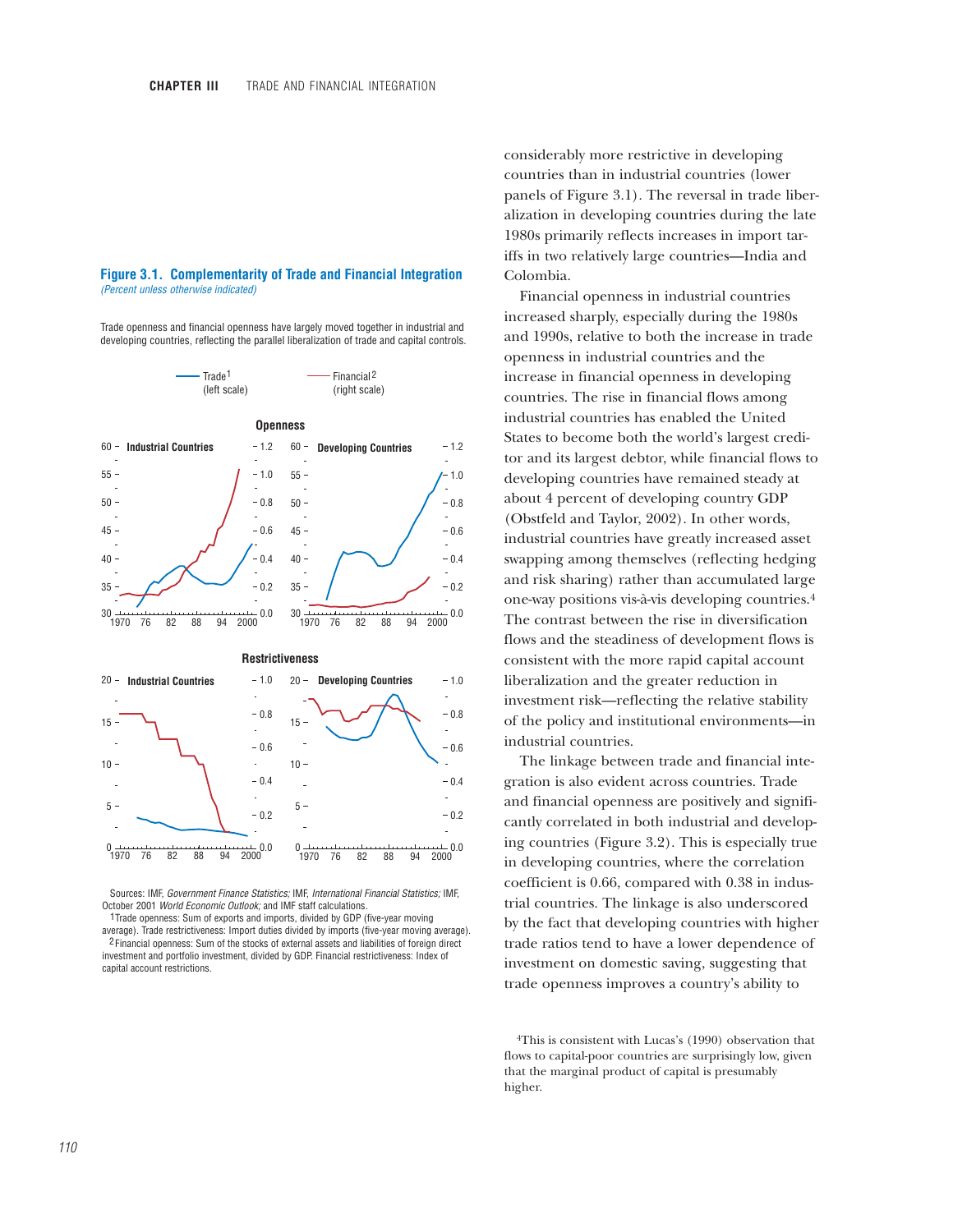## **Table 3.2. Trade Openness and Saving-Investment Correlations**

|                                                                      | Slope Coefficient <sup>1</sup> |
|----------------------------------------------------------------------|--------------------------------|
| Developing countries<br>By degree of trade openness:                 | 0.47                           |
| Open <sup>2</sup><br>Closed <sup>2</sup>                             | 0.38<br>0.70                   |
| By region<br>Africa. sub-Saharan<br>Asia                             | 0.49                           |
| East Asia<br>South Asia<br>Middle Fast and North Africa              | 0.35<br>0.75                   |
| Western Hemisphere<br>Caribbean and Central America<br>South America | 0.76<br>በ 78                   |

1Slope coefficient from a pooled OLS regression of the saving rate (gross domestic saving divided by GDP) on a constant and the investment rate (gross investment divided by GDP), estimated over 1975–99. "—" indicates that the coefficient is not significantly different from zero at the 5 percent level.

2Based on a country's degree of trade openness relative to the median.

borrow from abroad (Table 3.2). In particular, the Western Hemisphere, which has the lowest share of countries that are open to trade (see the section on the consequences of integration for macroeconomic volatility), features the highest correlation between domestic saving and investment rates.

The inverse relationship between trade openness and saving-investment correlations is consistent with the idea that trade frictions can help to explain the segmentation of international financial markets. Obstfeld and Rogoff (2000a) demonstrate theoretically how, even in a world of perfectly integrated international financial markets where global capital should flow to the countries with the highest real rates of return and thus eliminate any dependence of investment on domestic saving, trade frictions can give rise to highly correlated saving and investment rates. The idea is that trade frictions increase the effective real interest rates faced by borrowers, thereby discouraging further saving-investment imbalances. However, the result is also consistent with the idea that, over the long run, trade frictions and international financial frictions tend to go hand in hand, possibly reflecting policy choices.

Notwithstanding the increase in trade integration and financial integration in recent

## **Figure 3.2. Complementarity of Trade and Financial Integration Across Countries 1**

Trade and financial openness are positively and significantly correlated. The correlation coefficient is 0.38 in industrial countries and 0.66 in developing countries.



Source: IMF staff estimates.

<sup>1</sup>Trade openness is defined as the sum of imports and exports as a ratio to GDP, averaged over 1975–99. Financial openness is defined as the average gross stock of accumulated FDI and portfolio flows as a ratio to GDP, averaged over 1975–99.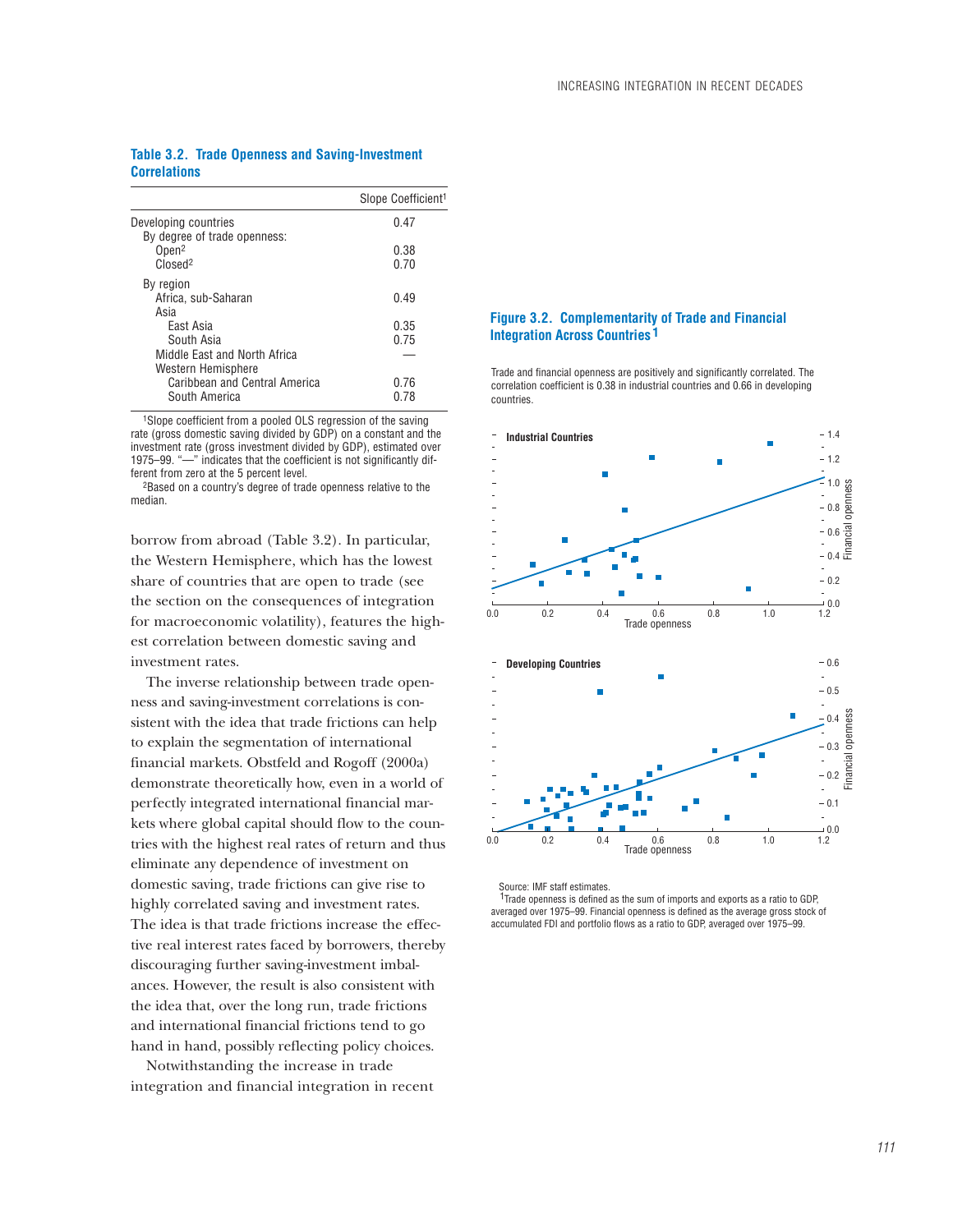### **Box 3.1. Using Prices to Measure Goods Market Integration**

Goods market integration is traditionally measured using bilateral trade flows, with larger flows implying greater integration. One important reason for the popularity of this approach is that data on bilateral trade flows are readily available, including from the IMF *Direction of Trade Statistics*. The determinants of goods market integration are then typically analyzed using a gravity model, which consistently finds that countries that are closer to each other and more similar (in terms of historical and cultural factors) are more integrated (Box 3.3). One potential limitation of the flows-based approach is that trade flows may not be a good proxy for market integration. For example, across countries with similar production structures, even small trade barriers could make it uneconomic to trade certain goods, leading to low trade flows. To check the robustness of the flowsbased approach, it is useful to look at the prices of goods across markets, with smaller price differentials implying greater goods market integration.

In one of the first studies to use price dispersion to measure goods market integration across a large number of countries, Parsley and Wei (2001) analyze data on the prices of 95 tradable goods across 83 cities all over the world from 1990 to 2000.1 The goods are highly disaggregated and essentially identical, such as frozen chicken, light bulbs, toilet paper, and tonic water, all standardized by weight or volume. The data set was compiled by a single source, the *Economist Intelligence Unit (EIU)*, ensuring comparability of the goods across locations. Using all tradable products, the authors compute the standard deviation of the price differences for every pair of cities for each year, with a smaller standard deviation indicating greater market integra-

Note: The main authors of this box are David Parsley and Shang-Jin Wei.

1Engel and Rogers (1996) were the first to use price dispersion to measure goods market integration, but they only considered Canada and the United States. Other recent studies include Engel and Rogers (2001), Rogers (2001), and Hufbauer, Wada, and Warren (2002).





tion. The standard deviations are then used in an econometric analysis of the factors underlying goods market integration, including transport costs, tariffs, and currency arrangements.

Reassuringly, the price-based approach reaches similar conclusions about the pattern and determinants of goods market integration as the more traditional flows-based approach.2 Specifically, both approaches suggest the following.

• Goods market integration has increased over the past decade. The figure shows the downward trends in the standard deviation of price differences for two city-pairs: Hong Kong SAR and San Jose, Costa Rica; and Hong Kong SAR and Beijing, China.

2Both approaches take account of the effects of a variety of factors—including tariffs—in a single framework.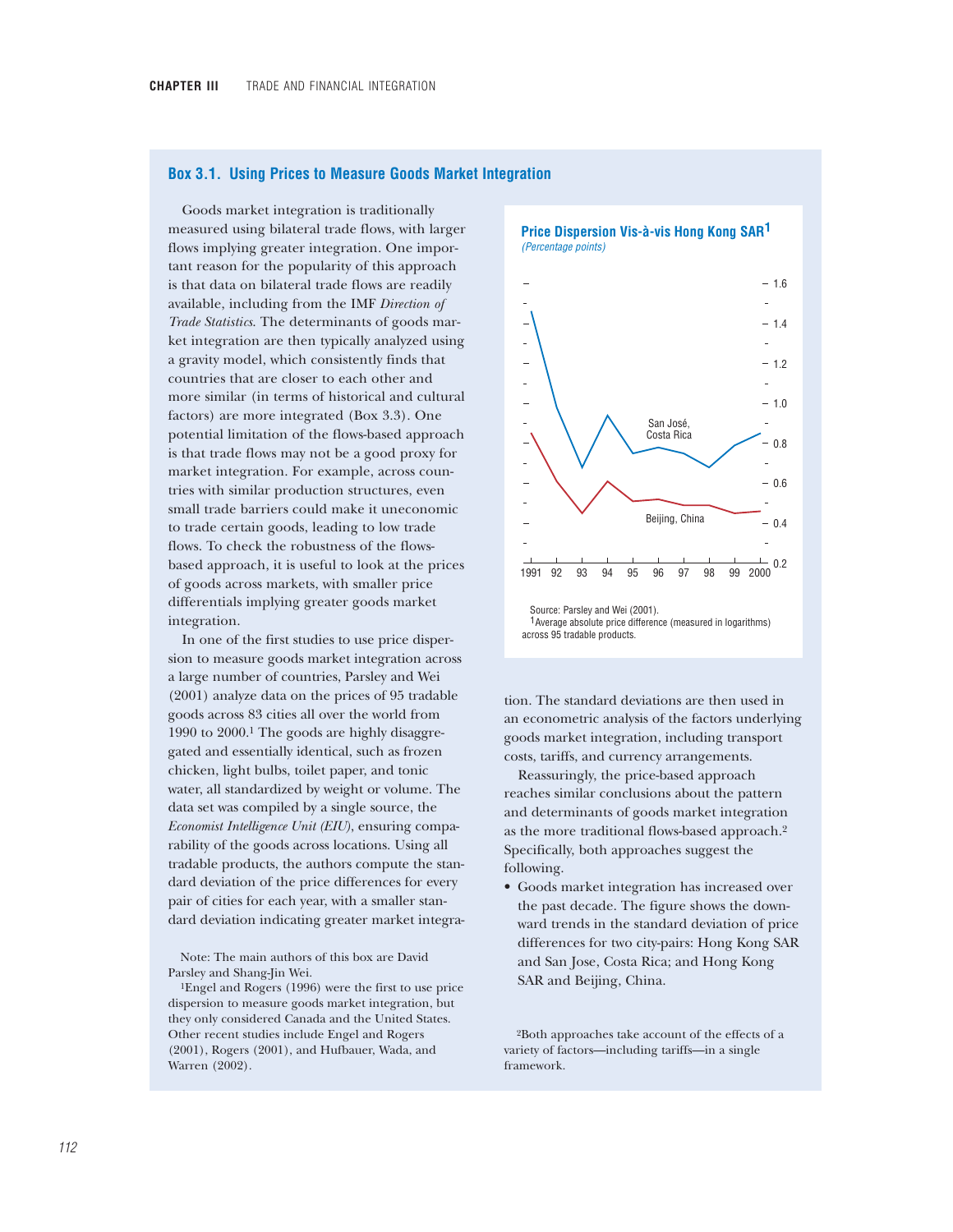- Higher transport costs—proxied by distance lead to lower market integration. In the flowsbased gravity model, bilateral distance always has a negative coefficient, indicating that farther-away countries tend to trade less. In the price-based approach, the distance variable consistently has a positive coefficient, indicating that the price dispersion for identical products (i.e., lack of market integration) increases with distance. For example, the figure shows that price differences are lower between Beijing, China, and Hong Kong SAR than between Hong Kong SAR and San Jose, Costa Rica.
- Some regional preferential trading arrangements have a positive and significant impact on goods market integration. One way to characterize the magnitude of these effects is by their equivalent tariff reductions, i.e., how much tariffs would have to decline to achieve the same effect. The paper finds that the North American Free Trade Area and the European Union both have equivalent tariff reductions of about 5 percent. This effect is large compared with the average external tariff rate of industrial countries of about 4 percent.
- Institutionalized currency arrangements (a union or a board) generally increase goods

market integration among their member countries.3 However, the authors find that the effects of institutionalized currency arrangements are not all the same. For example, the estimate of the equivalent tariff reduction associated with the Communauté Financière Africaine (CFA) is small and not significantly different from zero, while the estimate for the euro area is about 2 percent and significant.

• Finally, border effects are significant, even after taking account of common currencies and free trade areas. The authors find that city-pairs within the United States are the most highly integrated. Relative to the U.S. benchmark, the degree of goods market integration across other city-pairs, including those within common currency and free trade areas, still has further to go.

The similarities in the results from the different approaches imply that the two are complementary, each providing insights into the measurement and determinants of goods market integration.

3Reducing nominal exchange rate variability reduces price dispersion and improves goods market integration, but by a smaller order of magnitude than a currency union or currency board.

decades, international markets remain far more segmented than domestic markets, even among advanced economies (Obstfeld and Rogoff, 2000b). Intracountry trade is significantly greater than international trade, after taking account of distance, economic size, and other factors (McCallum, 1995; Wei, 1996; and Anderson and van Wincoop, 2001), and manufactured goods prices adjust only slowly to exchange rate changes—typically, about 50 percent after one year. Evidence regarding the continued segmentation of international financial markets is equally strong, though segmentation has decreased in recent years. For example, the share of foreign stocks in U.S. residents' holdings of equities rose from about 4 percent in 1987 to about 11 percent in 2001, but this is still far less than the roughly 50 percent share of non-U.S. stocks in global equity market capitalization. Similarly, global savinginvestment correlations (high correlation is suggestive of segmentation) have fallen from about 0.9 to about 0.6 over the past two decades, but remain higher than implied by perfectly integrated international financial markets.5

5Calvo and Végh (1999) find little evidence that developing countries engage in consumption smoothing through international borrowing and lending.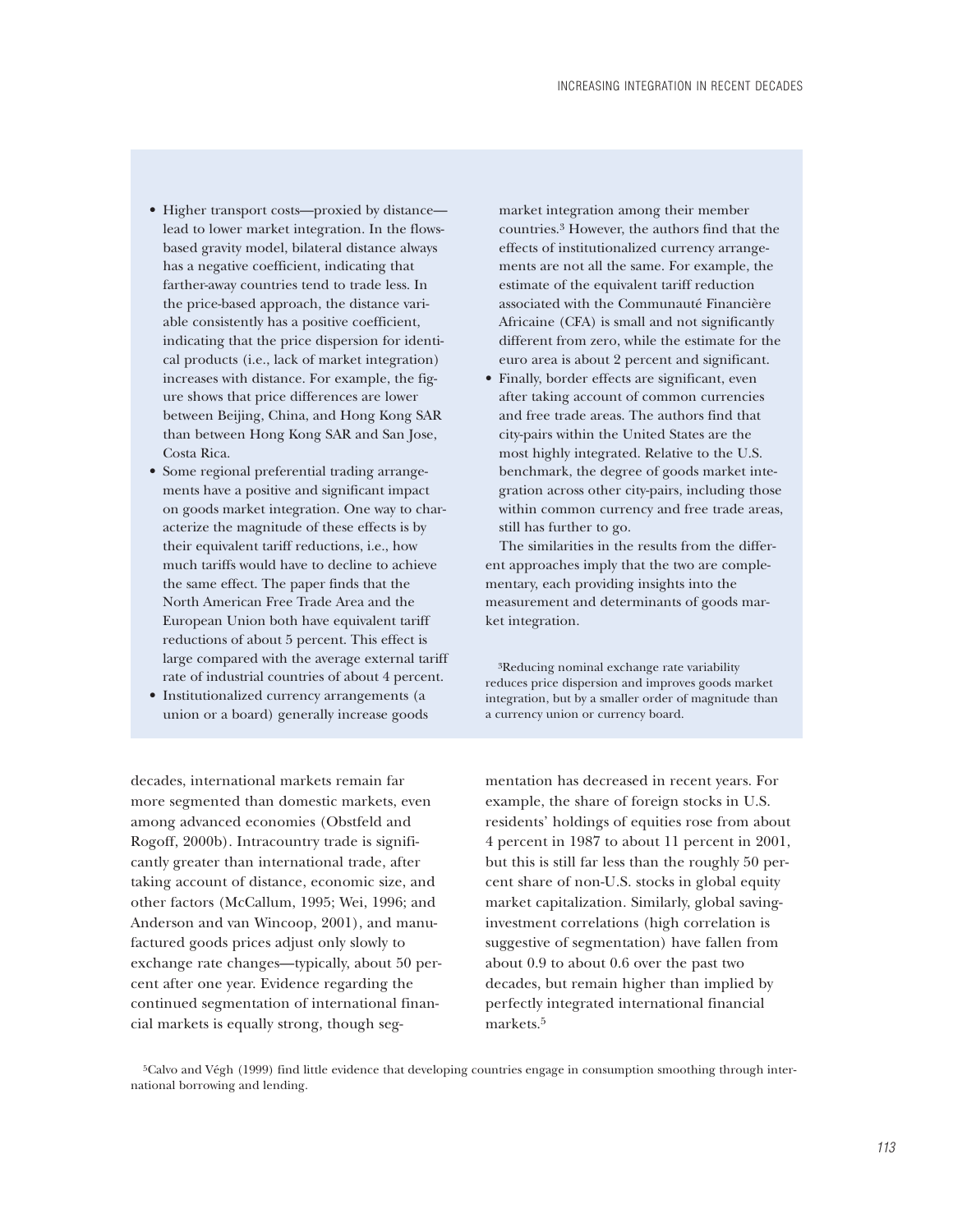#### **Figure 3.3. Global Integration** *(Percent)*

Trade and financial integration have generally moved together over the past one-and-a-half centuries.



 Sources: Maddison (1995); Obstfeld and Taylor (2002); and IMF staff estimates. 1 Ratio of the sum of exports and imports to GDP. 2 Ratio of foreign assets to GDP.

# **Comparison with Earlier Historical Periods**

Historical evidence on trade integration and financial integration suggests that there are important similarities, but also differences, between the increase in global integration in recent decades and the experience of earlier periods. Trade integration and financial integration have generally moved together over the past one-and-a-half centuries (Figure 3.3). Both increased from the mid-nineteenth century until the outbreak of World War I, then generally declined until the end of World War II, and rose again during the postwar period. What were the primary factors behind these developments and what were the main linkages between trade and international finance?

The increase in trade and financial integration from 1870 to 1914 mostly reflected technological improvements in transport (like railroads, steamships, and the opening of the Suez and Panama Canals) and communications (such as the telegraph, radio telephone, and transatlantic cable). The technological breakthroughs that spurred trade, like steamships and railroads, also created new investment opportunities that required the mobilization of large sums and long waiting periods before investment returns were realized, which stimulated financial development, including international financial integration (Neal, 1990).<sup>6</sup> The gold standard helped foster trade and financial flows.7 Private international financial transactions remained mostly

<sup>6</sup>Rousseau and Sylla (2001) illustrate how trade and financial integration reinforced each other with examples from the early development of what are now advanced economies. Their econometric analysis finds that, for a broad group of industrial countries between 1850 and 1929, financial development had a positive, significant effect on trade integration, and that trade integration had a positive, significant effect on the decline in long-term interest rates.

7The gold standard encouraged stabilizing short-term financial flows among the core countries as well as longterm flows from the core to the periphery, as adherence to gold served as evidence that countries were following responsible macroeconomic and financial policies (Eichengreen, 1996; and Bordo and Rockoff, 1996)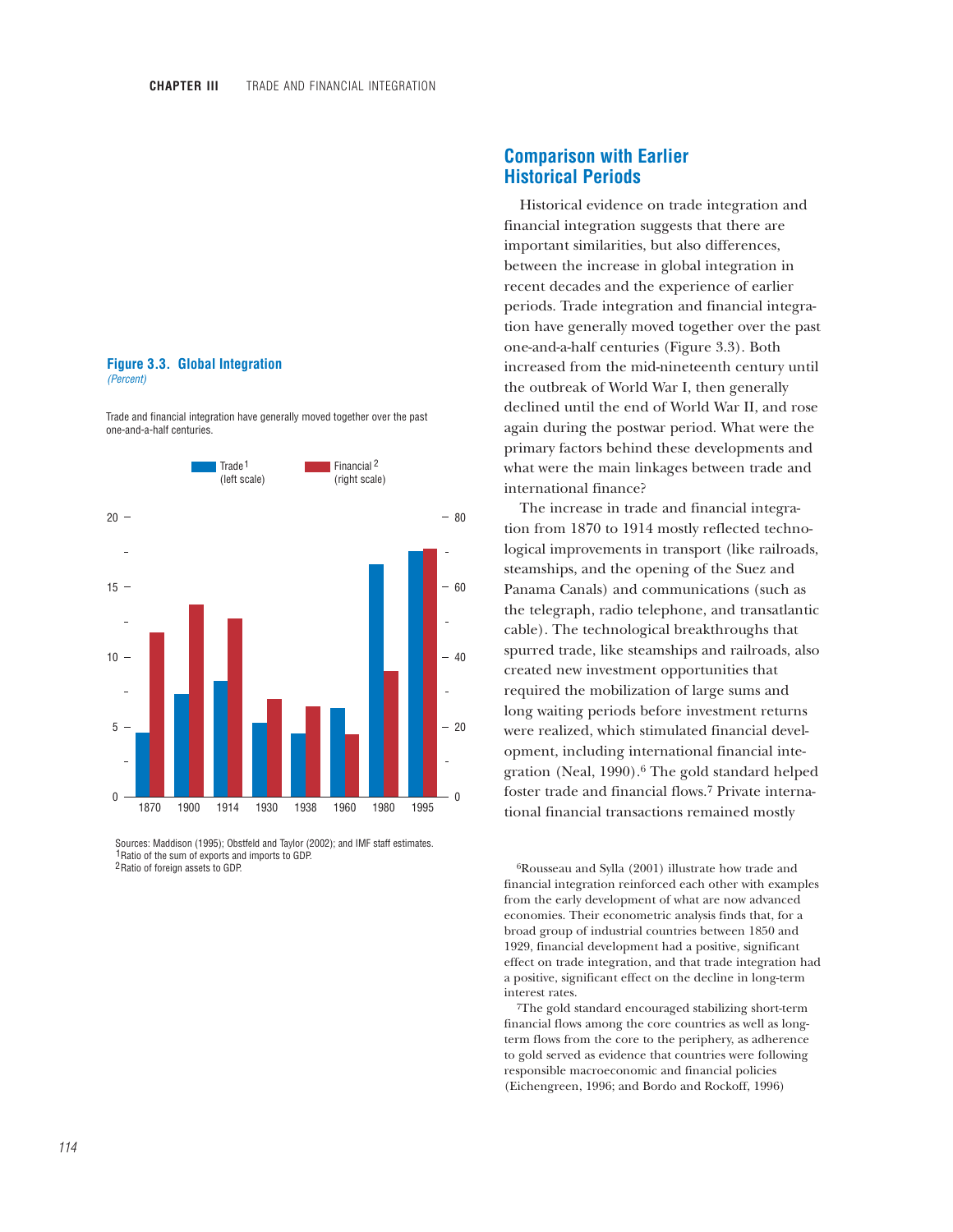free of government control, consistent with the general acceptance of the gold standard and the willingness to subordinate monetary policy to the fixed exchange rate.8 Trade policy, if anything, tended to restrain integration, as tariffs increased in many countries (Bairoch, 1993).

Between 1914 and 1945, trade integration and financial integration fell sharply, as government controls on both trade and financial flows expanded during the two World Wars and the interwar period. Countries at war had to shift production both toward military goods and away from exports, necessitating controls on trade, and pay for the resulting trade deficit at minimum cost, requiring financial controls to economize on scarce foreign exchange. In the first part of the interwar period, governments increasingly used trade barriers to try to inhibit adjustment to the changing pattern of global production. During the Great Depression, many governments tried to stimulate their economies by imposing quantitative restrictions and other trade barriers, to increase net exports, and reintroducing financial controls, to simultaneously maintain their gold parities and pursue independent monetary policies.9

Since World War II, trade and financial integration have increased, reflecting mainly the liberalization of trade and financial flows. Trade barriers have generally been reduced first, reflecting the Bretton Woods consensus that trade was essential to economic prosperity but financial controls were needed to ensure monetary autonomy while maintaining fixed exchange rates.10 Industrial countries started reducing trade barriers in the 1960s and 1970s, followed by developing countries in the 1980s and 1990s (Krugman, 1995; and Sachs and Warner, 1995).

Rising trade integration permitted the circumvention of financial controls through leads and lags, which in turn allowed pressures from global imbalances to affect—and eventually bring about the downfall of—the system of fixed exchange rates. Following the breakdown of the Bretton Woods system, industrial countries—starting with the major currencies—were able to relax financial controls and retain their monetary autonomy. Developing countries generally liberalized financial controls more gradually during the 1980s and 1990s.11 By contrast, transport costs have not declined much in the postwar period (Box 3.2).

An important insight from this historical overview is that global economic integration in recent decades has been driven primarily by the liberalization of trade policies and of capital controls, in contrast to the previous episode of globalization in the late nineteenth century, when integration was driven mostly by technological developments. The implication is that policymakers today should pay close attention to the interaction between the different aspects of globalization.

# **Why Does Trade Integration Differ Across Regions?**

While developing countries have generally become more integrated into the world trading system over the past two decades, the degree of integration remains uneven across regions. In particular, artificial barriers to trade—including protectionist trade policies—are preventing greater integration. This section will first develop a measure of expected trade and compare actual trade to expected trade across devel-

8Central banks occasionally used moral suasion over banks, and intervened to change gold export and import points (Obstfeld and Taylor, 2002). If a central bank could no longer defend the exchange rate through such noncoercive methods, the exchange rate was generally set free to float with no control employed, as sometimes occurred in Latin America.

<sup>10</sup>The sequencing of liberalization is consistent with Lane and Milesi-Ferretti's (2000) finding that financial openness in the 1990s was strongly influenced by trade openness, and Rousseau and Sylla's (2001) result that financial development did not have a significant effect on trade integration in the postwar period, in contrast to the earlier period.

11Some countries in Latin America attempted to liberalize during the late 1970s, but these attempts were not adequately supported by fiscal discipline and domestic financial system reform.

<sup>9</sup>This was necessary because of the familiar inconsistency between free financial flows, a fixed exchange rate, and monetary policy geared toward domestic objectives—the "impossible trinity" or "trilemma" (Obstfeld and Taylor, 2002).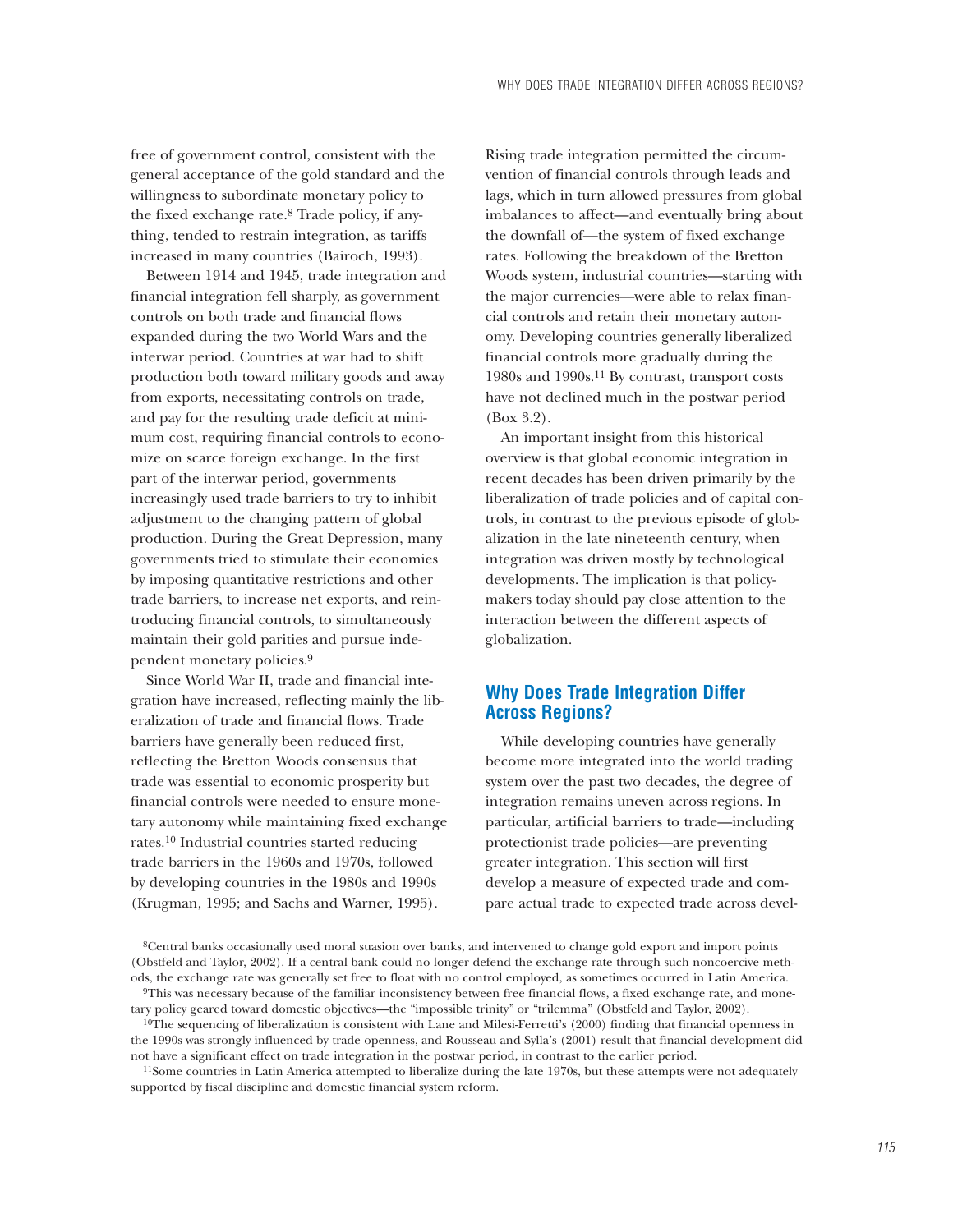### **Box 3.2. Transport Costs**

Transport costs play a central role in explaining trade patterns. Transport costs are still large when compared with tariffs and represent the main impediment to trade in a majority of countries (World Bank, 2002). Transport costs, usually proxied by distance and other geographical variables, are highly significant in the gravity model (Box 3.3) and are important in explaining international vertical specialization—the slicing up of production processes into distinct steps, allowing specialization across countries (Box 3.4). They also help explain the substitution between trade and foreign direct investment (Loungani, Mody, and Razin, 2002).

Transport costs have declined considerably in the past fifty years, but not by as much as during the late nineteenth century, which was also a period of rapid global economic integration. Time series measures of transport costs are difficult to obtain, because no single data set covers all transport costs in a systematic way.1 The costs of shipping a bushel of wheat from New York to Liverpool declined by about two-thirds between 1854 and 1913, and from New York to Chicago by about three-fourths between 1870 and 1913 (Harley, 1980). The figure shows that sea freight costs have not changed much since 1960, while airfreight costs have been steady since 1980. These trends are broadly consistent with more detailed estimates in Hummels (1999).<sup>2</sup> They are also consistent with Baier and Bergstrand's (2001) finding that the effect of declining transport costs on the growth of industrial country

Note: The main author of this box is Antonio Spilimbergo.

1Estimating transport costs is difficult because transport services are not homogenous and available measures are unreliable. A commonly used method is to calculate transport costs as the difference between the value of f.o.b. exports and the value of c.i.f. imports for pairs of countries. However, the original data sources are unreliable and the composition of trade changes over time, making any cross-time comparison problematic (Hummels, 1999).

2However, Hummels (1999) reports increasing sea shipping charges between 1970 and 1985.

**Transport Costs** *(Constant U.S. dollars; 1950 = 100)*



trade between the late 1950s and the late 1980s was only about one-third of the impact of tariff reductions.

The less rapid decline in transport costs in the recent era reflects three main factors.

• *Innovations in transport technology*. The late nineteenth century saw more dramatic improvements in transport technology, including the introduction of steamships and railroads, as well as the construction of the Suez and Panama Canals. The most important technological breakthroughs of the past fifty years have been the introduction of containers for sea transport in the late 1960s and the introduction of jet engines and large body aircraft for air transport.3

3The share of U.S. import value transported by air rose from 6.2 percent in 1965 to 24.7 percent in 1998.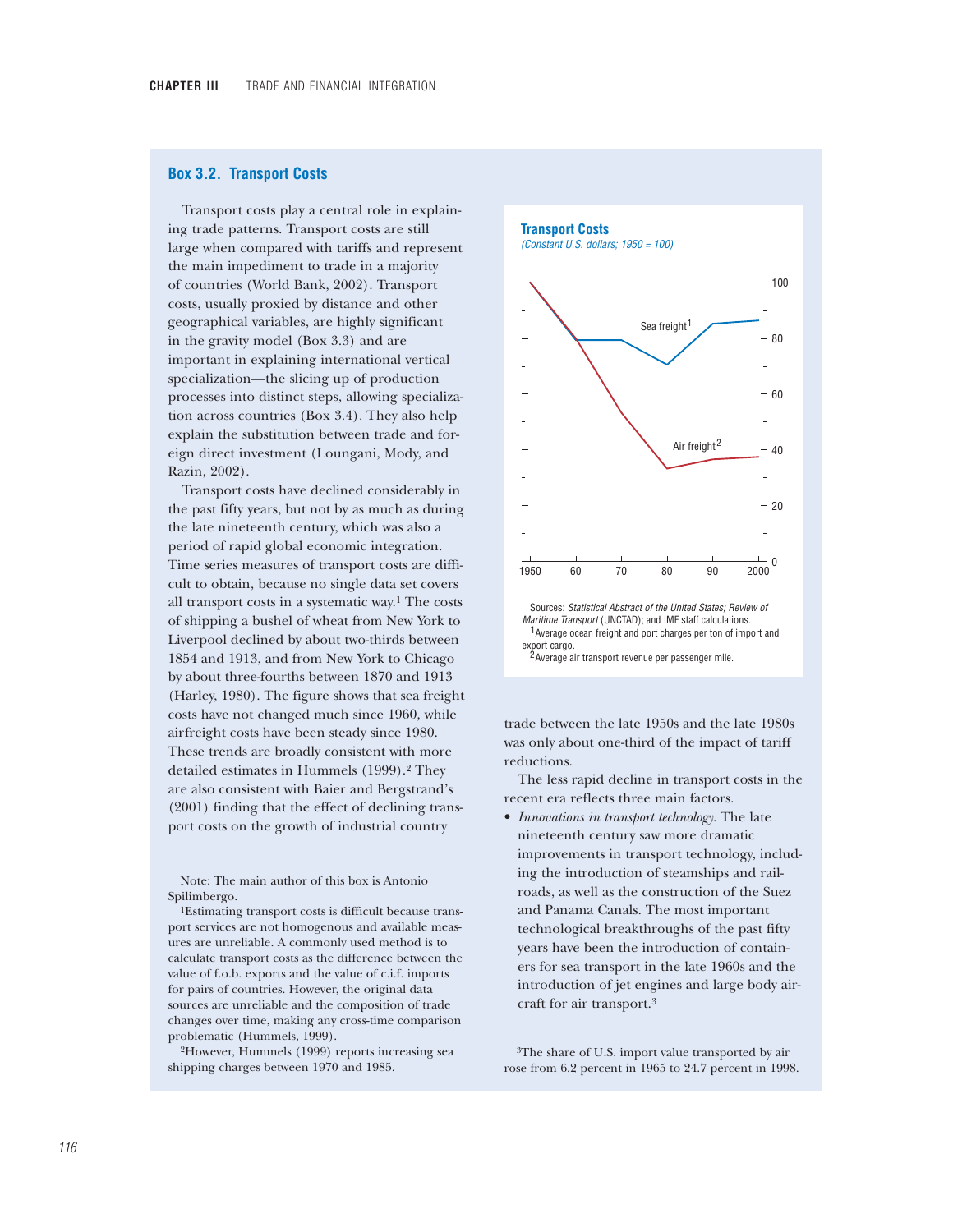- *Competitive environment*. In the late nineteenth century, the disappearance of trading monopolies sharply lowered shipping costs. By contrast, the introduction of containers in the late 1960s raised fixed costs, which increased market concentration, preventing the efficiency gains from being transmitted to users of transport services (Gilman, 1984).4 Partly in response to this concentration, many developing countries adopted policies to ensure that national flag fleets were granted a large share of shipping, which further stifled competition and increased transport costs, especially for developing countries.
- *Measurement issues*. Comparing the recent decline in transport costs with that in an earlier historical period is complicated by the fact that transport services are not homogenous. Transport services differ along several dimensions, such as speed, reliability, and frequency, and prices are not adjusted for changes in quality. The past fifty years have seen major improvements in quality: Hummels (2000) finds that the decline in shipping time between 1950 and 1998 due to the introduction of air shipping and faster ocean vessels was equivalent to reducing tariffs on manufactured goods from 32 percent to 9 percent. However, because prices are not adjusted for quality, they do not capture this significant improvement in speed.

Notwithstanding the measurement issues, the decline in transport costs—driven by improvements in technology—was likely a more important factor behind the increase in economic integration in the late nineteenth century than globalization in the late twentieth century.

4However, the practice of registering ships under flags of convenience reduced shipboard operating costs by 12–27 percent (Hummels, 1999).

For developing countries, an important issue is that the quality of transport infrastructure is a significant determinant of transport costs. Freight costs as a share of import values vary considerably across countries, ranging from about 4.5 percent in industrial countries to 12 percent in Africa (UNCTAD, 2001). These variations in transport costs are mostly due to differences in geography and transport infrastructure. Limão and Venables (2001) find that transport costs in landlocked countries are about 50 percent higher than average. Clark, Dollar, and Micco (2002) find that improving the efficiency of a seaport from below-average to above-average decreases transport costs by more than 12 percent. Low-quality transport infrastructure is especially relevant for poorer countries and substantially limits their trading potential.

Looking forward, the terrorist attacks of September 11, 2001, will likely increase transport costs in the long run. The fact that transport costs remained generally stable in the months after September 11, during a recession and a period of relatively low oil prices (when transport costs usually fall), suggests that underlying transport costs may have increased. Higher transport costs could result, for example, from the need for customs authorities to examine shipping containers on a systematic basis. Costs of security measures could be on the order of 1–3 percent of the value of trade (OECD, 2002). Checking even a small share of containers will imply an explicit cost for governments and a much higher implicit cost for importers and exporters in terms of delays. Hummels (2000) estimates that a one-day delay is equivalent to a loss of 0.8 percent of the value of a manufactured good. In addition, greater uncertainty about delays will force firms to hold higher levels of inventories.

oping regions. The idea is that the difference between actual and expected trade represents a comprehensive measure of artificial barriers to trade, including all aspects of a country's policy

and institutional environment, not just trade policies.

The section will then assess the contribution of explicit measures of trade and balance of pay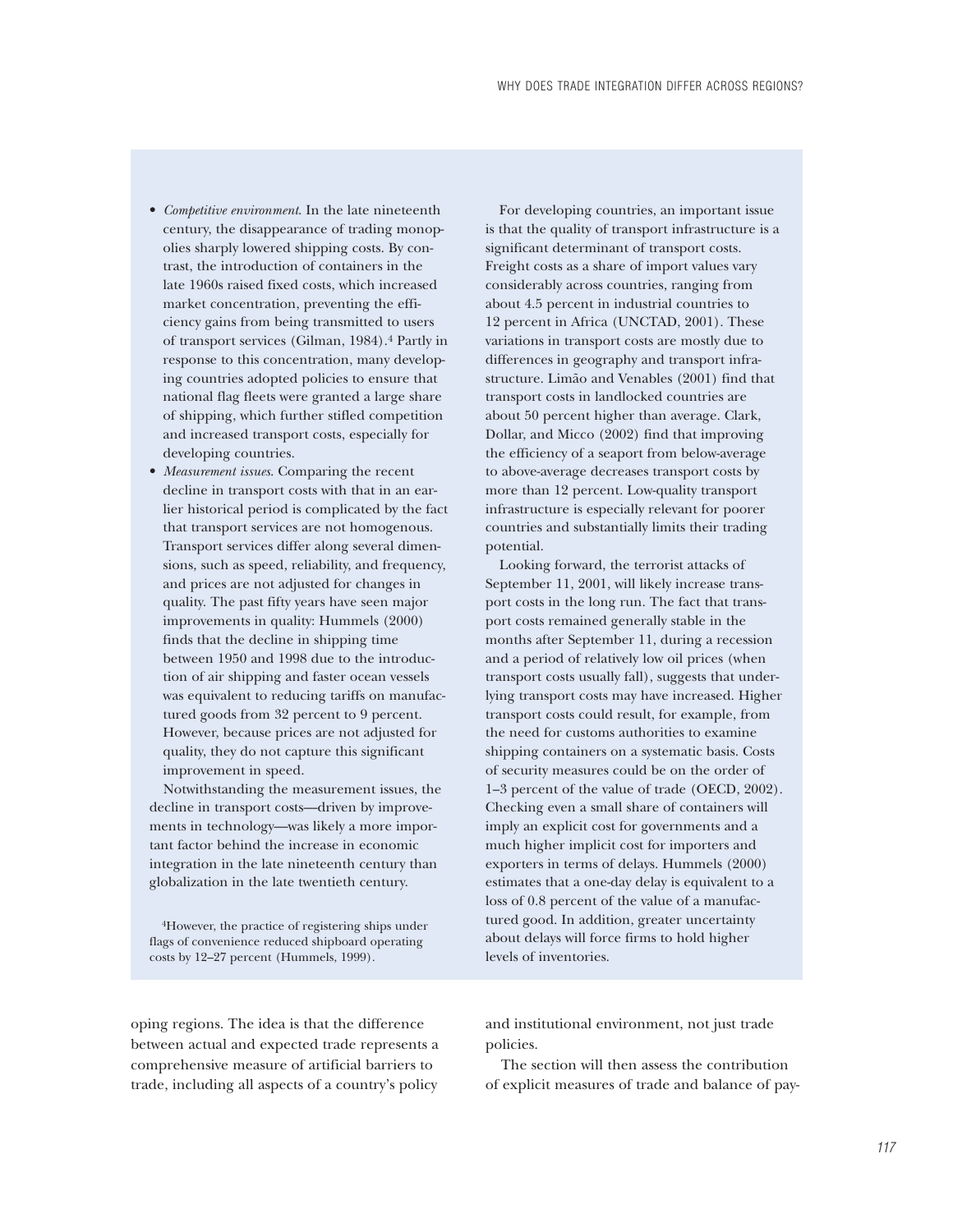ments restrictiveness to the shortfall in trade in developing countries. While such policies are generally thought to have important effects on trade, this analysis is one of the first to explicitly include policy-related variables in the gravity model.12 Illustrative calculations of the trade impact of reducing policy restrictiveness will be presented. Finally, the section will put the role of policies into perspective by comparing it to other key factors—like economic size, level of economic development, and geography—in determining trading patterns in developing countries. The analysis will focus on assessing the role of policies in explaining why developing countries have lower trade volumes than industrial countries, and why east Asia trades more than other developing regions.

### **Which Regions Undertrade?**

To measure the shortfall in actual trade, a benchmark for expected trade is needed. The gravity model of international trade without explicit policy variables is used to derive measures of the expected volume of trade between trading partners (Box 3.3). Just like the force of gravity between two objects is proportional to their mass and inversely proportional to the distance between them, the gravity model of trade postulates that the magnitude of bilateral trade flows between two countries is positively related to the joint size of the two trading economies and negatively related to the distance between them. Over time, the gravity model of trade has been elaborated to incorporate a wide variety of other factors.

A country is said to "undertrade" if its actual trade across trading partners is, on average, substantially below the level predicted by the gravity model without explicit policy variables. Similarly, a country is said to "overtrade" if its actual bilateral trade is substantially above the average level predicted by the gravity model. As the gravity model accounts for the "natural" causes of trade, under- and overtrading must largely represent above- or below-average "artificial" impediments (Rose, 2002).13 This approach has the benefit of capturing the overall impact of a country's policy and institutional environment, including a wide variety of artificial impediments and not just trade policies. However, this approach depends on getting the natural causes exactly right—that is, the results are sensitive to the specification of the gravity model.

The analysis of undertrading is based on a conventional gravity model estimated over the period 1995–99, along the lines of Rose (2002). Bilateral merchandise trade data covering 131 industrial and developing countries are taken from the IMF's *Direction of Trade Statistics*. The country coverage reflects the availability of data for the explanatory variables in the gravity model.14 The data are averaged over 1995–99 to abstract from cyclical developments. The estimated coefficients of the gravity model are similar in sign, magnitude, and statistical significance to the results in the recent literature.

The results suggest that significant undertrading occurs in certain developing country regions, though of course individual countries sometimes diverge from regional averages. Table 3.3 shows the average differences between actual and predicted trade by region, expressed in logarithms following convention.15 The same rank ordering of regional undertrading is found by Rose (2002). The degree of undertrading is

<sup>&</sup>lt;sup>12</sup>The trade effects of regional trade agreements have received a lot of scrutiny by, among others, Bayoumi and Eichengreen (1997), Frankel (1997), and Soloaga and Winters (2001).

<sup>13</sup>Leamer (1988), Lee (1993), and Spilimbergo, Londoño, and Székely (1999) also use differences between actual and predicted trade as measures of policy-related distortions.

<sup>14</sup>Much of the dataset was kindly provided by Andrew Rose and is available via the Internet at: http://faculty.haas. berkeley.edu/arose/RecRes.htm.

<sup>&</sup>lt;sup>15</sup>The degree of over- or undertrading in percentage terms implied by an amount *x* is given by 100 ( $e^x - 1$ ). For small magnitudes, the numbers can be interpreted as percentage deviations. For large magnitudes, the approximate correspondence between  $100x$  and  $100(e^x - 1)$  disappears because the term  $e^x$  becomes increasingly nonlinear.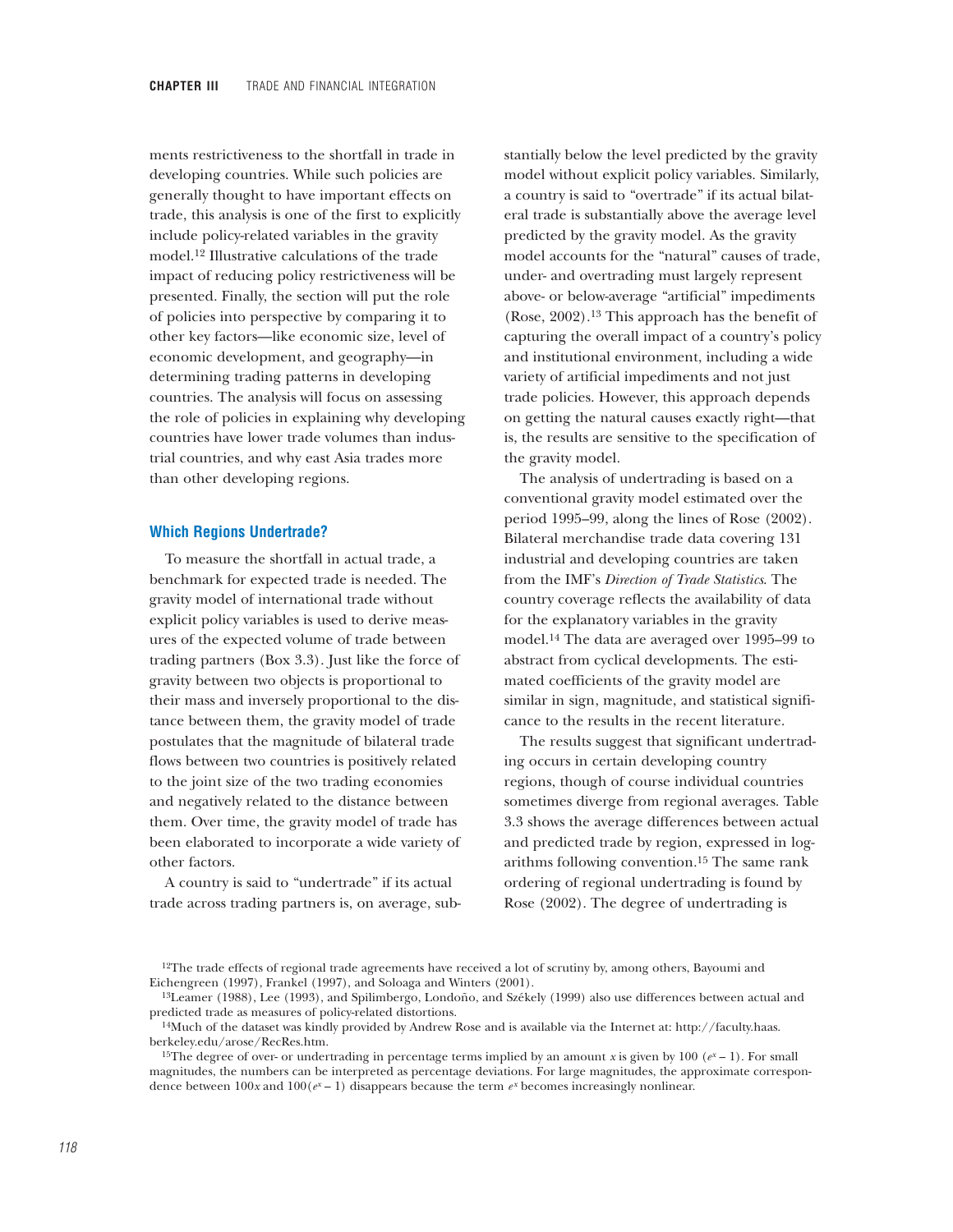|                                                                      |                        | Average Difference Between Actual and Predicted Trade |                    |                                      |                                      |  |  |
|----------------------------------------------------------------------|------------------------|-------------------------------------------------------|--------------------|--------------------------------------|--------------------------------------|--|--|
|                                                                      |                        |                                                       |                    | Extraregional trade <sup>3</sup>     |                                      |  |  |
| Region                                                               | All trade <sup>2</sup> | Intraregional<br>trade                                | Total              | Developing<br>countries <sup>4</sup> | Industrial<br>countries <sup>4</sup> |  |  |
| Africa, sub-Saharan                                                  | 0.05                   | 0.50                                                  | $-0.01$            | $-0.04$                              | 0.01                                 |  |  |
| Asia<br>East Asia<br>South Asia                                      | 0.45<br>$-0.44$        | 0.96<br>$-0.76$                                       | 0.42<br>$-0.43$    | 0.40<br>$-0.46$                      | 0.45<br>$-0.35$                      |  |  |
| Middle East and North Africa                                         | $-0.49$                | $-0.74$                                               | $-0.48$            | $-0.60$                              | $-0.24$                              |  |  |
| Western Hemisphere<br>Caribbean and Central America<br>South America | $-0.12$<br>$-0.11$     | 0.82<br>0.44                                          | $-0.24$<br>$-0.15$ | $-0.41$<br>$-0.34$                   | $-0.09$<br>0.18                      |  |  |

### **Table 3.3. Undertrading in Developing Countries, 1995–991**

*(Average difference between actual and predicted trade, in logarithms)*

Source: IMF staff estimates.

1Based on a gravity equation estimated with data averaged over 1995–99.

2All bilateral trade flows involving at least one country from this region.

3Bilateral trade with other developing and industrial countries.

4Extraregional trade flows involving other developing countries or industrial countries.

large in the Middle East and North Africa, in line with the results of Al-Atrash and Yousef (2000), and south Asia, though this assessment does not take account of trade in services, which have grown especially rapidly in that region. The degree of undertrading is smaller in the Western Hemisphere. Countries in sub-Saharan Africa trade slightly more than predicted, consistent with Foroutan and Pritchett (1993), Rodrik (1998), and Coe and Hoffmaister (1999). Countries in east Asia are strong traders relative to other developing countries.

Undertrading is generally less pervasive in intraregional than in extraregional trade. This result is not obvious, because geographical factors that tend to boost intraregional trade are already taken into account in the gravity model. One possible reason for this finding is regional preferential trading arrangements, such as MERCOSUR. If dummy variables representing regional preferential trade agreements are included in the gravity model, the extent of intraregional overtrading in the Western Hemisphere is noticeably reduced, though

intraregional overtrading in other regions is not affected much. Also, extraregional over- or undertrading remains roughly unchanged, suggesting that regional trade agreements do not divert trade in developing country regions.16

Over the past twenty years, the degrees of regional undertrading have changed, reflecting developments in artificial barriers to trade (Table 3.4). Two regions became relatively weaker traders: sub-Saharan Africa and especially—the Middle East and North Africa, which went from slight overtrading to large undertrading. The weakening of sub-Saharan Africa's trade performance (which is only partly related to a secular decline in non-oil commodity prices) is consistent with the concerns noted in the May 2001 *World Economic Outlook* about the marginalization of this region within the world trading system. The other regions—east Asia, south Asia, South America, and especially the Caribbean and central America—became relatively stronger traders. Changes in regional preferential trade agreements cannot account for changes in intraregional overtrading during the

<sup>&</sup>lt;sup>16</sup>Soloaga and Winters (2001) also find that intraregional trade effects are only significant in Latin American countries (they do not include Caribbean countries) and that evidence of trade diversion due to regional trade agreements is only conclusive in the case of the European Union and the European Free Trade Area (EFTA). Egoumé-Bossogo and Mendis (2002) also find positive intra-Caribbean trade effects.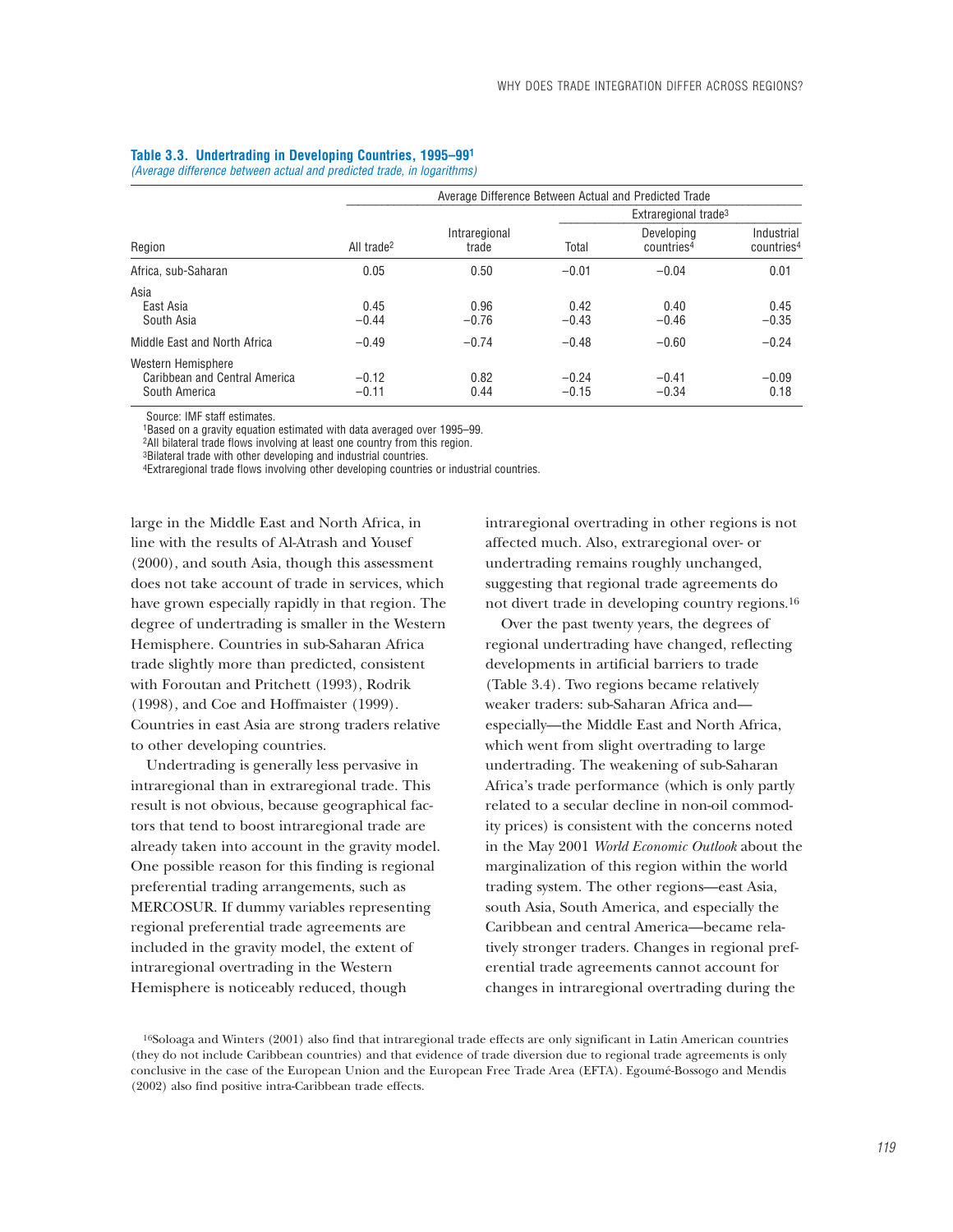### **Table 3.4. Changes in Undertrading Over Time1**

*(Average difference between actual and predicted trade, in logarithms)*

|                                                                      |                    | Average Difference Between Actual and Predicted <sup>2</sup> |                    |                    |                                   |  |
|----------------------------------------------------------------------|--------------------|--------------------------------------------------------------|--------------------|--------------------|-----------------------------------|--|
| Region                                                               | 1980-84            | 1985-89                                                      | 1990-94            | 1995-99            | Change from<br>1980-84 to 1995-99 |  |
| Africa, sub-Saharan                                                  | 0.29               | 0.32                                                         | 0.25               | 0.05               | $-0.24$                           |  |
| Asia<br>East Asia<br>South Asia                                      | 0.27<br>$-0.68$    | 0.19<br>$-0.54$                                              | 0.28<br>$-0.65$    | 0.45<br>$-0.44$    | 0.18<br>0.24                      |  |
| Middle East and North Africa                                         | 0.08               | $-0.19$                                                      | $-0.29$            | $-0.49$            | $-0.57$                           |  |
| Western Hemisphere<br>Caribbean and Central America<br>South America | $-0.49$<br>$-0.30$ | $-0.40$<br>$-0.26$                                           | $-0.30$<br>$-0.17$ | $-0.12$<br>$-0.11$ | 0.37<br>0.19                      |  |

Source: IMF staff estimates.

1Based on a gravity equation estimated with data averaged over the period indicated in the table.

2All bilateral trade flows involving at least one country from this region.

1980s and 1990s, except in South America where MERCOSUR led to an increase in intrabloc trade during the 1990s.17

In summary, the analysis suggests that undertrading remains a serious problem in many developing countries, especially in the Middle East and North Africa, and south Asia. Undertrading reflects above-average artificial barriers to trade in all aspects of a country's policy and institutional environment.

# **What Is the Impact of Trade and Balance of Payments Restrictions?**

While undertrading is a measure of overall artificial barriers to trade, it is not directly connected to any specific policies. As a result, this measure cannot be used to assess the impact of trade or balance of payments liberalization on trade flows. To answer this type of question, the gravity model was reestimated over 1995–99 with two measures of policy restrictiveness as explanatory variables: (1) the IMF's index of overall trade regime restrictiveness, which is based on average import tariffs and nontariff barriers (IMF, 1998); and (2) an index of balance of payments restrictiveness, which ranks the overall restrictiveness of current and capital account restrictions (Mody and Murshid, 2002).18

Both indices suggest that trade and balance of payments policies are generally less restrictive in sub-Saharan Africa, east Asia, and the Western Hemisphere than in other developing country regions, though there are important measurement problems (Table 3.5).<sup>19</sup> In other words, the marginalization of sub-Saharan Africa within the global trading system noted above is not primarily due to measured trade and balance of payments restrictiveness, but rather to other aspects of the region's policy and institutional environment. Similarly, measured trade and balance of payments restrictions are relatively small

<sup>17</sup>Soloaga and Winters (2001) report similar results. From a longer-term historical perspective, the effects of regional preferential trading agreements on intra- and extraregional trade depend on the particular agreement (see, for example, Frankel, 1997).

<sup>&</sup>lt;sup>18</sup>To characterize bilateral restrictiveness, the indices for each country in a bilateral relationship were summed. The main results are robust to multiplicative or maximum operator-based specifications.

<sup>19</sup>Unweighted average tariff rates are problematic because similar rates can have different economic effects if applied to different commodities. Nontariff barriers are notoriously difficult to measure and their effects depend on other distortions. Moreover, many measures are based on information about whether some regulations are in place rather than on information about their actual enforcement. Also, the difficulties are amplified in the case of bilateral trade flows because the effects of the same policy intervention in one country can differ across trade relations with partner countries. For surveys of measures of trade policy and their shortcomings, see Rodriguez and Rodrik (2000) and Berg and Krueger (2002).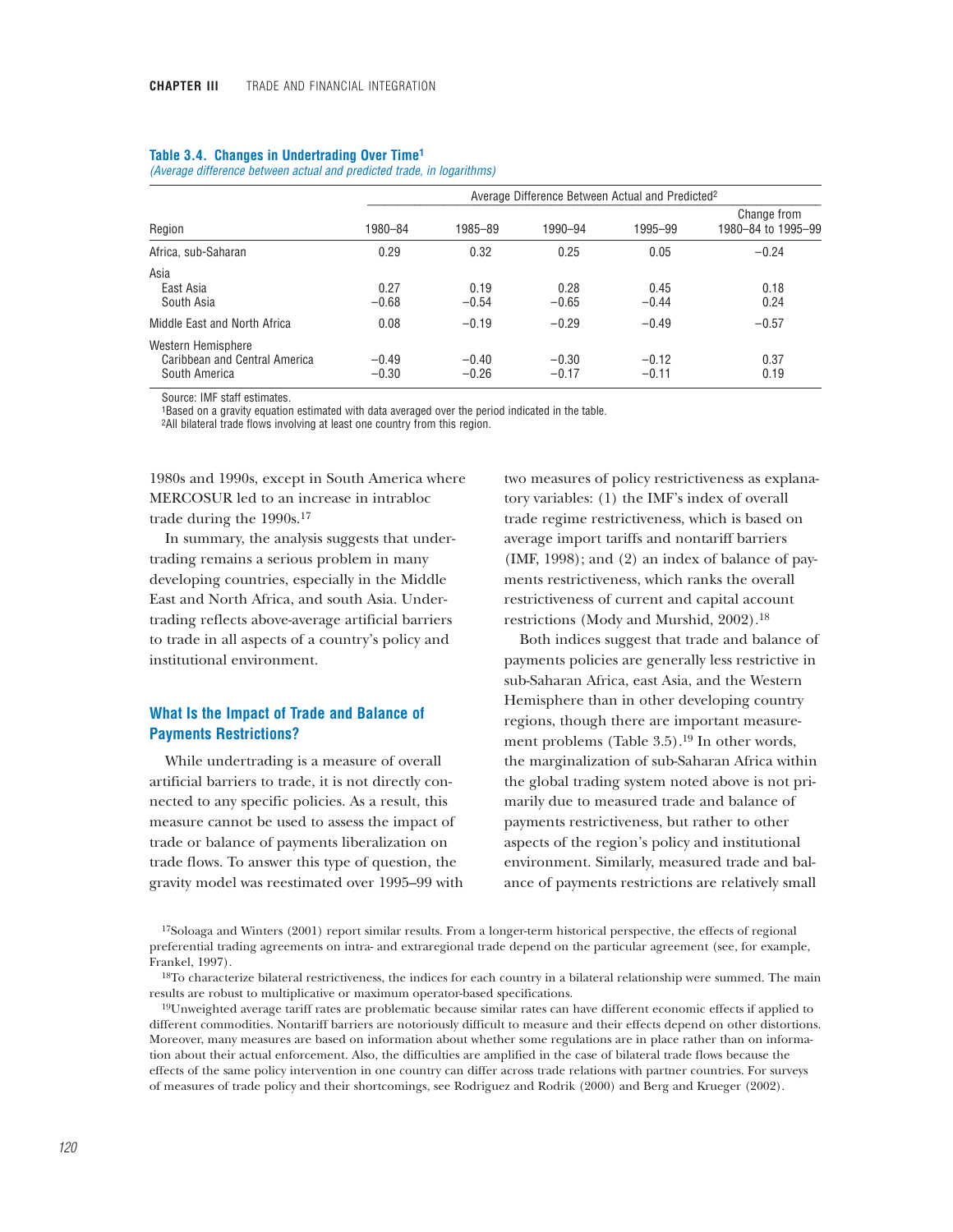### **Table 3.5. Bilateral Policy Restrictiveness in Developing Countries, 1997–991**

*(Deviations from unweighted average of all countries)*

|                                                                            |                    | <b>Trade Policy</b><br>Restrictiveness <sup>2</sup> |                    | <b>Balance of Payments</b><br>Restrictiveness <sup>3</sup> |  |
|----------------------------------------------------------------------------|--------------------|-----------------------------------------------------|--------------------|------------------------------------------------------------|--|
| Region                                                                     | All<br>trade       | Intraregional<br>trade                              | All<br>trade       | Intraregional<br>trade                                     |  |
| Africa, sub-Saharan                                                        | 0.21               | 1.52                                                | 0.51               | 2.00                                                       |  |
| Asia<br>East Asia<br>South Asia                                            | $-0.32$<br>2.95    | 0.37<br>5.07                                        | 0.51<br>1.62       | 1.70<br>3.18                                               |  |
| Middle East and<br>North Africa                                            | 3.19               | 6.76                                                | 0.70               | 1.59                                                       |  |
| Western Hemisphere<br>Caribbean and<br>Central America<br>South America    | $-0.46$<br>$-0.93$ | $-0.09$<br>$-1.48$                                  | $-0.66$<br>$-0.04$ | $-0.29$<br>$-0.13$                                         |  |
| Memorandum:<br>North-North trade<br>North-South trade<br>South-South trade | $-0.53$            | $-1.78$<br>0.87                                     | $-0.82$            | $-2.65$<br>1.33                                            |  |

Source: IMF staff calculations.

1Indices are averaged over 1997–99. Scale varies by index so that only rank comparisons across indices are possible. The indices are averages over bilateral trade relations indices and were constructed under the assumption of additivity.

2Index ranging from 2 to 20, based on average tariff rates and nontariff barriers. See IMF (1998).

3Index ranging from zero to eight, based on a country's current and financial account openness, the existence of multiple exchange rates for financial account transactions, and the stringency of surrender and repatriation requirements. See Mody and Murshid (2002).

> in the Western Hemisphere, although the region's undertrading suggests that overall artificial barriers to trade are higher than average.

> The two policy variables have significantly negative effects on bilateral trade flows (Table 3.6). The magnitudes of the coefficients measure the effects on trade of changes in policy restrictiveness: one-point increases in both trade and balance of payments restrictiveness reduce trade volumes by about 5 percent. The coefficients on the other variables are generally similar to those obtained for the gravity model without explicit policy measures, and remain comparable in sign, magnitude, and statistical significance to the results reported in the recent literature. Interestingly, the coefficient on the product of per capita incomes becomes somewhat smaller once the policy variables are included, indicating that policy restrictiveness is inversely related to the level of economic development. In other words,

### **Table 3.6. Gravity Model Estimates1**

|                                                                 | Without<br>Policy<br>Variables | With<br>Policy<br>Variables |
|-----------------------------------------------------------------|--------------------------------|-----------------------------|
| Product of trading partners' GDP <sup>2</sup>                   | $0.91***$                      | $0.94**$                    |
| Product of trading partners' per<br>capita income <sup>2</sup>  | $0.27**$                       | $0.19**$                    |
| Distance <sup>2</sup>                                           | $-1.15**$                      | $-1.17**$                   |
| Number of landlocked countries <sup>3</sup>                     | $-0.34**$                      | $-0.41**$                   |
| Adjacent land border <sup>4</sup>                               | $0.75***$                      | $0.70**$                    |
| Number of islands <sup>3</sup>                                  | 0.03                           | 0.06                        |
| Product of trading partners' land<br>surface areas <sup>2</sup> | $-0.09**$                      | $-0.09**$                   |
| Common language <sup>4</sup>                                    | $0.46**$                       | $0.45**$                    |
| Common colonizer <sup>4</sup>                                   | $0.69**$                       | $0.71***$                   |
| Past or present colonial relation <sup>4</sup>                  | $1.06***$                      | $1.04***$                   |
| Strict currency union between<br>trading partners <sup>4</sup>  | $1.23**$                       | $1.32**$                    |
| Trade policy restrictiveness <sup>5</sup>                       |                                | $-0.05**$                   |
| Balance of payments restrictiveness <sup>6</sup>                |                                | $-0.05**$                   |
| Adjusted <i>R</i> 2                                             | 0.799                          | 0.803                       |
| Number of observations                                          | 4,815                          | 4,815                       |

Source: IMF staff calculations.

1Estimated with data averaged over 1995–99. Dependent variable: log of bilateral trade volume. One asterisk indicates significance at the 5 percent level; two asterisks, at the 1 percent level. Significance levels based on standard errors that are robust to heteroscedasticity. 2Variable in logs.

3In bilateral trade relationship.

4Dummy variable.

5Index ranging from 2 to 20, based on average tariff rates and nontariff barriers. See IMF (1998).

6Index ranging from zero to eight, based on a country's current and financial account openness, the existence of multiple exchange rates for financial account transactions, and the stringency of surrender and repatriation requirements. See Mody and Murshid (2002).

trade and balance of payments policies tend to be more restrictive in poorer countries, which presumably reflects in part the adverse effect of policy restrictiveness on growth.

A striking result is that balance of payments restrictiveness has a significant and large adverse effect on trade, consistent with the idea that *financial* frictions can help to explain the segmentation of global *goods* markets. This idea parallels the view that *trade* frictions are a factor behind the segmentation of international *financial* markets (Obstfeld and Rogoff, 2000a). There is a growing literature on the role of international financial frictions in dampening trade. Tamirisa (1999) finds that exchange and financial controls represent a significant barrier to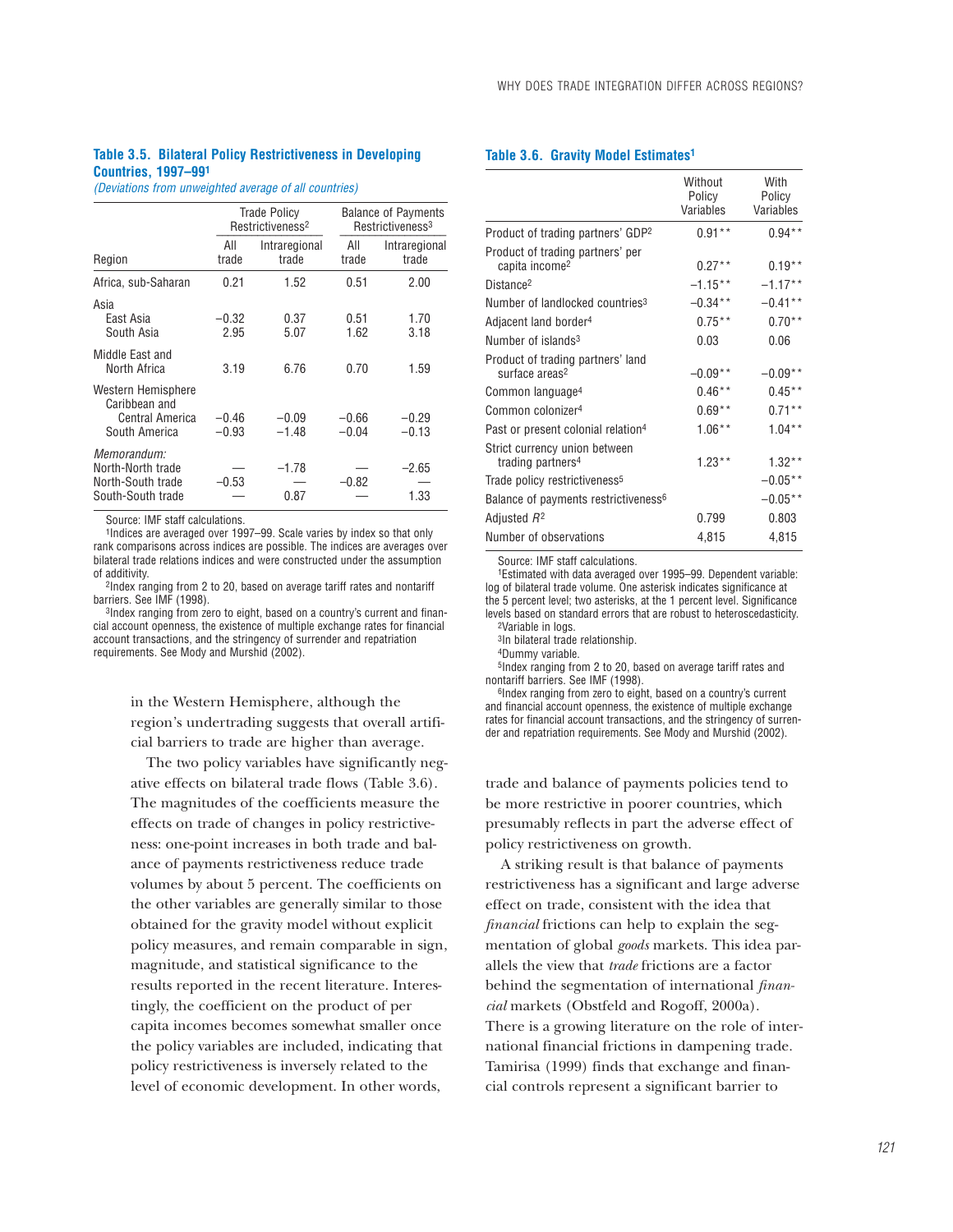### **Box 3.3. Gravity Model of International Trade**

The gravity model has been widely used in empirical trade research during the past four decades. Borrowing from Newtonian physics, the model consists of a single equation postulating that the amount of trade between two countries depends positively on economic mass and negatively on resistance. The key mass variables are the combined size of the trading economies and their combined level of economic development. Including both income and income per capita implies that population is included, which takes account of the empirical regularity that larger countries trade less as a share of income.

Combined size, which is usually measured as the product of gross domestic products, matters for the simple reason that international trade like virtually any other economic activity generally increases with the overall size of the economy. The combined level of development, which is usually measured as the product of incomes per capita, is included because bilateral trade tends to rise more than proportionally as economies get richer (see Frankel, 1997; and Boisso and Ferrantino, 1997). In particular, the demand for variety—goods that differ slightly in design, materials, or technology—increases with income, which leads to two-way or intraindustry trade in similar goods because the production of differentiated goods remains specialized, reflecting increasing returns to scale (see Helpman and Krugman, 1985).1

The main resistance factor in the gravity model is transport costs, which are usually proxied by geographical variables, for reasons discussed in Box 3.2. The primary geographical variable is the absolute distance between the two trading countries, with closely located countrypairs generally trading more than country-pairs that are far apart.2 Recently, some theoretical

Note: The main author of this box is Thomas Helbling.

models of trade have suggested that relative distance (i.e., the distance between two trading partners relative to the distances between them and other trading partners) matters more than absolute distance (e.g., Anderson and van Wincoop,  $2001$ ).<sup>3</sup> In line with this insight, some recent empirical studies have included relative distance instead of absolute distance, or added a measure of remoteness like the average distance of each trading partner (see Frankel and Wei; 1998, Soloaga and Winters, 2001; and Mélitz, 2001). The empirical results presented in the main text of this chapter are robust to including remoteness or replacing absolute distance with relative distance.

Other proxies for transport costs are the number of landlocked countries in a bilateral trade relationship, the surface areas in both economies (both associated with higher transport costs), and the existence of adjacent land borders (which lowers transport costs). In particular, being landlocked is associated with large negative trade effects.4 Historical and cultural similarities, including colonial links and common language, tend to reduce cross-border search and communications costs because of familiarity with customs, institutions, and legal systems, thus facilitating trade.

Besides the **"**natural" frictions, there are artificial—especially policy-related—frictions. Most obvious among these are trade policies, including tariffs, quotas, and regional preferential trade agreements. Other important policy barriers are exchange and capital controls, which affect trade through a variety of channels, including the

are natural trading partners (see Krugman, 1991). However, the case for the natural trading partner hypothesis may be weaker when other considerations are taken into account (Panagariya, 2000).

4Limão and Venables (2001) find that the median landlocked economy in their sample faces 42 percent higher transport costs than the median coastal economy, and external trade of the former is only about one-third of the latter.

<sup>1</sup>There is still a vigorous debate about the relative roles of intra-industry trade and trade based on factor endowments (see, for example, Davis and Weinstein, 2001).

<sup>2</sup>The adverse effect of distance on trade flows is consistent with the idea that countries in close proximity

<sup>3</sup>This is related to the more general issue about how to properly account for third-country effects in the gravity model.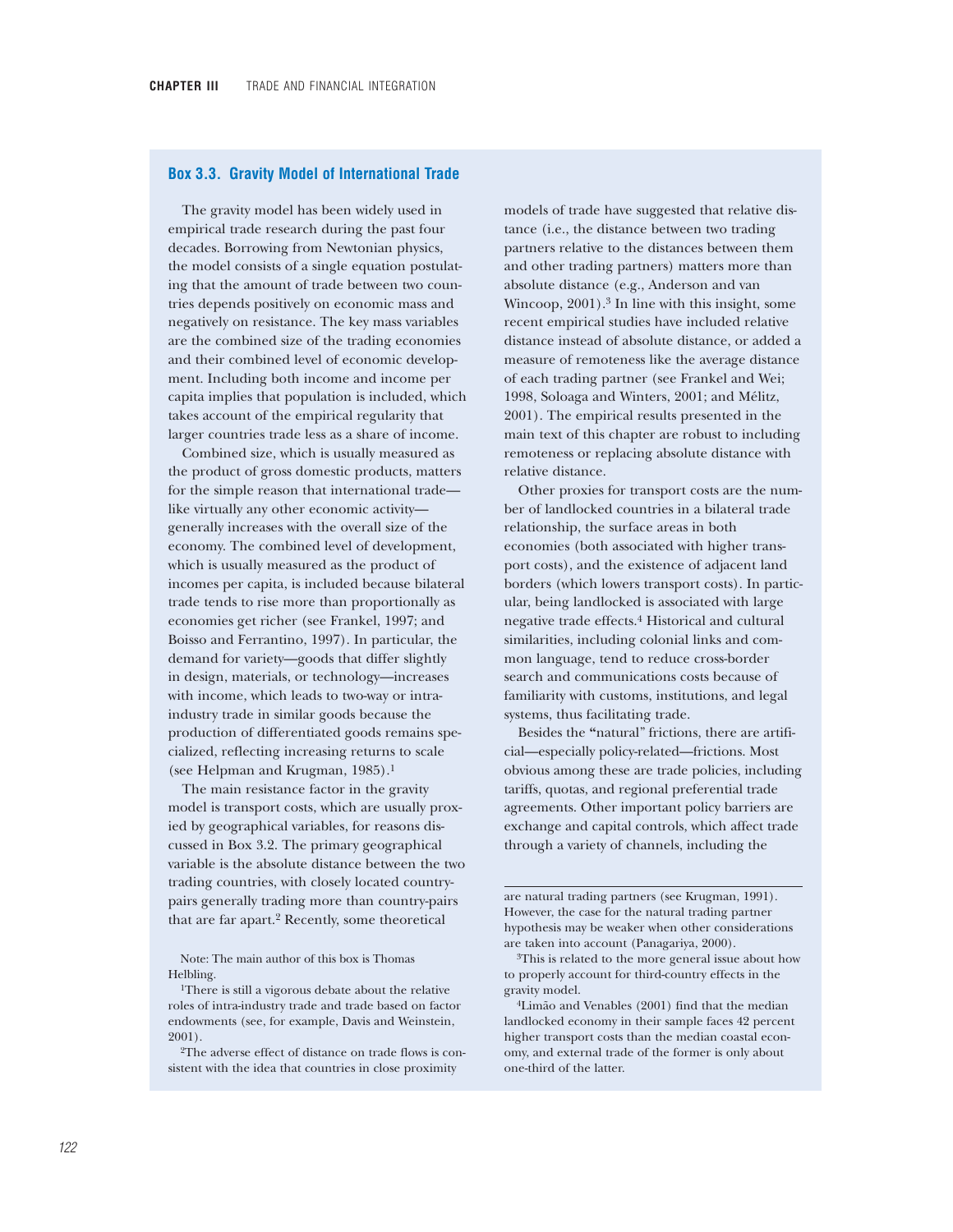domestic price of imports and transaction costs. While such policies are generally thought to have important effects on trade, the analysispresented in this chapter is one of the first to explicitly include policy-related variables in the gravity model (see also Tamirisa, 1999; and Estevadeordal, Frantz, and Taylor, 2002).5 The results suggest that trade and balance of payments restrictiveness have negative, large, and significant effects on bilateral trade flows.

The gravity model has proven to be highly successful in explaining bilateral trade flows and has provided "some of the clearest and most robust empirical findings in economics" (Leamer and Levinsohn, 1995). Its popularity has been enhanced by research showing that the gravity equation can be derived from some simple theoretical models of trade (see Anderson, 1979, and Deardorff, 1998). Nevertheless, as with any

5An important general exception concerns the trade effects of regional trade agreements. See Bayoumi and Eichengreen (1997), Frankel (1997), and Soloaga and Winters (2001).

trade. Rose (2000) shows that belonging to a currency union more than triples a country's trade with the other members of the union, with no evidence of trade diversion.20 Rose and Spiegel (2002) find that sovereign defaults also tend to have adverse trade effects.21

Multilateral liberalization of trade and balance of payments restrictiveness would have large effects on trade. Table 3.7 presents illustrative calculations of the impact of policy liberalizations in industrial countries, developing couneconometric analysis, the gravity model has some limitations. Most important, the gravity model has the standard econometric problems of endogeneity and multicollinearity, although their effects on the magnitudes and significance of the estimated coefficients tend to be small, as demonstrated by Frankel (1997) or Rose (2000, 2002). In addition, the gravity model is better suited to cross-sectional applications, like the one in this chapter, because it omits relative prices, factor endowments, and the structure of production, which are important in explaining changes in trade patterns over time.6

 $6$ Not only do some coefficients change over time, but the direction of change is sometimes difficult to interpret. For example, many studies have found that the adverse effect of distance on bilateral trade flows has either remained roughly constant or increased over time, in contrast to the frequently voiced optimism about the "death of distance" in a globalized world (Leamer and Levinsohn, 1995; Frankel, 1997; and Boisso and Ferrantino, 1997). Recently, Coe and others (forthcoming) have found some evidence of the death of distance.

tries, and all countries, respectively.22 If industrial countries reduced their trade restrictiveness to the lowest possible level, trade between industrial and developing countries (North-South trade) would increase by about 14 percent. The trade effects of balance of payments liberalization are generally smaller, given the already low levels of restrictiveness in industrial countries. The full liberalization of both trade and balance of payments policies in all countries would increase trade between industrial countries

20In subsequent research based on pooled time series data, Rose found somewhat smaller but still large effects of currency unions on trade (see Glick and Rose, 2001; and Rose, 2002).

<sup>21</sup>Their results indicate that Paris Club debt renegotiations (a proxy for sovereign default) are associated with a decline in bilateral trade between a debtor and its creditors of about 8 percent a year for a period of about 15 years, after controlling for a host of factors that influence bilateral trade flows.

<sup>22</sup>These calculations capture only first-round effects; second-round income and price effects resulting from trade liberalization are likely to be large. However, the effects are overstated as the positive effects of regional preferential trading arrangements would likely disappear. Also, the results are sensitive to the assumption of additivity in the construction of bilateral restrictiveness.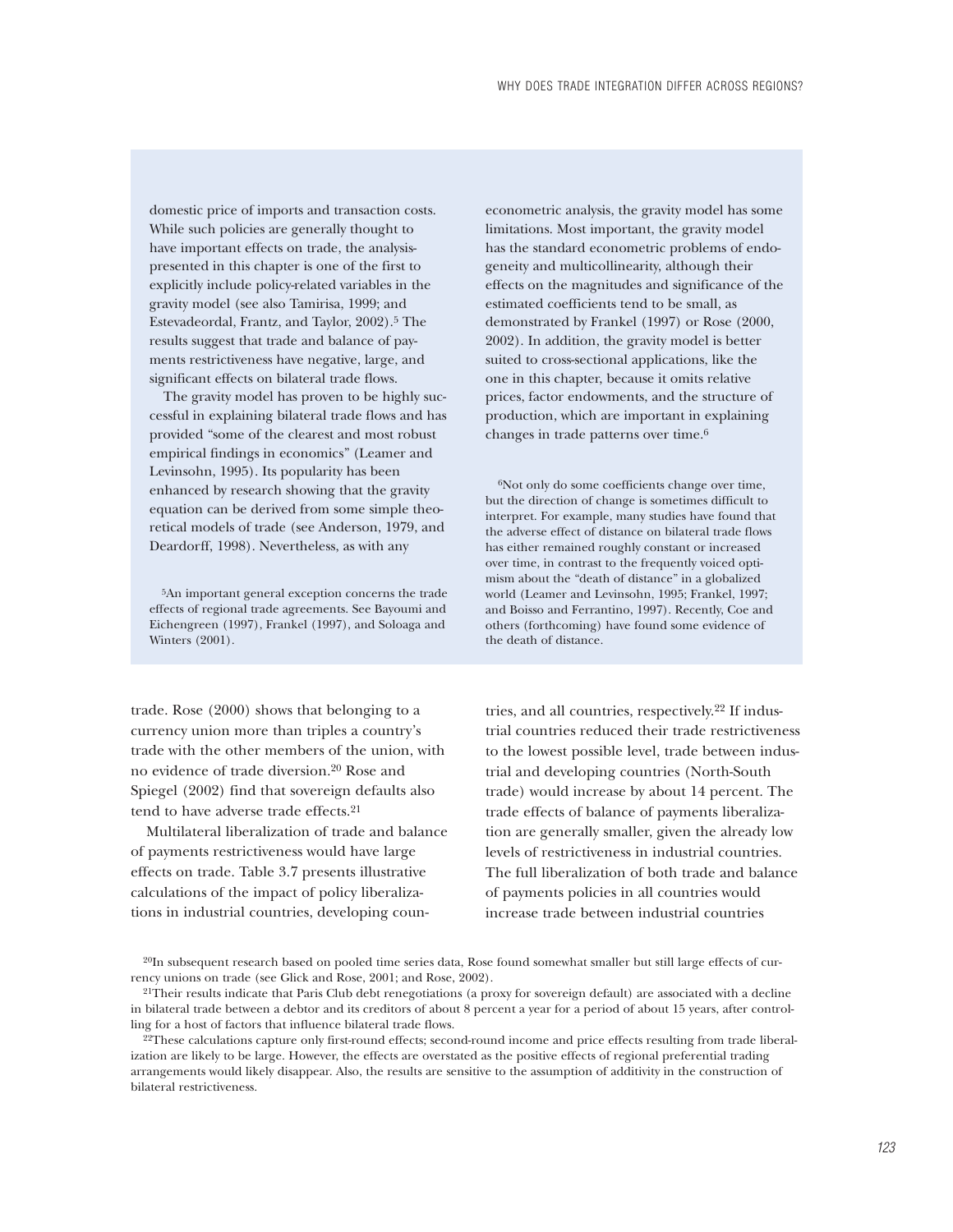|                                                             | Trade Policy <sup>2</sup>   |                      | Balance of Payments Policy <sup>3</sup>     |                     | <b>Both Policies</b> |
|-------------------------------------------------------------|-----------------------------|----------------------|---------------------------------------------|---------------------|----------------------|
| Region                                                      | Liberalization <sup>4</sup> | Trade effect         | Liberalization <sup>4</sup>                 | Trade effect        | Trade effects        |
|                                                             |                             |                      | Liberalization in industrial countries only |                     |                      |
| North-North trade<br>North-South trade                      | $-5.3$<br>$-2.7$            | 30.5<br>14.4         | $-1.5$<br>$-0.6$                            | 7.3<br>3.1          | 40.0<br>17.9         |
|                                                             |                             |                      | Liberalization in developing countries only |                     |                      |
| North-South trade<br>South-South trade                      | $-3.9$<br>$-8.0$            | 21.4<br>49.0         | $-2.7$<br>$-5.4$                            | 13.7<br>29.9        | 38.0<br>93.6         |
|                                                             |                             |                      | Liberalization in all countries             |                     |                      |
| North-North trade<br>North-South trade<br>South-South trade | $-5.3$<br>$-6.5$<br>$-8.0$  | 30.5<br>38.9<br>49.0 | $-1.5$<br>$-3.3$<br>$-5.4$                  | 7.3<br>17.2<br>29.9 | 40.0<br>62.8<br>93.6 |

### **Table 3.7. Trade Effects of Policy Liberalization1**

*(Reduction in points; trade effects in percent of preliberalization potential trade)*

Source: IMF staff calculations based on gravity model estimates shown in Table 3.5.

1Effects of reduction in indicators to lowest possible rank scale. Trade effects are given by the coefficient and the reduction in the indicator. The indicators are averages over bilateral trade relations for the period 1997–99 and were constructed under the assumption of additivity. 2Indicator variable ranging from 2 to 20, based on restrictiveness indicated by the average tariff rate and the coverage of nontariff barriers. 3Dummy variable ranging from 0 to 8 indicating the degree of openness of a country's current account, capital account, the existence of multiple exchange rates for capital account transactions, and the stringency of surrender and repatriation requirements.

4Reduction in average rank index value implied by liberalization.

(North-North trade) by about 40 percent, North-South trade by about 63 percent, and trade between developing countries (South-South trade) by about 94 percent.

# **How Important Is Policy Relative to Other Factors in Explaining Trade?**

To put the role of policies into perspective, this subsection compares the effects of trade and balance of payments restrictiveness on trade with those of other key factors, including economic size, level of economic development, and geography. For this comparison, North-North trade is taken as a benchmark, because industrial countries generally have less restrictive policies, especially for manufactured goods, which account for the bulk of trade between industrial countries.23 This analysis is based on the gravity model that includes policy variables.

The most important reason why the absolute level of trade between industrial countries is much larger than trade between developing countries is that average industrial country GDP

is twice as large as average developing country GDP. Using the coefficients from the gravity model, differences in economic size account for 80 percent of the difference in average bilateral trade flows. As economic size has such an overwhelming impact on bilateral trade flows, the results below are adjusted for economic size. Even after this adjustment, bilateral trade flows involving developing countries are smaller than those among industrial countries.

Overall, the results suggest that trade and balance of payments restrictiveness play a significant role in explaining why developing countries trade less per unit of GDP than industrial countries, though economic development and geography are even more important (Figure 3.4). Lower income per capita is the single most important reason why adjusted South-South trade is smaller than adjusted North-North trade, and accounts for about one-fifth of the difference between adjusted North-South trade and adjusted North-North trade. Differences in income per capita matter a lot for trade because richer consumers tend to have a higher demand

<sup>23</sup>However, industrial countries have generally higher trade barriers vis-à-vis developing countries, even for manufactured goods (see IMF, 2001).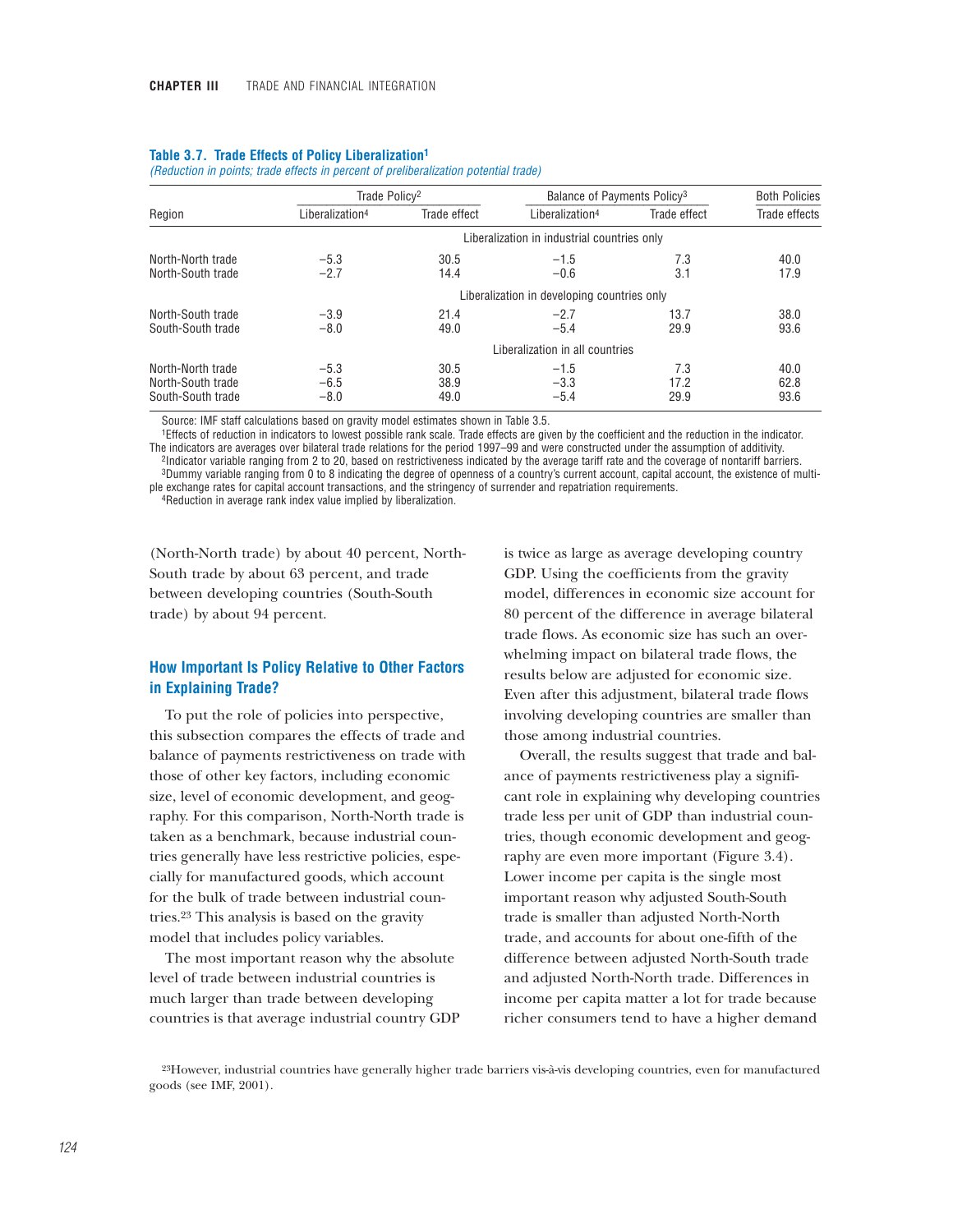for product variety, while the production of differentiated goods remains specialized, leading to intra-industry trade. Geography, especially distance, is the single most important impediment to North-South trade, and accounts for two-fifths of the shortfall in South-South trade.

More restrictive trade and balance of payments policies account for about 10–20 percent of the shortfall in adjusted bilateral trade flows. Restrictive policies hurt South-South trade more than North-South trade because developing countries have on average greater restrictions than industrial countries, so their adverse effect is doubled as both trading partners have higher restrictions. Other determinants, like linguistic or historical factors, are much less important because the differences between industrial and developing countries are on average small. Finally, unexplained differences account for only a small part of the shortfall in trading involving developing countries.

The gravity model is less successful at explaining why developing countries in east Asia trade more per unit of GDP than countries in other regions (Figure 3.5). In contrast to the results discussed above, unexplained differences account for much of the excess in east Asia's trade relative to other developing country regions. In terms of the explained differences, east Asian countries have on average higher income per capita and less restrictive policies (both of which tend to increase trade) but are relatively distant from their trading partners (which tends to reduce trade).

The large unexplained difference between trade volumes in east Asia and other developing country regions may be related to increasing vertical specialization in global production (Box 3.4). In recent years, the further slicing up of the production chain has accompanied the substantial expansion of trade. With the expansion of international vertical specialization, trade flows per unit of GDP rise even when all other factors remain unchanged. Indeed, the contribution of increased intra-industry trade to total trade growth, which partly reflects greater vertical specialization, has been higher in east Asia

#### **Figure 3.4. Why Do Developing Countries Trade Less Than Industrial Countries? 1** *(Percent)*

Trade and balance of payments restrictiveness are significant in explaining why trade per unit of GDP is smaller in developing countries than in industrial countries, but economic development and geography are even more important.



Source: IMF staff calculations.

<sup>1</sup> Contribution to explaining shortfall in North-South trade and in South-South trade, relative to North-North trade, after taking account of economic size.

<sup>2</sup>Other geographical factors include land-locked status, common land, border, and island status.

<sup>3</sup>Policy factors include overall balance of payments restrictions, trade policy restrictiveness, and currency union.

4 Other factors include former colony, common language, and common colonizer.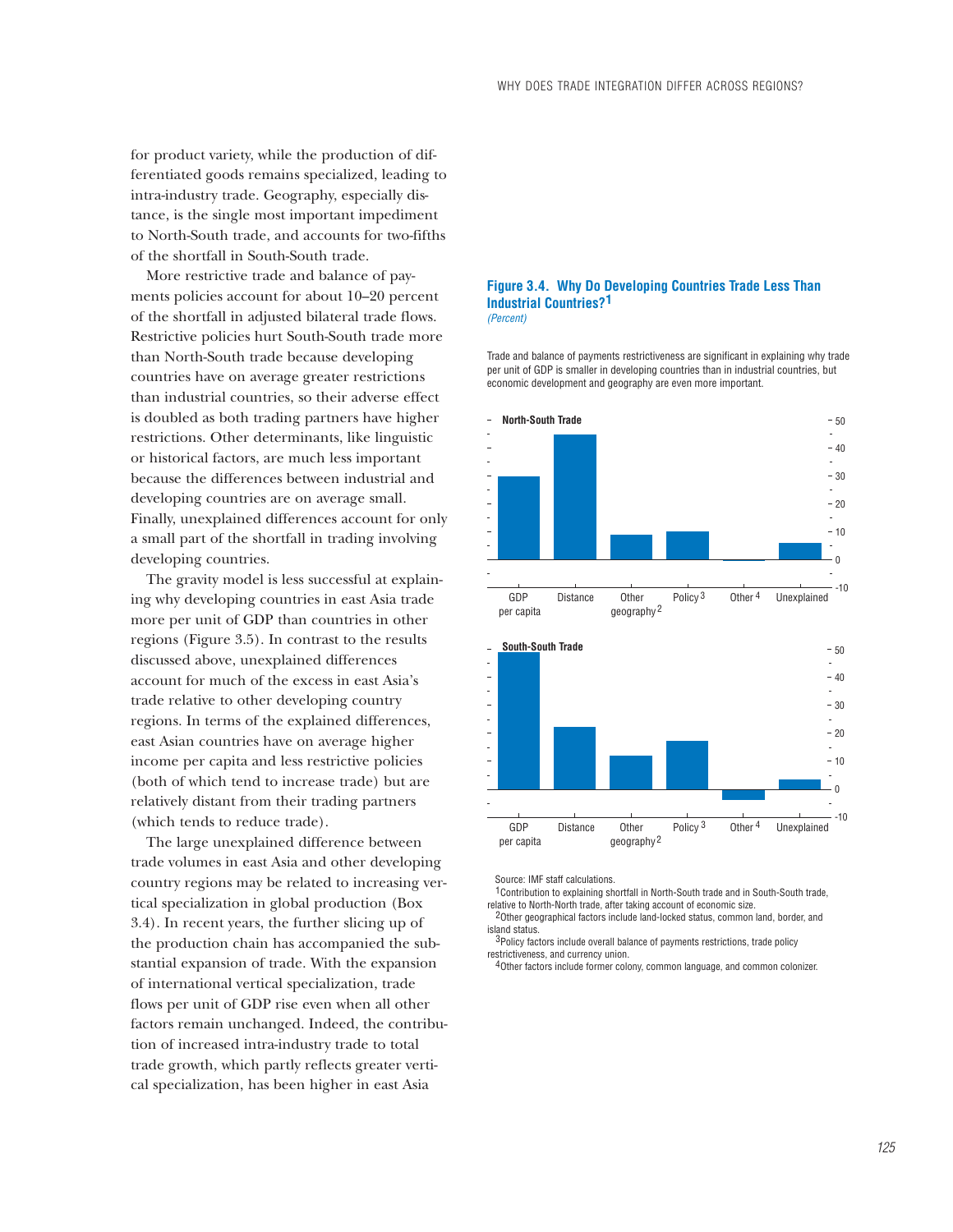#### **Figure 3.5. Why Does East Asia Trade More Than Other Developing Regions? 1** *(Percent)*

Developing countries in east Asia trade more per unit of GDP than countries in other regions, partly because of higher income per capita and less restrictive policies, but most of the difference is not explained.



Source: IMF staff calculations.

<sup>1</sup> Contribution to explaining why east Asia trades more than other developing regions, after taking account of economic size.

<sup>2</sup> Other geographical factors include land-locked status, common land, border, and island status.

<sup>3</sup> Policy factors include overall balance of payments restrictions, trade policy restrictiveness, and currency union.

<sup>4</sup> Other factors include former colony, common language, and common colonizer.

# **Table 3.8. Intra-industry Trade1**

*(Percent)*

| Shares of Total Trade Growth due<br>to Intra-industry Trade Growth |              |                   |  |
|--------------------------------------------------------------------|--------------|-------------------|--|
| 1986-90                                                            |              | 1991-95 1996-2000 |  |
| 30.0                                                               | 30.5         | 13.0              |  |
| 42.5<br>31.2                                                       | 46.9<br>21.8 | 75.0<br>34.4      |  |
| 6.4                                                                | 5.8          | 26.1              |  |
| 25.9<br>4.6                                                        | 39.3<br>32.1 | 34.5<br>34.0      |  |
|                                                                    |              |                   |  |

Source: IMF staff calculations based on data from the United

1Average contribution of intra-industry trade growth to total trade growth over five-year periods (at SITC 2-digit level). The methodology is based on Menon and Dixon (1996).

than in other developing country regions (Table 3.8). Also, in the gravity model, the difference between actual and expected trade in east Asia falls once the share of intra-industry trade is taken into account.24 Thus far, trade flows between industrial countries, and flows with and among east Asian economies, have been most affected by outsourcing, but it is increasingly assuming a global dimension.

The increasing role of vertical specialization in east Asia is consistent with the region's focus on labor-intensive production. Figure 3.6 shows the factor composition of net exports—that is, the embodiment of capital, labor, land, natural resources, and technology—across developing country regions.25 East Asia is a net exporter of labor-intensive manufactures; sub-Saharan Africa and Latin America are net exporters of agricultural products; and sub-Saharan Africa, Latin

24However, more generally, specialization in specific primary commodity products does not help explain over- or undertrading, except for fuel exports. Adding a dummy variable for the fuel exporters reduces undertrading for trade between oil exporters, which affects undertrading for countries in the Middle East and North Africa.

25The commodity classification in Figure 3.6 closely follows Leamer (1984). The main difference is that leather manufactures and textile yarns and fabrics were included in the category of labor-intensive products.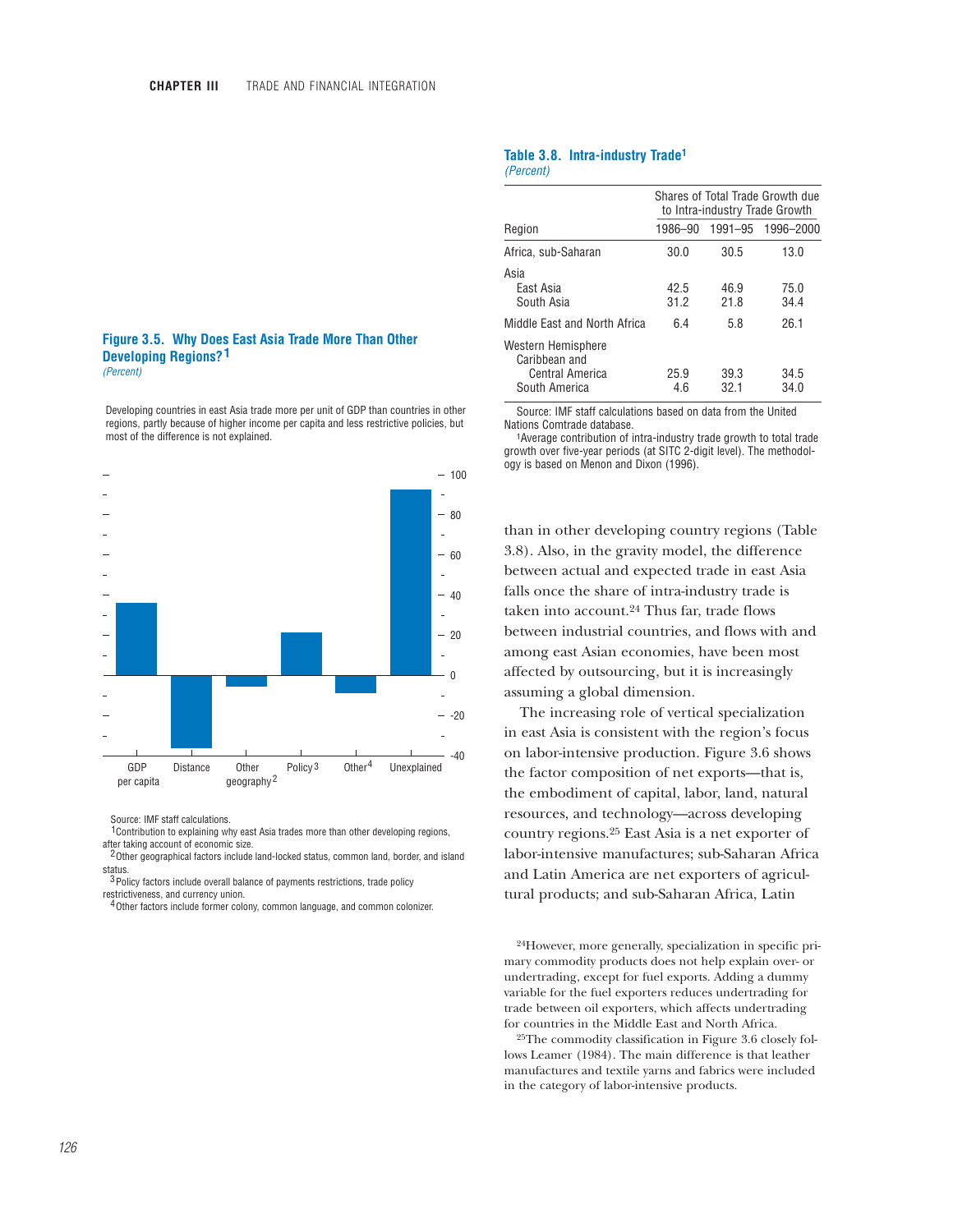America, and the Middle East and North Africa are net exporters of raw materials and fuels. While the share of manufactured goods in total trade has increased over time in many developing countries, the most significant change in the pattern of factor specialization has occurred in east Asia, where net exports of labor-intensive manufacturing products have increased while net exports of agricultural products and raw materials have fallen.

The analysis of developing countries' trading patterns suggests three main points.

- Undertrading, which reflects the overall impact of artificial barriers to trade in a country's policy and institutional environment, remains a serious problem in many developing countries, especially in the Middle East and North Africa, and south Asia.
- Trade and balance of payments restrictiveness are important reasons why developing countries trade less than industrial countries, though economic development and geography matter even more.
- International vertical specialization has played a growing role in east Asia, where less restrictive trade policies helped create a favorable environment. Vertical specialization is likely to become increasingly important for other developing countries with open trading regimes, abundant labor, and flexible economies.

# **Consequences of Trade and Financial Integration for Macroeconomic Volatility**

This section examines how the interaction between trade and financial integration affects macroeconomic volatility. Volatility is undesirable not only in itself, but also because it is strongly and negatively correlated with output growth (Ramey and Ramey, 1995). Trade and financial integration by themselves each tend to increase an economy's exposure to external shocks: trade openness is on the whole associated with somewhat higher output volatility, while financial openness is related to higher volatility of capital flows, especially short-term

### **Figure 3.6. Factor Content of Net Exports, 1991–2000** *(Ratio of GDP; logarithmic scale; 10-year averages)*

In line with the increasing role of vertical specialization in the region, east Asia is a large net exporter of labor-intensive manufactures while most other developing country regions continue to export mainly agricultural products or raw materials.



 Source: IMF staff calculations following Leamer (1984), based on United Nations, Comtrade data.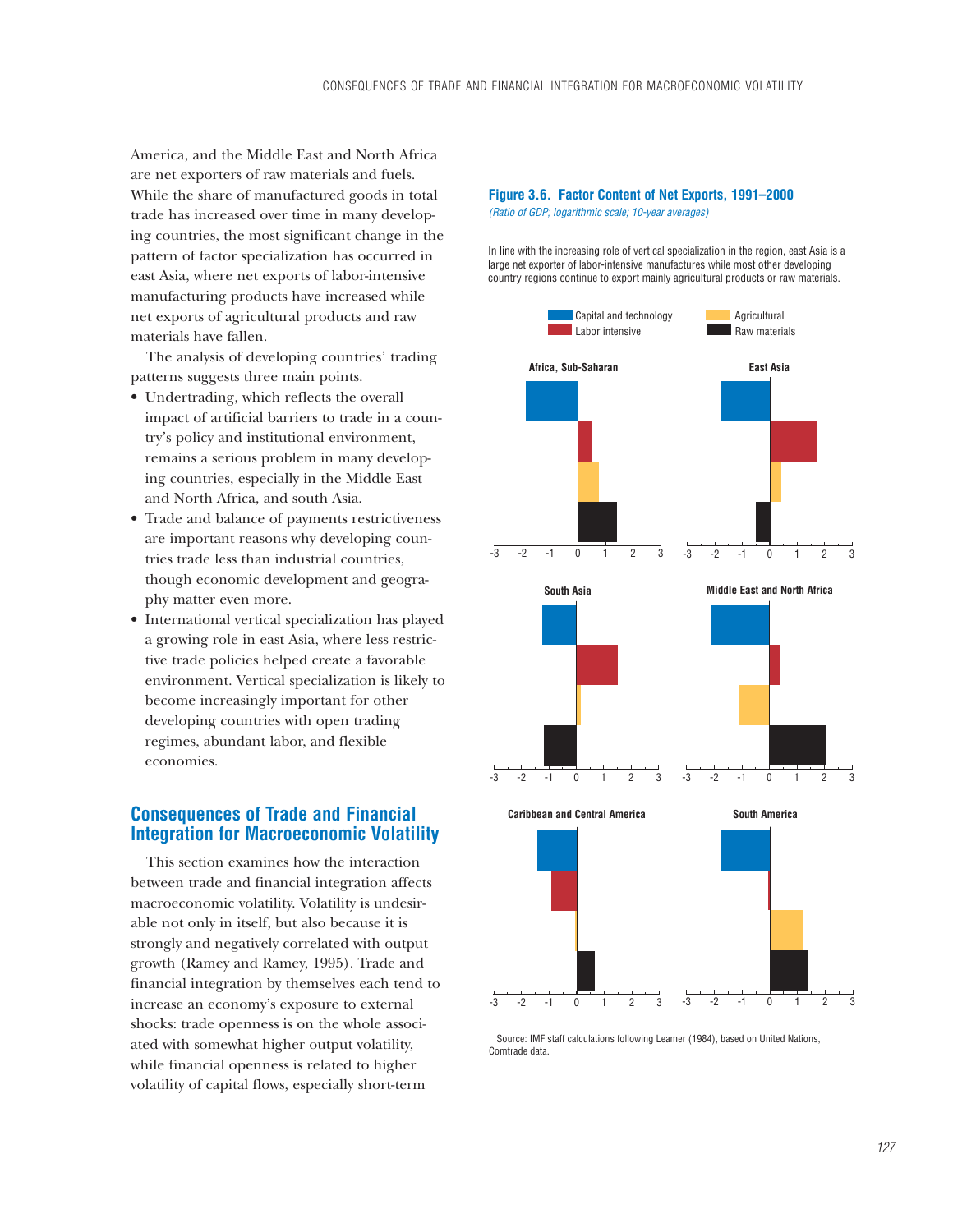### **Box 3.4. Vertical Specialization in the Global Economy**

The growth of world trade has been accompanied by international vertical specialization. Vertical specialization refers to the slicing up of the production process into distinct steps, allowing specialization across locations (locational decentralization) and firms (outsourcing). Historically, international vertical specialization can be traced to the mid-1960s, when electronics components began to be assembled in Hong Kong SAR, Thailand, Malaysia, and Singapore, and apparel and leather goods in the Dominican Republic and the Philippines. Thus, international specialization has become two-dimensional, with countries specializing both vertically in certain stages of the production processes and horizontally in the production of some categories of final goods.

Rising vertical specialization implies an increasing ratio of international trade to value added, as parts and components are shipped back and forth across national borders for further processing along the production chain. The table shows that the ratio of merchandise trade to merchandise value-added rose sharply between 1980 and 2000 in both industrial countries and emerging market economies, especially in Asia and Mexico. While the increase in the trade-to-value added ratio could also be due to greater trade in final goods, other empirical evidence confirms the growing role of international vertical specialization in international trade.1 Hummels, Ishii, and Yi (2001) find that increased vertical specialization accounted for one-third of world trade growth between 1970 and 1990, after taking account of inter- and intra-industry linkages.2 Yeats (2001) finds that the share of components and parts in trade in

Note: The main author of this box is Thomas Helbling.

<sup>1</sup>It is often difficult to distinguish between final and intermediate goods in trade data, partly because the distinction sometimes depends on circumstances.

2Using a similar methodology, Campa and Goldberg (1997) find that the share of imported intermediate inputs in total manufacturing production increased by about one-fourth in Canada and doubled in the United States between 1974 and 1993.

# **Ratio of Merchandise Trade to Merchandise Value-Added1**

*(Percent)*

| Country                                                                                                                     | 1980                                  | 1990                                   | 2000                                   |
|-----------------------------------------------------------------------------------------------------------------------------|---------------------------------------|----------------------------------------|----------------------------------------|
| Major industrial economies                                                                                                  | 46.2                                  | 51.6                                   | 76.3                                   |
| Canada                                                                                                                      | 63.7                                  | 70.6                                   | 108.8                                  |
| France                                                                                                                      | 50.6                                  | 62.0                                   | 90.0                                   |
| Germany                                                                                                                     | 52.0                                  | 63.7                                   | 96.7                                   |
| Italy                                                                                                                       | 45.7                                  | 46.9                                   | 76.7                                   |
| Japan                                                                                                                       | 28.7                                  | 20.6                                   | 24.2                                   |
| <b>United Kingdom</b>                                                                                                       | 52.0                                  | 62.4                                   | 83.5                                   |
| <b>United States</b>                                                                                                        | 30.9                                  | 35.1                                   | 54.6                                   |
| Emerging market economies<br>Asia<br>China<br>India<br>Newly industrialized<br>economies <sup>2</sup><br>Other <sup>3</sup> | 93.8<br>12.1<br>11.3<br>216.5<br>39.4 | 115.6<br>23.7<br>12.4<br>259.3<br>52.4 | 168.5<br>32.9<br>21.6<br>365.5<br>84.3 |
| Western Hemisphere                                                                                                          | 37.2                                  | 42.6                                   | 58.6                                   |
| Argentina                                                                                                                   | 25.3                                  | 13.2                                   | 29.7                                   |
| <b>Brazil</b>                                                                                                               | 19.4                                  | 14.6                                   | 34.1                                   |
| Chile                                                                                                                       | 42.8                                  | 55.8                                   | 60.9                                   |
| Mexico                                                                                                                      | 22.8                                  | 48.3                                   | 102.6                                  |
| Other <sup>4</sup>                                                                                                          | 44.4                                  | 52.3                                   | 63.0                                   |

Sources: World Bank, 2002; and U.S. Council of Economic Advisers.

1This table is an update and extension of Table 2 in Feenstra (1998). Averages are unweighted.

2Hong Kong SAR, Korea, Singapore, and Taiwan Province of China.

3Bangladesh, Indonesia, Malaysia, Pakistan, the Philippines, and Thailand.

4Bolivia, Colombia, Costa Rica, Panama, Paraguay, Uruguay, and Venezuela.

machinery and transportation equipment among industrial countries rose from 26 percent in 1978 to 30 percent in 1995. Asian exports and imports of components and parts grew even faster than those of most industrial countries between the mid-1980s and the mid-1990s (Ng and Yeats, 1999).

What are the implications of vertical specialization? First, increasing vertical specialization tends to accelerate the global propagation of shocks, as industry-specific shocks are immediately transmitted to countries along the production chain. By contrast, with horizontal specialization, industry-specific shocks tend to initially affect a more limited number of countries. The rising sensitivity of east Asian economies to cyclical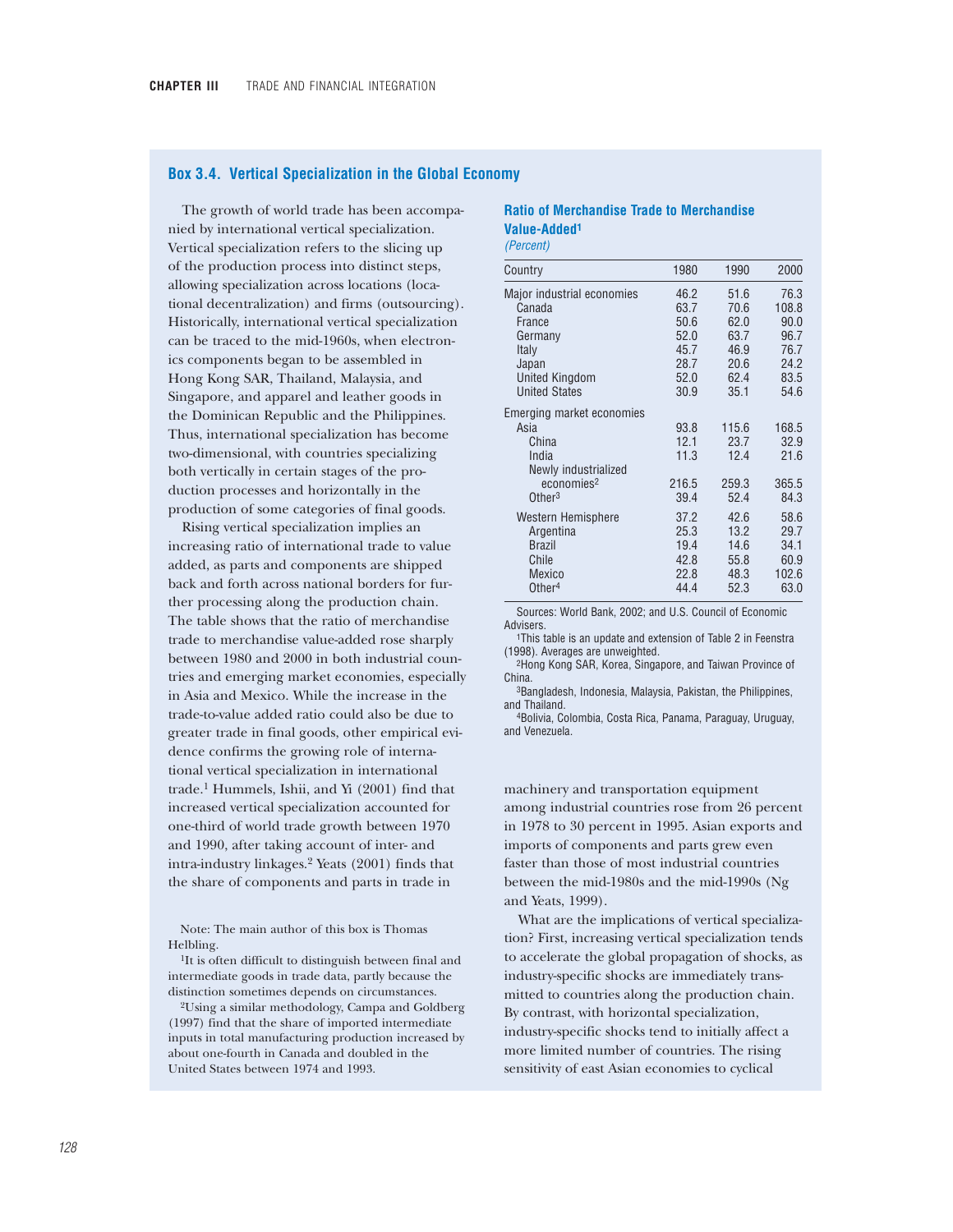developments in the global information technology industry was discussed in Chapter III of the October 2001 *World Economic Outlook*. Second, vertical specialization allows countries to specialize in the stages of production that best fit their relative factor endowments. Specifically, laborabundant developing countries can increase their role in global manufacturing by specializing in the production of labor-intensive parts and components or labor-intensive assembly processes. Vertical specialization also likely facilitates the convergence of wages for similar types of labor and other factor prices across countries. Finally, vertical specialization underlines the importance of reducing trade barriers further, as the back-and-forth shipping of goods across borders compounds the effects of even relatively low trade barriers.

Vertical specialization is driven by three main factors.

- *Improving service links*. Service links between production locations or producers, including activities like transport, telecommunication, insurance, coordination, and supervision, are critical to the success of vertical specialization. Innovations in transport and communications technology, as well as the deregulation of service provision, have made service links more reliable and less costly (Jones and Kierzkowski, 2001). Economic growth has also helped, as greater demand offsets the fixed set-up costs of services links between **locations**
- *Increased customization*. Technological change has increased the scope for the inexpensive customization of generally standardized components and parts, allowing the exploitation of increasing returns to scale in the produc-

flows. But how does *trade* integration affect *financial* vulnerability, and *financial* integration affect *output* volatility? The first part of the section addresses the impact of trade integration on the frequency of external financial crises, and the second part considers the effect of financial integration on output volatility.

tion of parts and components.3 The greater attractiveness of outsourcing relative to smallscale in-house production has led to the "commoditization" of some manufactures, especially parts and components for electronics and information technology goods (e.g., memory chips and disk drives).

• *Falling trade barriers*. With back-and-forth shipping across borders, the effects of trade barriers are compounded, so reductions in trade barriers have a more than proportional positive impact on vertical specialization. It is not surprising that vertical specialization has sometimes occurred in the context of special tariff or quota provisions for offshore assembly or regional preferential trade agreements.4 Looking forward, vertical specialization is

likely to become even more important. The negative impact of the September 11, 2001, terrorist attacks on transport costs (Box 3.2) will probably be more than offset by further innovations in telecommunications technology (which will strengthen services links), expansion of inexpensive customization (especially in the electronics and information technology industries), and trade liberalization (which will reduce the adverse effects of trade barriers more than proportionately). Vertical specialization has so far mostly affected trade in industrial countries, east Asia, and the Caribbean and Central America, but it is increasingly assuming a global dimension.

3See Grossman and Helpman (2002) for a discussion of customization and outsourcing.

4See Graziani (2001) on tariff and quota provisions in the context of offshore assembly of textiles and clothing.

The analysis in this section distinguishes between developing countries that are more and less integrated into the world economy. Along both trade and financial dimensions, developing countries are split into two groups, depending on whether a country's openness is above or below the median. Figure 3.7 shows the average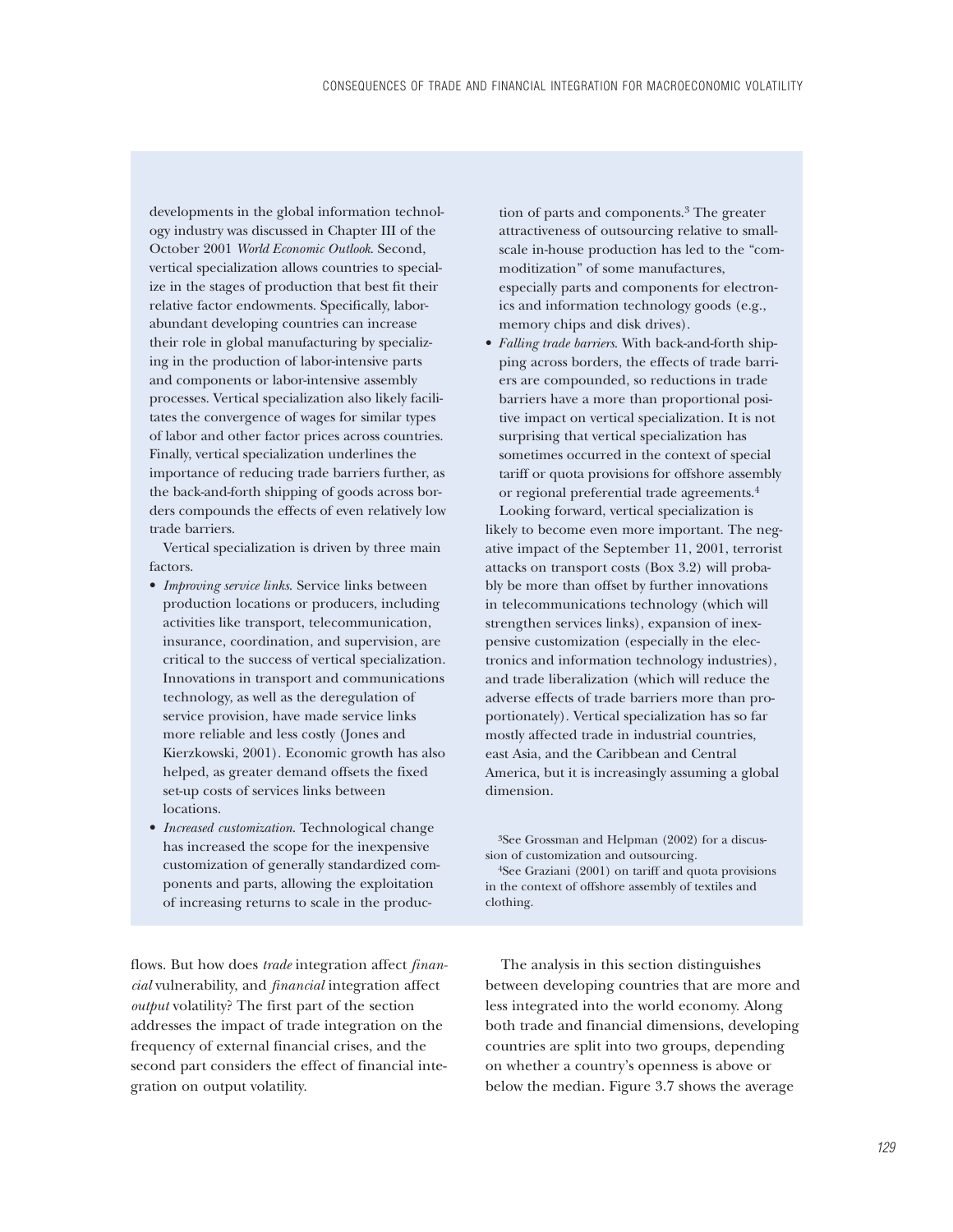# **Figure 3.7. Trade and Financial Openness Across Developing Countries, 1995–99 1**

*(Deviation from the median, percentage points)*

While countries generally tend to be either closed or open on both dimensions, there are also cases in which trade and financial integration diverge.



Source: IMF staff calculations.

 $1A$  country is defined as open if its degree of openness is greater than that of the median country. Average degrees of trade and financial openness in each group are expressed in terms of deviations from the median.

level of trade and financial openness (to foreign direct investment and portfolio investment) relative to the median country in each of the four groups, averaged over the last five years (see Appendix 3.1 for details). Across developing country regions, sub-Saharan Africa and east Asia have the highest proportions of countries that are open to trade, whereas south Asia and South America have the lowest proportions (Figure 3.8). By contrast, the Western Hemisphere has the highest proportion of countries that are financially open, while south Asia has the lowest proportion. The Western Hemisphere is the only region where the proportion of countries that are financially open substantially exceeds the proportion that are open to trade.

While the analysis below is based on simple measures of openness, the results are robust to more sophisticated measures and approaches. Specifically, similar results are obtained if trade integration is defined as the *change* in openness, or if openness is *adjusted* for economic size and level of economic development (larger countries tend to be more closed and richer ones tend to be more open, other things being equal). The effects of trade and financial openness on macroeconomic volatility also remain significant after taking into account other determinants using more sophisticated econometric frameworks.

This section complements the extensive twin literatures on the impact of trade and financial integration on economic growth. The evidence that increasing trade integration has a positive impact on growth is strong (Box 3.5). Trade can foster growth through a variety of channels, including improving the allocation of resources across countries, spreading innovation and technology, reducing rent seeking, and promoting progrowth policy reforms. Similarly, increasing financial integration can support growth by raising domestic investment, creating spillovers through technological transfer, and deepening domestic financial markets, as discussed in Chapter IV of the October 2001 *World Economic Outlook*. However, in the context of inconsistent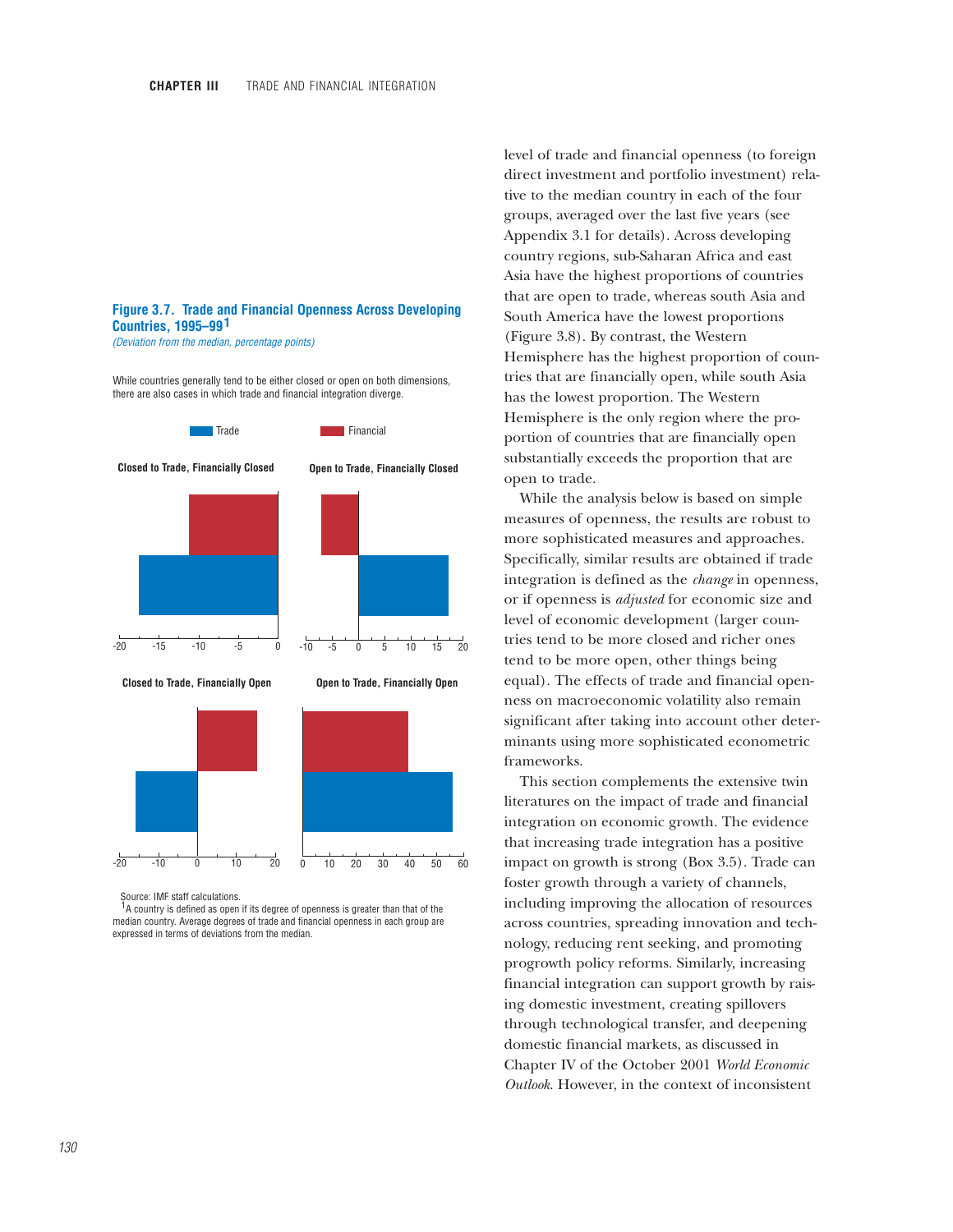macroeconomic policies and a weak domestic financial system, increasing financial integration can also lead to excessive and inefficiently allocated financial inflows, possibly resulting in a financial crisis.

A full assessment of the optimal speed and sequencing of trade and capital account liberalization would cover not only the issues discussed in this section and growth effects, but also other structural and institutional reforms.26 While such an assessment is clearly beyond the scope of this section, the results presented here are consistent with the idea that trade liberalization is essential to reap the full benefits of capital account liberalization. Trade liberalization may lag behind for several reasons: domestic lobbies succeed in impeding reform more than anticipated, returns on investments prove lower than expected due to changing domestic and external factors, and weaknesses exist in the policymaking and institutional environment.

# **Trade Integration and Vulnerability to Financial Crises**

What is the impact of greater trade integration on a country's vulnerability to external financial crises? Two types of external financial crises are considered: debt defaults and currency crashes. A debt default is defined as occurring if there are external arrears to commercial creditors of more than 5 percent of total commercial debt outstanding or if there is a rescheduling or restructuring agreement with commercial creditors, based on Detragiache and Spilimbergo (2001). A currency crisis is defined as an exchange rate depreciation vis-à-vis the U.S. dollar of at least 25 percent and at least double the rate of depreciation in the previous year, as long as the latter is less than 40 percent—to exclude hyperinflationary episodes (Milesi-Ferretti and Razin, 1998).

26For discussions of the sequencing of economic liberalization in developing countries, see McKinnon (1973, 1993), Brecher and Diaz-Alejandro (1977), Brecher (1983), Edwards (1984, 2001), Hanson (1995), and Arteta, Eichengreen, and Wyplosz (2001).

### **Figure 3.8. Trade and Financial Integration Across Developing Regions, 1975–99 1** *(Share of open economies; percent)*

The Western Hemisphere region is the only one where a greater proportion of countries are open to finance than to trade. This is especially true in South America.



Source: IMF staff calculations.

<sup>1</sup>The average share of countries in each region that are open to trade or financial flows. In each year, a country is classified as open if its degree of integration is greater than the median.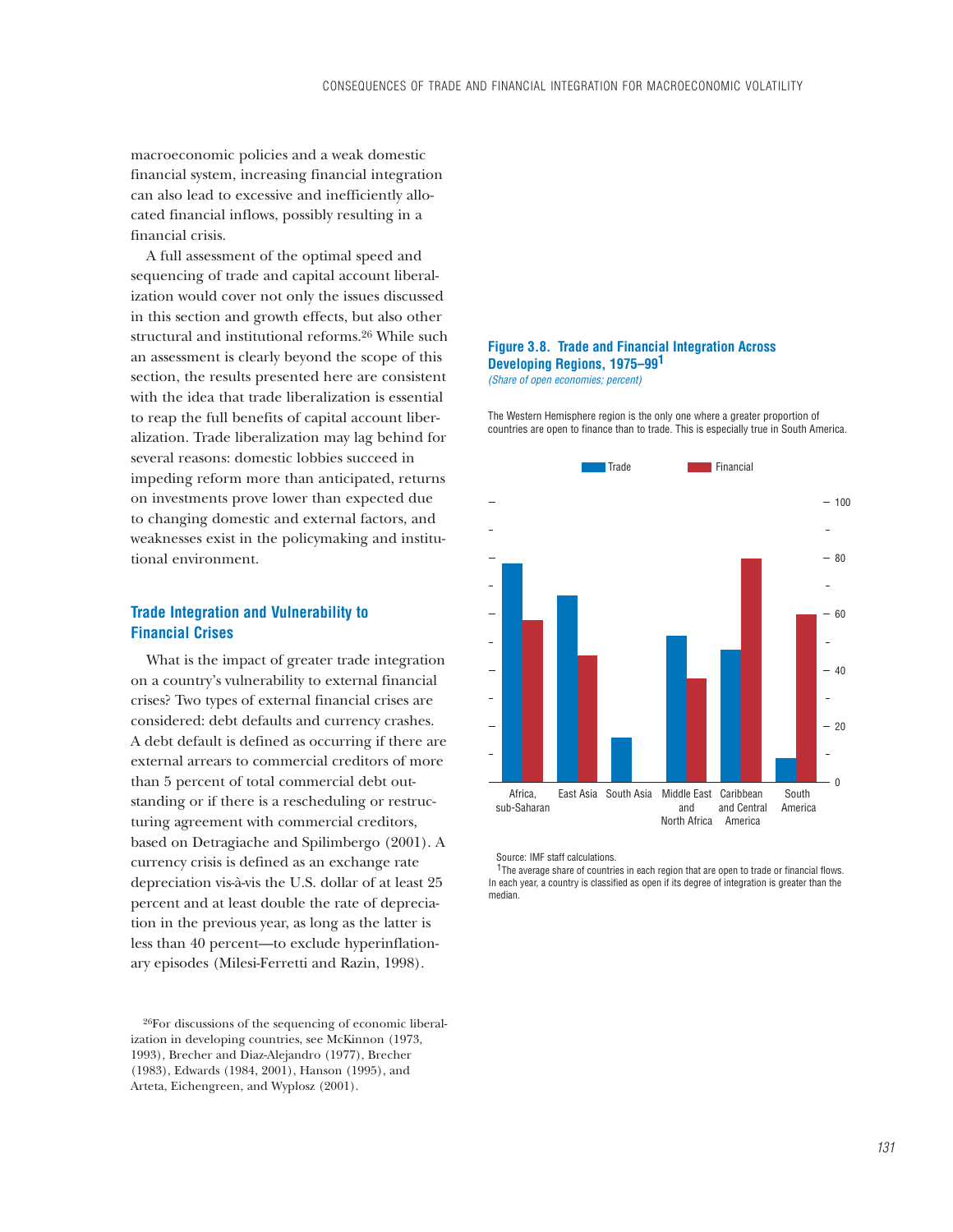### **Box 3.5. Trade and Growth**

The past two decades have seen a wave of trade liberalization in developing countries. What does this experience show about the relationship between trade openness and growth? The recent literature on trade and growth consists of three main strands: cross-country econometric work, country case studies, and industryand firm-level analyses. Together, these three types of evidence indicate that trade openness makes an important contribution to higher productivity and income per capita, and that trade liberalization contributes to growth.

Many cross-country econometric studies have concluded that trade openness is a significant explanatory variable for the level or the growth rate of real GDP per capita. One set of studies has found that the large differences across countries in levels of income per capita are systematically and importantly related to openness (see Hall and Jones, 1999; Frankel and Romer, 1999; and Frankel and Rose, 2000). This result remains when a variety of other variables that may explain income are included in the analysis, when the possible feedback from income to openness is taken into account, and across various measures of openness. However, it is difficult to separate the effect of openness on income per capita from that of institutional quality—that is, the rule of law and government effectiveness because openness and institutional quality are so highly correlated across countries.

Another set of studies has found that the *change* in openness is an important determinant of the *change* in income per capita within countries over time. By focusing on differences over time, this approach avoids the difficulty associated with distinguishing the role of slowly changing institutional factors from that of trade openness. The figure, based on Dollar and Kraay (2001a), shows that developing countries that had the largest increases in trade shares between the late 1970s and the mid-1990s (called "globalizers") experienced on average a much larger increase in income per capita during the 1990s

Note: The main author of this box is Andrew Berg. This box draws on Berg and Krueger (2002).

**Trade Liberalization and Growth**

*(Average per capita income growth; percent)*



 Source: Dollar and Kraay (2001a).  $1$  Globalizers consist of those developing countries that had the largest increase in the share of trade in GDP from the late 1970s to the mid-1990s (excluding Chile, Hong Kong SAR, Korea, Singapore, and Taiwan Province of China); non-globalizers are the remaining developing countries.

than did non-globalizers. Dollar and Kraay (2002) find that changes in trade volumes are important determinants of changes in growth, even after taking account of a variety of other determinants of growth and of the possibility that growth could cause the increase in trade (reverse causality).

Country case studies have also found important benefits from trade liberalization. Large, multicountry studies of trade liberalization in the 1970s and 1980s (including Krueger, 1978) drew attention to the highly distortionary nature of the import substituting regimes prior to liberalization. Similarly, Papageorgiou, Michaely, and Choksi (1991) and Sachs and Warner (1995) have found that strong and sustained liberalization episodes result in rapid growth of exports and real GDP.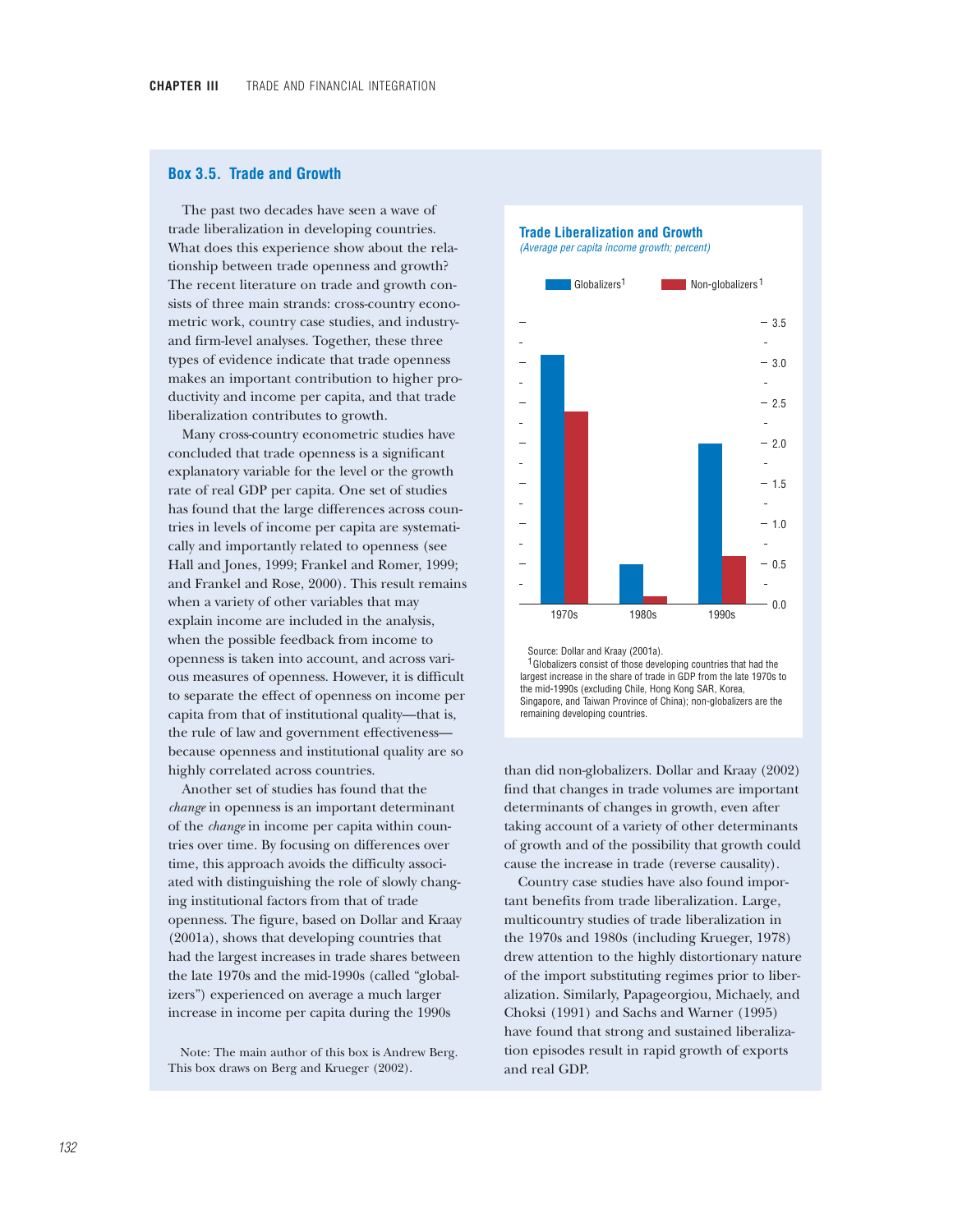Industry- and firm-level studies have documented the various channels through which openness contributes to export, productivity, and ultimately income growth (Hallward-Driemeier, 2001, provides a recent survey). Access to imported inputs facilitates the diffusion of knowledge, which contributes to productivity (Coe, Helpman, and Hoffmaister, 1997). Import competition increases not only the exit but also the entry of domestic firms, spurring innovation (Wacziarg, 2001).

Many studies have shown that exporting firms are more productive, and recent work has found unusual increases in productivity after firms begin to export, suggesting that exports lead to higher productivity (Kraay, 1999, and Bigsten and others, 2000). Moreover, Hallward-Driemeier, Iarossi, and Sokoloff (2002) find that firms in east Asia aim at export markets, so that even pre-entry productivity increases are at least in part due to the promise of the export market. Finally, exporting allows highly productive export-oriented firms to grow faster, shifting resources into higher-productivity activities, which increase economy-wide average productivity (Bernard and Jensen, 1999; and Isgut, 2001).

Consistent with the evidence on the benefits of trade for productivity growth, the infant industry argument—the idea that new industries need protection—has consistently failed to find empirical support. Protected industries have tended to grow more slowly than others, reflecting the fact that productivity growth is due not only to learning by doing, which would be helped by protection, but also to active efforts to acquire more sophisticated technologies (Krueger and Tuncer, 1982; and Bell, Ross-Larson, and Westphal, 1984). Also, in developing countries where openness has increased, industrial production has grown relative to agricultural production, in contrast to the prediction of the infant industry argument (Dodzin and Vamvakidis, 1999).

The most important implication of trade openness for poverty reduction is its effect on overall GDP growth, because changes in average income per capita are the main determinant of changes

in poverty. The sharp decline in the share of poor people in the world (those with incomes below \$2 a day) over the past two decades is almost entirely attributable to growth, not changes in income distribution, because income distribution changes much less over time than does average per capita income. The evidence suggests that growth has no systematic effect on income distribution, regardless of whether growth is trade related or not. Of course, in some countries and in some periods the poor do better than average and sometimes they do worse, but openness itself does not help explain which outcome occurs (Dollar and Kraay, 2001b).

The fact that the effect of trade openness on growth is difficult to separate from that of institutional quality, or from the effects of other reforms that were implemented at the same time, is an econometric problem but a policy opportunity. Specifically, the correlation of trade liberalization with other reforms highlights the advantages of making openness a primary part of the reform package. Trade openness has important positive spillovers on other aspects of reform. For example, competition with foreign firms can expose inefficient industrial policies, and trade raises the marginal product of other reforms (in that better infrastructure, telephones, roads, and ports translate into better performance of the export sector). Trade liberalization also changes the political dynamics of reform by creating constituencies for further reform. Finally, openness seems to encourage institutional reform and reduce corruption (Ades and Di Tella, 1999).

While trade openness is not a "magic bullet" (much else matters for growth and poverty reduction), the evidence clearly suggests that trade openness is a particularly important component of reform. There is little evidence that there are other reforms that must precede an effective trade reform, though there are many reforms that are complementary. The strength of the association between openness and institutional quality should give long pause to any policymaker contemplating the adoption of a novel (or tested and failed) development strategy that does not center around trade openness.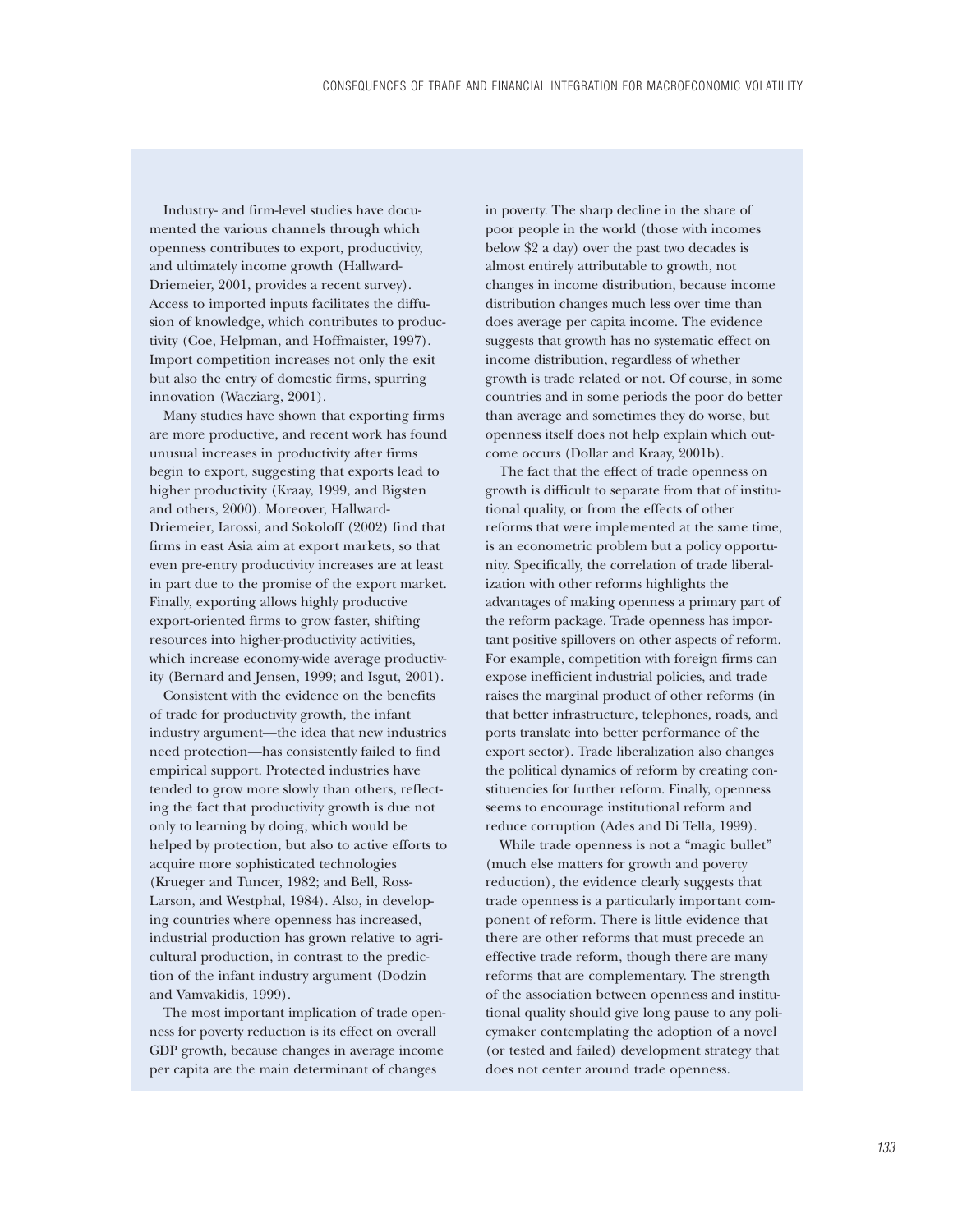### **Figure 3.9. Frequency of External Financial Crises in Developing Countries**

*(Share of countries in crises; percent a year)*

External debt defaults and currency crises have been more frequent in those countries that are less integrated into the global trading system.







Source: IMF staff calculations. Based on a country's degree of trade openness relative to the median. 1

The upper panel of Figure 3.9 shows the frequency of debt defaults and currency crises by five-year periods between 1975 and 1999. The two types of external financial crises have similar time profiles throughout the entire period, including peaks during the early 1980s.

External financial crises have been more frequent in countries that are less integrated into the global trading system (middle panel of Figure 3.9). Over the past quarter century, less integrated countries have been on average about one-fifth more likely to suffer a debt default, and one-third more likely to have a currency crisis than the average developing country. Across developing country regions, the Western Hemisphere has been significantly more vulnerable to episodes of financial turmoil than any other region (lower panel of Figure 3.9), as highlighted in Chapter II of the April 2002 *World Economic Outlook*. The benefits also turn out to be largest for countries that already have open capital markets.

The inverse relationship between trade integration and external financial crises remains statistically significant in a multivariate econometric framework. Sgherri (2002) shows that the relationship is robust to alternative definitions of external financial crises and after taking account of the conventional determinants of crises, including a country's economic fundamentals, its solvency position, foreign exchange reserves, and external macroeconomic conditions. In addition, the result remains significant after incorporating—in a bivariate probit framework—two crucial supplementary relationships: the fact that trade openness may be related to the same factors that affect the frequency of financial crises, and the fact that the frequency of external financial crises and trade openness may both be affected by factors not included in the empirical framework.27 This result is consistent with other analyses of the determinants of

27This result is in line with the empirical literature on the impact of trade openness on the interaction between international financial liberalization and exchange rate instability. Edwards (1989) finds that capital controls are generally intensified before a currency crisis. Alesina,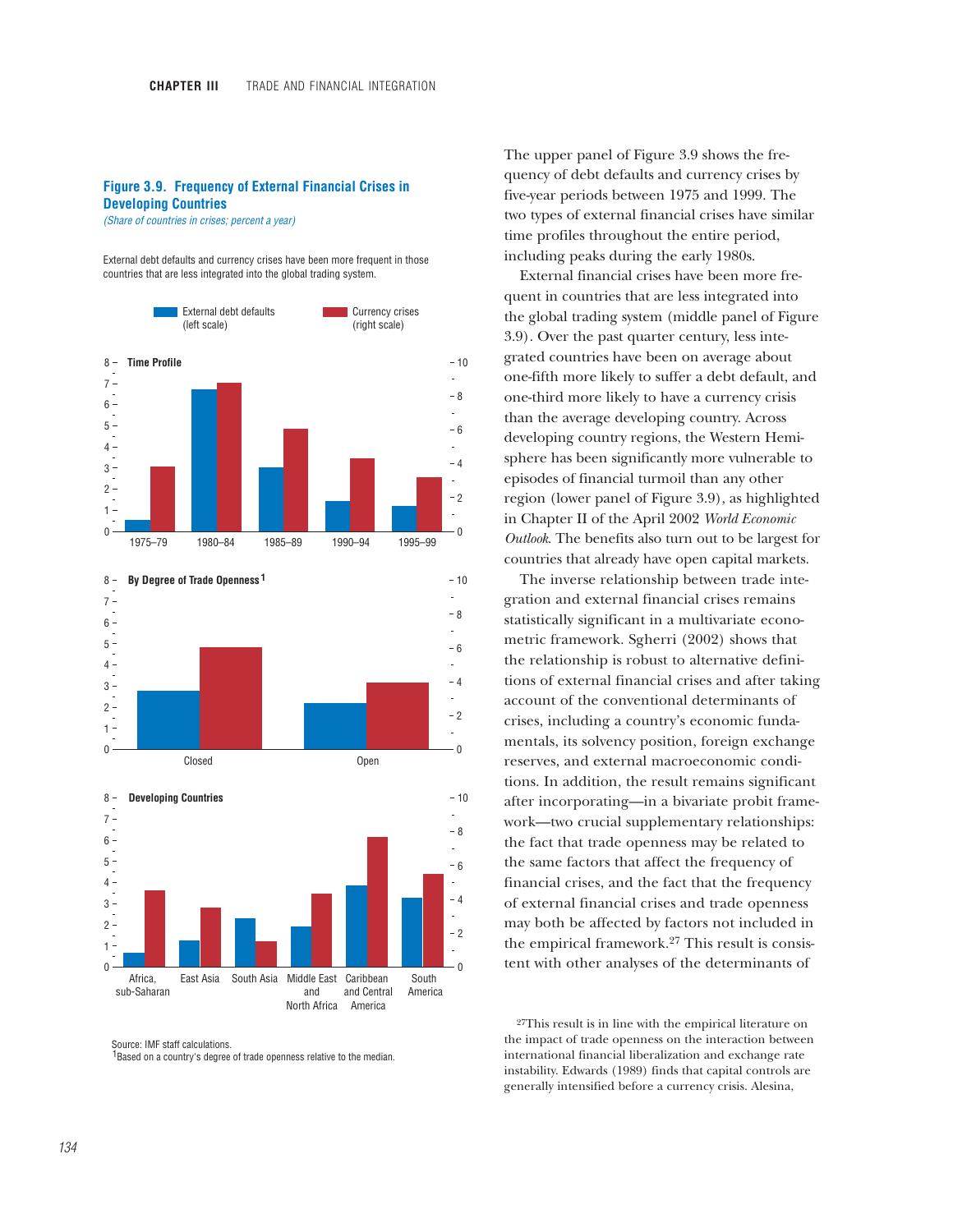crisis frequency, including Klein and Marion (1997) and Milesi-Ferretti and Razin (1998), although Detragiache and Spilimbergo (2001) find that recently trade openness has tended to increase the likelihood of financial crises.28

Trade integration reduces a country's financial fragility by increasing both the ability and willingness to service external obligations. A higher ratio of exports to GDP implies that exchange rate depreciation will provide a greater boost to a country's ability to earn foreign exchange, which is essential to service foreign currencydenominated debt. In this way, a greater export ratio decreases the likelihood of a sharp reversals of capital flows, as the country is considered to be more able to service its foreign currency– denominated debt. This reassurance is especially important in developing countries, where domestic financial markets are shallow and economic and policy prospects are generally more uncertain than in industrial countries.29 In addition, trade openness serves as an incentive to meet external obligations by making a country more vulnerable to creditors' sanctions in case of default (Bulow and Rogoff, 1989).30

In summary, higher trade integration tends to reduce the frequency of external financial crises. One interpretation of this result is that trade integration provides an important buffer for the inherent volatility associated with financial integration. A possible implication is that

countries that are already financially open could see a decline in the frequency of external financial crises by increasing trade openness.

## **Financial Integration and Output Volatility**

What is the impact of openness to foreign direct investment and portfolio investment on output volatility? Output volatility is defined as the unconditional standard deviation of the growth rate of real GDP per capita over the period 1975–99. The upper panel of Figure 3.10 shows that output volatility in developing countries is roughly double that in industrial countries, and that—among developing countries output volatility in small countries (those with populations between  $\frac{1}{2}$  million and  $1\frac{1}{2}$  million) is about one-third greater than average. Developing countries that are relatively more integrated into global capital markets tend to have lower output volatility on average than financially closed countries (lower panel of Figure 3.10). This is true for the period as a whole, but not in the early 1980s and late 1990s, when global financial shocks were especially large.

In particular, the output volatility among financially open small developing countries is about one-third lower than among their financially closed counterparts.31 This result is consistent with the empirical literature on the macroeconomic performance of small econo-

29Romer (1993) finds that international openness tends to be associated with lower inflation rates, that in turn may reduce macroeconomic volatility. Catão and Sutton (2002) stress the role of volatility as a key determinant of sovereign debt defaults, while breaking down aggregate volatility into its external and domestic components.

30Also, countries that are more open to trade are likely to experience less dramatic drops in real growth and much quicker rebound in the aftermath of a currency crisis (Milesi-Ferretti and Razin, 1998; and Gupta, Deepak, and Sahay, 2000). Rapid export growth helped bring Asian economies out of recession following the 1997–98 crisis, while automatically generating tax revenues needed to meet external debt payments. This did not happen in Latin American markets during the 1980s, despite similarly sharp devaluations. Instead, Latin American countries, partly as a result of such lack of trade openness, witnessed a persistent increase in their ratio of external debt service to export revenues (Catão, 2002).

<sup>31</sup>This result is not obvious, as greater financial integration could lead to greater specialization in production, leading to higher output volatility.

Grilli, and Milesi-Ferretti (1994) report evidence that economies that are relatively closed to international trade are more likely to restrict capital flows. Montiel and Reinhart (1999) examine the impact of financial controls on the volume and composition of international financial flows. Glick and Hutchison (2000) analyze the joint causality between the likelihood of a currency crisis and the imposition of financial controls.

<sup>28</sup>In addition, there is an ongoing debate about the role of trade linkages in transmitting financial crises across countries. See Baig and Goldfajn (1998), Masson (1998), Eichengreen and Rose (1999), Glick and Rose (1999), Forbes (2000, 2001), Harrigan (2000), Kaminsky and Reinhart (2000), and Van Wincoop and Yi (2000).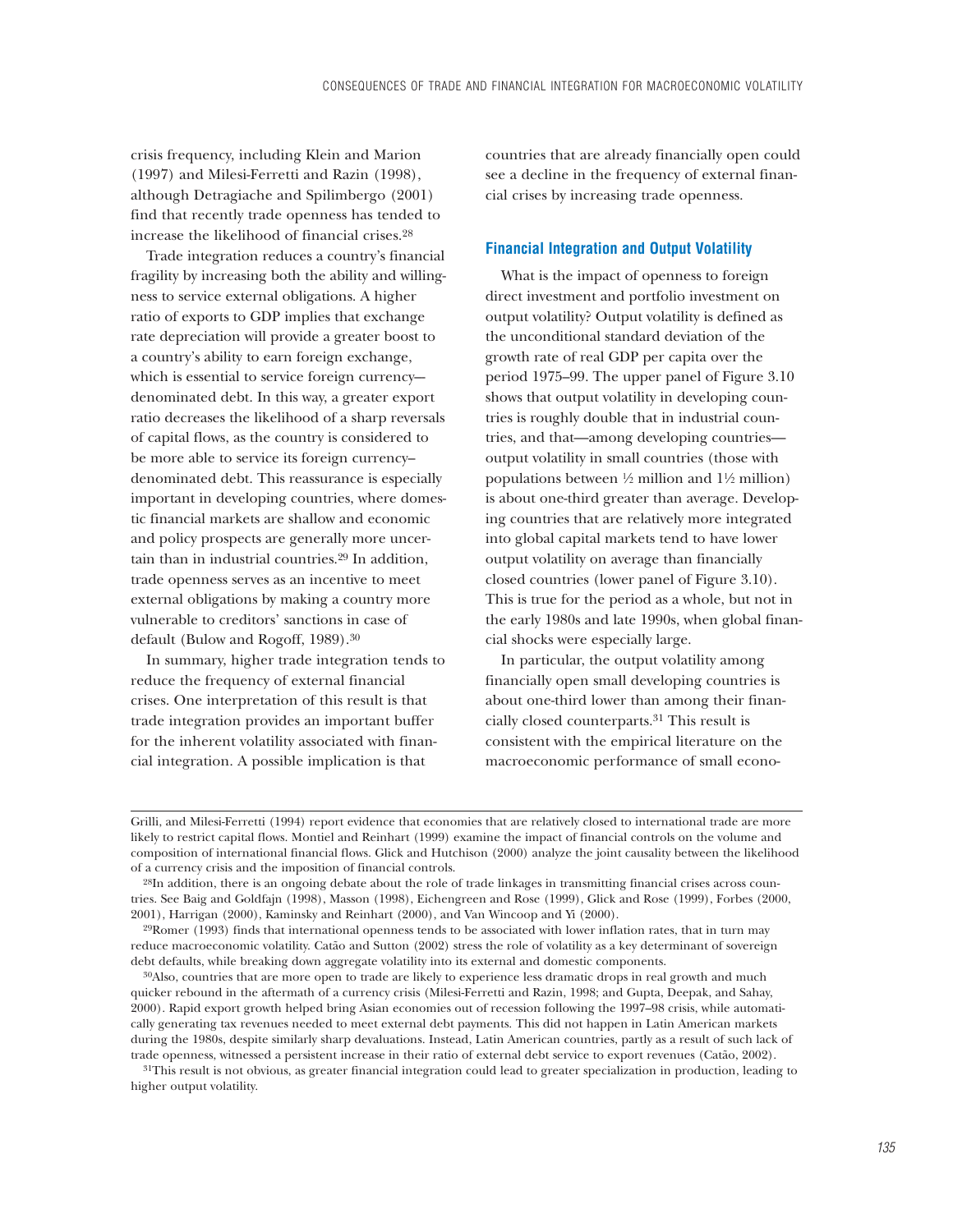### **Table 3.9. Volatility of Output and Other Macroeconomic Indicators1** *(Percent, unless otherwise indicated)*

|                                               | Developing Economies             |                                    |  |
|-----------------------------------------------|----------------------------------|------------------------------------|--|
|                                               | Financially<br>open <sup>2</sup> | Financially<br>closed <sup>2</sup> |  |
| Volatility of output                          | 3.2                              | 3.6                                |  |
| Trade openness <sup>3</sup>                   | 67.4                             | 40.9                               |  |
| Volatility of trade flows                     | 6.5                              | 4.4                                |  |
| Volatility of changes in terms of trade       | 5.7                              | 4.9                                |  |
| Financial openness <sup>3</sup>               | 28.4                             | 6.4                                |  |
| External debt ratio <sup>3</sup>              | 62.4                             | 50.6                               |  |
| Volatility of external assets and liabilities | 5.0                              | 1.5                                |  |
| Volatility of real exchange rate changes      | 8.8                              | 10.5                               |  |
| Volatility of inflation rate                  | 6.9                              | 11.8                               |  |
| Volatility of fiscal balance                  | 2.1                              | 1.9                                |  |

1Based on five-year periods over 1975–99.

2Based on a country's degree of financial openness relative to the median.

3In percent of GDP.

mies, which suggests that the benefits from financial deepening may be substantial (Easterly and Kraay, 2000).

Financial openness appears to be associated with lower output volatility through two channels: the magnitude of inflation and exchange rate shocks is lower, and the impact of all shocks on output is dampened. Financially open countries—which are also more open to trade and have slightly higher debt ratios—experience larger external shocks, as measured by the volatility of the terms of trade, trade flows, and financial flows (Table 3.9). However, financially open countries have somewhat more stable real exchange rates and much more stable inflation rates (the volatility of fiscal balances is similar in financially open and closed countries). The lower volatility of inflation and exchange rates in financially open countries may reflect a disciplining effect of international financial markets or a facilitation of the transfer of international best practices in macroeconomic policymaking.32

32Kim (2000) finds that international financial integration leads to a significant decrease in the fiscal deficit. Rodrik (2000) and Acemoglu and others (2002) study the relationship between international financial liberalization and institutional quality. Wei (2000) looks at the linkages between trade openness and governance.

## **Figure 3.10. Output Volatility, 1975–99 1** *(Percent)*

Greater financial openness is associated with lower output volatility, especially among small open economies.



Source: IMF staff calculations.

<sup>1</sup> Standard deviations of the growth rate of real GDP per capita, are calculated for five-year periods and then averaged.

 $^2$  Small developing economies are those with populations between 0.5 and 1.5 million.  $3$  Over each five-year period, countries are divided into those that are financially open and those that are not, according to their degree of openness relative to the median country.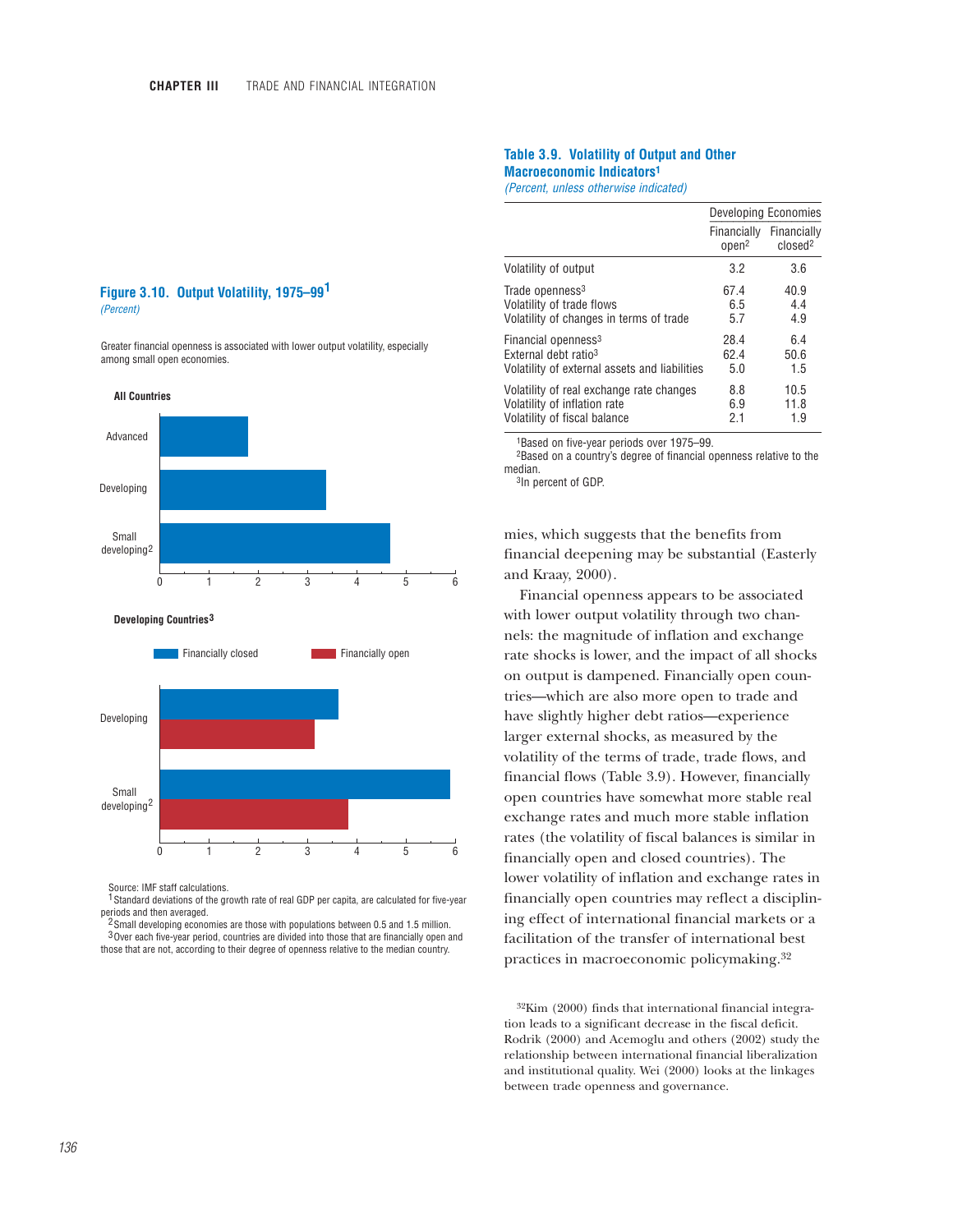# **Table 3.10. Correlations with Output Volatility1**

|                                                                                                                      |                                  | Developing Economies               |
|----------------------------------------------------------------------------------------------------------------------|----------------------------------|------------------------------------|
|                                                                                                                      | Financially<br>open <sup>2</sup> | Financially<br>closed <sup>2</sup> |
| Trade openness <sup>3</sup><br>Volatility of trade flows<br>Volatility of changes in terms of trade                  | 0.26<br>0.10                     | 0.46<br>0.45                       |
| Financial openness <sup>3</sup><br>External debt ratio <sup>3</sup><br>Volatility of external assets and liabilities | 0.14                             | $-0.09$<br>0.16<br>0.09            |
| Volatility of real exchange rate changes<br>Volatility of inflation rate<br>Volatility of fiscal balance             | 0.15                             | 0.37<br>0.28<br>0.39               |

1Based on five-year periods over 1975–99. "—" indicates that the correlation is not significantly different from zero at the 5 percent level.

2Based on a country's degree of financial openness relative to the median.

3In percent of GDP.

However, it may also reflect causality running in the opposite direction—from sounder macroeconomic policymaking to greater integration.

Financial integration also seems to be associated with lower output volatility because the impact of shocks on output is dampened. Output volatility is significantly correlated with inflation rate volatility and fiscal balance volatility in financially closed economies, but not in financially open countries (Table 3.10). Similarly, the correlations between output volatility and the volatility of external shocks including terms of trade volatility, trade flow volatility, and real exchange rate volatility—are significantly lower in financially open economies. Strikingly, although financially closed economies experience less volatile capital flows, this lower volatility is significantly correlated with output volatility. Moreover, in countries that are more financially closed than average, greater financial openness is associated with lower output volatility. In other words, it appears that financial integration helps to smooth the effects of shocks on output, not only by comparing financially open to financially closed countries, but also among financially closed countries.

It is important to distinguish the association between greater openness to foreign direct investment and portfolio investment and lower output volatility from that of external debt. Financially open countries have somewhat higher external debt ratios, and external debt ratios are positively correlated with output volatility in both financially open and financially closed countries. External debt may exacerbate output volatility as balance sheet effects magnify the impact of shocks, especially if domestic financial systems are not yet well developed. However, on average, the indirect effect of financial openness in raising output volatility (through a higher external debt ratio) appears to be smaller than the direct impact in lowering output volatility.

The contribution of financial openness to reducing output volatility remains significant in a more sophisticated econometric framework, which accounts for the endogeneity of financial openness and the heteroscedasticity of shocks across countries (Sgherri, 2002). These results are broadly consistent with the theoretical and empirical literatures. Theoretical models of the international business cycle suggest that global financial diversification may be the right response to terms of trade shocks (Razin and Rose, 1994; Heathcote and Perri, 2002; and Kose, Prasad, and Terrones, forthcoming).33 Empirical work by Bekaert, Harvey, and Lundblad (2002) finds that equity market liberalization is associated with lower volatility of output and consumption. Kim, Kose, and Plummer (forthcoming) show that the amplitude of economic fluctuations in east Asia has fallen over time as countries have become more open. Kraay and Ventura (2001) find that countries use foreign assets as a buffer stock as they try to smooth consumption and investment.

In summary, greater international financial integration is associated with lower output volatility, though this association is generally only realized over the longer term. Output

33For a more extensive analysis of the transmission of external shocks to developing countries, see the October 2001 *World Economic Outlook*.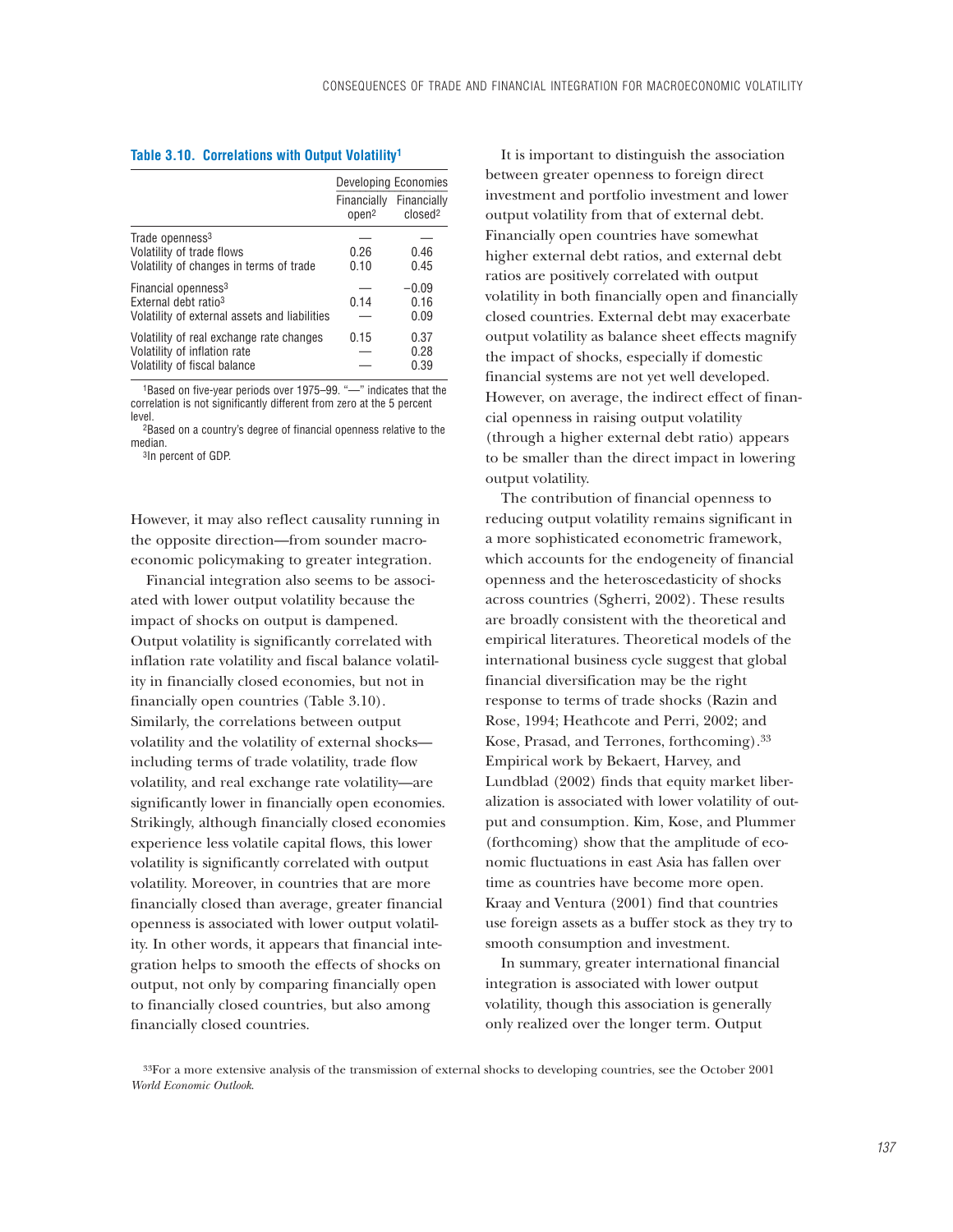volatility also depends on other factors, including macroeconomic policy stability, domestic financial development, and institutional quality. Greater financial integration appears to be associated with smaller inflation and exchange rate shocks, and a reduced impact of all shocks on output. A possible implication is that economies with less diversified production structures, including small economies, which tend to be very open to trade, could see a decline in output volatility by opening up to financial flows.

# **Conclusion**

Trade integration and international financial integration are largely complementary, both over time and across countries. In recent decades, trade openness and international financial openness have been highly correlated across both industrial and developing countries. Countries that are more open to trade are also more integrated into global financial markets, as evidenced by lower saving-investment correlations. While global economic integration was driven primarily by technological improvements during the previous major episode of globalization (1870–1914), integration since World War II has been driven mostly by policy liberalization. This underlines the importance of paying close attention to the interaction between the trade and financial aspects of globalization.

While developing countries have generally become more integrated into the world trading system over the past two decades, the degree of integration has been uneven across countries. The full, multilateral liberalization of trade and capital account restrictions would have a large, positive effect on trade flows. However, economic development is the single most important factor in accounting for the shortfall in developing countries' trade per unit of GDP relative to that of industrial countries. At the same time, trade openness has a large and significant positive effect on economic development. In other words, globalization is not only a source of growth, it is a natural outcome of it.

The interaction between the trade and financial aspects of globalization is evident in the incidence of external financial crises and the volatility of output. While external financial crises are related to a host of factors, trade openness by itself tends to reduce the likelihood of an external financial crisis, by improving a country's external solvency. Similarly, while low output volatility depends on macroeconomic policy stability, domestic financial development, and institutional quality, it is also associated with openness to foreign direct investment and portfolio investment, as financial openness is related to lower policy volatility and the dampening of shocks. The implications are that countries where trade integration is already high (like small economies) could reduce output volatility through further financial integration, while countries where financial integration is already high (like many countries in Latin America) would reduce the risk of external financial crises by increasing trade integration.

# **Appendix 3.1. Definitions, Data Sources, and Country Coverage**

This appendix defines terms, provides data sources, and specifies country coverage.

Trade openness is defined as the sum of exports and imports of goods and services (from balance of payments statistics), divided by GDP. The source is the WEO database. The country coverage is the same as that for the analysis of bilateral trade patterns listed below.

Trade restrictiveness is defined in two ways, given data limitations. The IMF's index of overall trade regime restrictiveness (IMF, 1998), which is only available for 1997–2001, is used in the analysis of trade patterns. The country coverage is the same as that for the analysis of trade patterns listed below. For Figure 3.1, which shows developments over three decades, trade restrictiveness is defined as the ratio of import duties to imports. Import duties are from the IMF's *Government Finance Statistics* and imports are from the IMF's *International Financial Statistics*. These data are available for a smaller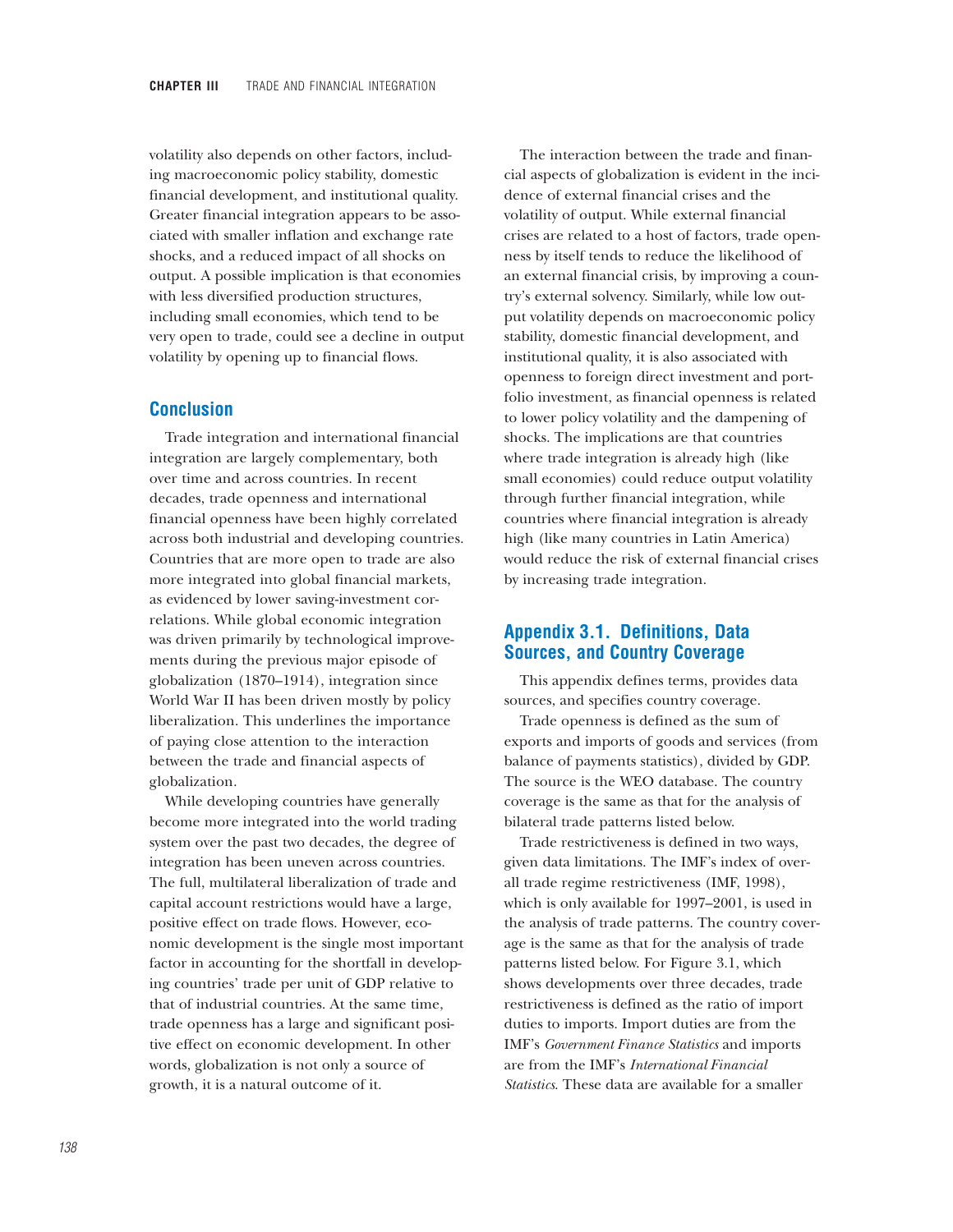number of countries than the aforementioned index.34

Financial openness is defined as the sum of external assets and liabilities of foreign direct investment and portfolio investment, divided by GDP. Other external financial stocks, including bank lending, are not included because these stocks are much more volatile. The source is Chapter IV of the October 2001 *World Economic Outlook*. The data were originally constructed by Lane and Milesi-Ferretti (1999), who accumulated the corresponding flows and made valuation adjustments. The country coverage is the same as that for the analysis of the interaction between trade and financial integration listed below.

Financial restrictiveness is defined as the index of balance of payments restrictions, based on the IMF's *Annual Report on Exchange Arrangements and Exchange Restrictions*. The index does not differentiate across types of restrictions within a category or capture the effectiveness of the restrictions. The data through 1995 are from Chapter IV of the October 2001 *World Economic Outlook* and were originally constructed by Grilli and Milesi-Ferretti (1995), who created a zeroone indicator variable reflecting the existence of various restrictions on international capital flows. The country coverage is the same as that for financial openness. In 1996, a more refined reporting system for balance of payments restrictions was introduced, which is not backwardly compatible with the earlier categories. The new categorization is the basis for the restrictiveness measure constructed by Mody and Murshid (2002) and used in the analysis of trade patterns. The country coverage is the same as that used in the analysis of trade patterns.

The countries that are included in the econometric analyses reported in this chapter are

listed below. The analysis of trade patterns covers many more countries than the analysis of the interaction between trade and financial integration, because data on external assets and liabilities are not available for a large number of countries.35 Conversely, Cambodia and Zimbabwe are not included in the analysis of trade patterns, because data on income per capita are missing for 1995–99. In the list below, countries that are included in only the analysis of trade patterns are not marked at all; countries that are included in both analyses are marked with a star; and countries that are included in only the analysis of the interaction between trade and financial integration are marked with a dagger.

### **Industrial Countries**

Australia,\* Austria,\* Belgium,\* Canada,\* Denmark,\* Finland,\* France,\* Germany,\* Greece,\* Iceland, Ireland,\* Italy,\* Japan,\* Netherlands,\* New Zealand,\* Norway,\* Portugal,\* Spain,\* Sweden,\* Switzerland,\* United Kingdom,\* and the United States.\*

### **Developing Countries**

#### *Africa, Sub-Saharan*

Angola, Benin, Botswana,\* Burkina Faso, Burundi, Cameroon, Cape Verde, Central African Republic, Chad, Comoros, Congo, Côte d'Ivoire, Equatorial Guinea, Ethiopia, Gabon, Gambia,\* Ghana, Guinea, Guinea-Bissau, Kenya,\* Lesotho,\* Madagascar, Malawi, Mali, Mauritius,\* Mozambique, Namibia,\* Niger, Nigeria, Rwanda, Senegal, Seychelles, Sierra Leone, South Africa,\* Swaziland, Tanzania, Togo, Uganda, Zambia, and Zimbabwe.†

34Austria, the Bahamas, Bahrain, Bangladesh, Botswana, Burundi, Cameroon, Canada, Colombia, Costa Rica, Cyprus, Dominican Republic, Egypt, El Salvador, Ethiopia, Fiji, Finland, France, Greece, Grenada, Guatemala, Iceland, India, Indonesia, Iran, Israel, Italy, Jamaica, Japan, Jordan, Kenya, Korea, Kuwait, Madagascar, Malta, Mauritius, Mexico, Morocco, Myanmar, New Zealand, Nicaragua, Norway, Oman, Pakistan, Panama, Peru, the Philippines, Sierra Leone, South Africa, Spain, Sri Lanka, Swaziland, Sweden, Switzerland, Thailand, Tunisia, the United States, Uruguay, Venezuela, and Zambia.

<sup>35</sup>In addition, the analysis of the interaction between trade and financial integration excludes countries with populations of less than  $\frac{1}{2}$  million, highly indebted poor countries, and transition economies, reflecting the country coverage in Chapter IV of the October 2001 *World Economic Outlook.*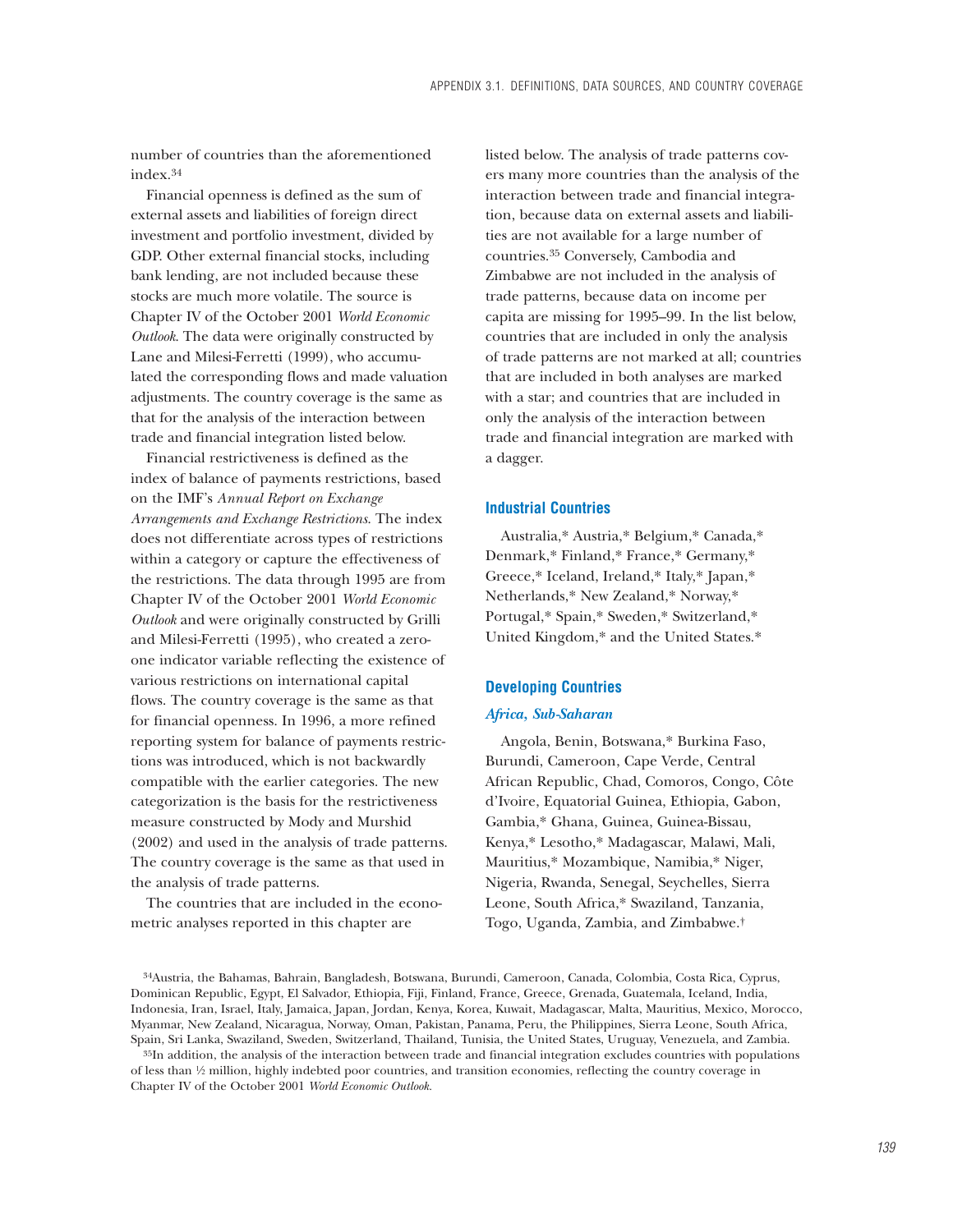### *Asia, East*

Cambodia,† China,\* Hong Kong SAR, Indonesia,\* Korea,\* Lao PDR, Malaysia,\* Papua New Guinea,\* the Philippines,\* Samoa, Singapore,\* Solomon Islands, Thailand,\* Tonga, and Vanuatu.

#### *Asia, South*

Bangladesh,\* Bhutan, India,\* Nepal,\* Pakistan,\* and Sri Lanka.\*

### *Middle East and North Africa*

Algeria, Egypt,\* Iran, Israel,\* Jordan,\* Mauritania, Morocco,\* Saudi Arabia, Syrian Arab Republic,\* Tunisia,\* Turkey,\* and Yemen.

# *Western Hemisphere, Caribbean, and Central America*

Antigua and Barbuda, Barbados, Belize, Costa Rica,\* Dominica, Dominican Republic,\* El Salvador,\* Grenada, Guatemala,\* Guyana, Haiti,\* Honduras, Jamaica,\* Mexico,\* Nicaragua, Panama,\* St. Kitts and Nevis, St. Lucia, Suriname, and Trinidad and Tobago.

### *Western Hemisphere, South America*

Argentina,\* Bolivia, Brazil,\* Chile,\* Colombia,\* Ecuador,\* Paraguay, Peru,\* Uruguay,\* and Venezuela.

### **Countries in Transition**

Armenia, Bulgaria, Czech Republic, Estonia, Georgia, Hungary, Kazakhstan, Kyrgyz Republic, Latvia, Lithuania, Moldova, Mongolia, Poland, Slovak Republic, Slovenia, and Ukraine.

# **References**

Acemoglu, Daron, Simon Johnson, James Robinson, and Yunyong Thaicharoen, 2002, "Institutional Causes, Macroeconomic Symptoms: Volatility, Crises and Growth" (unpublished; Cambridge, Massachusetts: Massachusetts Institute of Technology). Available via the Internet: www.worldbank.org/research/conferences/financial\_globalization/institutional\_causes.pdf.

Ades, Alberto, and Rafael Di Tella, 1999, "Rents, Competition, and Corruption," *American Economic Review,* Vol. 89 (September), pp. 982–93.

Al-Atrash, Hassan, and Tarik Yousef, 2000, "Intra-Arab Trade: Is It Too Little?" IMF Working Paper 00/10 (Washington: International Monetary Fund).

Alesina, Alberto, Vittorio Grilli, and Gian Maria Milesi-Ferretti, 1994, "The Political Economy of Capital Controls," in *Capital Mobility: The Impact on Consumption, Investment, and Growth,* ed. by Leonardo Leiderman and Assaf Razin (Cambridge: Cambridge University Press), pp. 289–321.

Anderson, James E., 1979, "A Theoretical Foundation for the Gravity Equation," *American Economic Review*, Vol. 69 (March), pp. 106–16.

———, and Eric van Wincoop, 2001, "Gravity with Gravitas: A Solution to the Border Puzzle," NBER Working Paper No. 8079 (Cambridge, Massachusetts: National Bureau of Economic Research).

- Arteta, Carlos, Barry Eichengreen, and Charles Wyplosz, 2001, "When Does Capital Account Liberalization Help More Than It Hurts?" NBER Working Paper No. 8414 (Cambridge, Massachusetts: National Bureau of Economic Research).
- Baier, Scott L., and Jeffrey H. Bergstrand, 2001, "The Growth of World Trade: Tariffs, Transport Costs, and Income Similarity," *Journal of International Economics*, Vol. 53 (February), pp. 1–27.
- Baig, Taimur, and Ilan Goldfajn, 1998, "Financial Market Contagion in the Asian Crisis," IMF Working Paper 98/155 (Washington: International Monetary Fund).
- Bairoch, Paul, 1993, *Economics and World History: Myths and Paradoxes* (Chicago, Illinois: University of Chicago Press).
- Bayoumi, Tamim A., and Barry Eichengreen, 1997, "Is Regionalism Simply a Diversion? Evidence from the Evolution of the EC and EFTA," in *Regionalism Versus Multilateral Trade Arrangements*, ed. by Takatoshi Ito and Anne O. Krueger, NBER–East Asia Seminar on Economics, Vol. 6 (Chicago and London: University of Chicago Press).
- Bekaert, Geert, Campbell R. Harvey, and Christian Lundblad, 2002, "Growth Volatility and Equity Market Liberalization" (unpublished; Durham, North Carolina: Duke University). Available via the Internet: http://faculty.fuqua.duke.edu/~charvey/ Research/Working\_Papers/W60\_Growth\_volatility\_ and.pdf.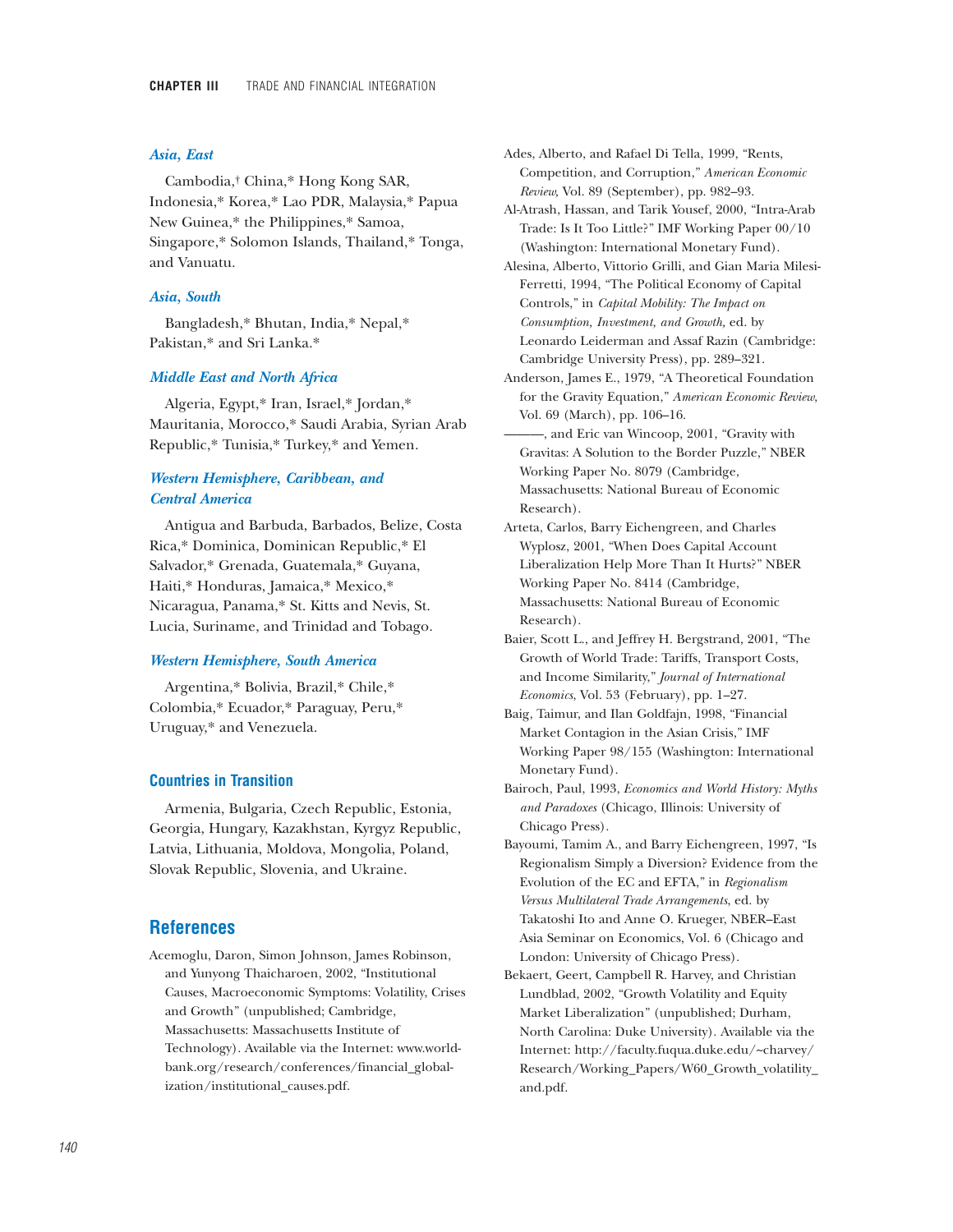- Bell, Martin, Bruce Ross-Larson, and Larry Westphal, 1984, "Assessing the Performance of Infant Industries," *Journal of Development Economics,* Vol. 16 (September–October), pp. 101–28.
- Berg, Andrew, and Anne O. Krueger, 2002, "Trade, Growth, and Poverty: A Selective Survey," paper presented at the Annual World Bank Conference on Development Economics, Washington, April. Available via the Internet: www.econ.worldbank.org/ files/13377\_Berg\_and\_Krueger.pdf.
- Bernard, Andrew B., and J. Bradford Jensen, 1999, "Exceptional Exporter Performance: Cause, Effect, or Both?" *Journal of International Economics,* Vol. 47 (February), pp. 1–25.
- Bigsten, Arne, and others, 2000, "Exports and Firm-Level Efficiency in African Manufacturing," Centre for the Study of African Economies Working Paper 2000/16 (Oxford: University of Oxford). Available via the Internet: www.economics.ox.ac.uk/ CSAEadmin/workingpapers/pdfs/20-16text.pdf.
- Boisso, Dale, and Michael Ferrantino, 1997, "Economic Distance, Cultural Distance, and Openness in International Trade: Empirical Puzzles," *Journal of Economic Integration,* Vol. 12 (December), pp. 456–84.
- Bordo, Michael D., and Hugh Rockoff, 1996, "The Gold Standard as a 'Good Housekeeping Seal of Approval,'" *Journal of Economic History*, Vol. 56 (June), pp. 389–428.
- Brecher, Richard A., 1983, "Second-Best Policy for International Trade and Investment," *Journal of International Economics*, Vol. 14 (May), pp. 313–20.
- ———, and Carlos Diaz-Alejandro, 1977, "Tariffs, Foreign Capital and Immiserizing Growth," *Journal of International Economics*, Vol. 7 (November), pp. 317–22.
- Bulow, Jeremy, and Kenneth Rogoff, 1989, "Sovereign Debt: Is to Forgive to Forget?" *American Economic Review*, Vol. 79 (March), pp. 43–50.
- Calvo, Guillermo, and Carlos A. Végh, 1999, "Inflation Stabilization and BOP Crises in Developing Countries," in *Handbook of Macroeconomics*, ed. by John B. Taylor and Michael Woodford (New York: North-Holland).
- Campa, José, and Linda S. Goldberg, 1997, "The Evolving External Orientation of Manufacturing: A Profile of Four Countries," *Federal Reserve Bank of New York Economic Policy Review*, Vol. 3 (July), pp. 53–81.
- Catão, Luis, 2002, "Debt Crises: What's Different About Latin America?" in Chapter II, *World*

*Economic Outlook, April 2002*, World Economic and Financial Surveys (Washington: International Monetary Fund).

- -, and Ben Sutton, 2002, "Sovereign Defaults: The Role of Volatility," forthcoming IMF Working Paper (Washington: International Monetary Fund).
- Coe, David T., Elhanan Helpman, and Alexander W. Hoffmaister, 1997, "North-South R&D Spillovers," *Economic Journal,* Vol. 107 (January), pp. 134–49.
- Coe, David T., and Alexander W. Hoffmaister, 1999, "North-South Trade: Is Africa Unusual?" *Journal of African Economies*, Vol. 8 (July), pp. 228–56.
- Coe, David T., Arvind Subramanian, Natalia T. Tamirisa, and Rikhil Bhavnani, forthcoming, "The Missing Globalization Puzzle," IMF Working Paper (Washington: International Monetary Fund).
- Clark, Ximena, David Dollar, and Alejandro Micco, 2002, "Maritime Transport Costs and Port Efficiency," World Bank Policy Research Working Paper No. 2781 (Washington: World Bank).
- Davis, Donald R., and David E. Weinstein, 2001, "An Account of Global Factor Trade," *American Economic Review,* Vol. 91 (December), pp. 1423–53.
- Deardorff, Alan V., 1998, "Determinants of Bilateral Trade: Does Gravity Work in a Neoclassical World?" in *The Regionalization of the World Economy,* ed. by Jeffrey A. Frankel (Chicago: University of Chicago Press).
- Detragiache, Enrica, and Antonio Spilimbergo, 2001, "Crises and Liquidity: Evidence and Interpretation," IMF Working Paper 01/02 (Washington: International Monetary Fund).
- Dodzin, Sergei, and Athanasios Vamvakidis, 1999, "Trade and Industrialization in Developing Agricultural Economies," IMF Working Paper 99/145 (Washington: International Monetary Fund).
- Dollar, David, and Aart Kraay, 2001a, "Trade, Growth and Poverty"(unpublished; Washington: World Bank). Available via the Internet: www.worldbank.org/ research/growth/pdfiles/Trade5.pdf.
- ———, 2001b, "Growth *Is* Good for the Poor" (unpublished; Washington: World Bank). Available via the Internet: www.worldbank.org/research/ growth/pdfiles/growthgoodforpoor.pdf.
- -, 2002, "Institutions, Trade, and Growth" (unpublished; Washington: World Bank). Available via the Internet: www.carnegie-rochester.rochester. edu/April02-pdfs/ITG2.pdf.
- Easterly, William, and Aart Kraay, 2000, "Small States, Small Problems? Income, Growth, and Volatility in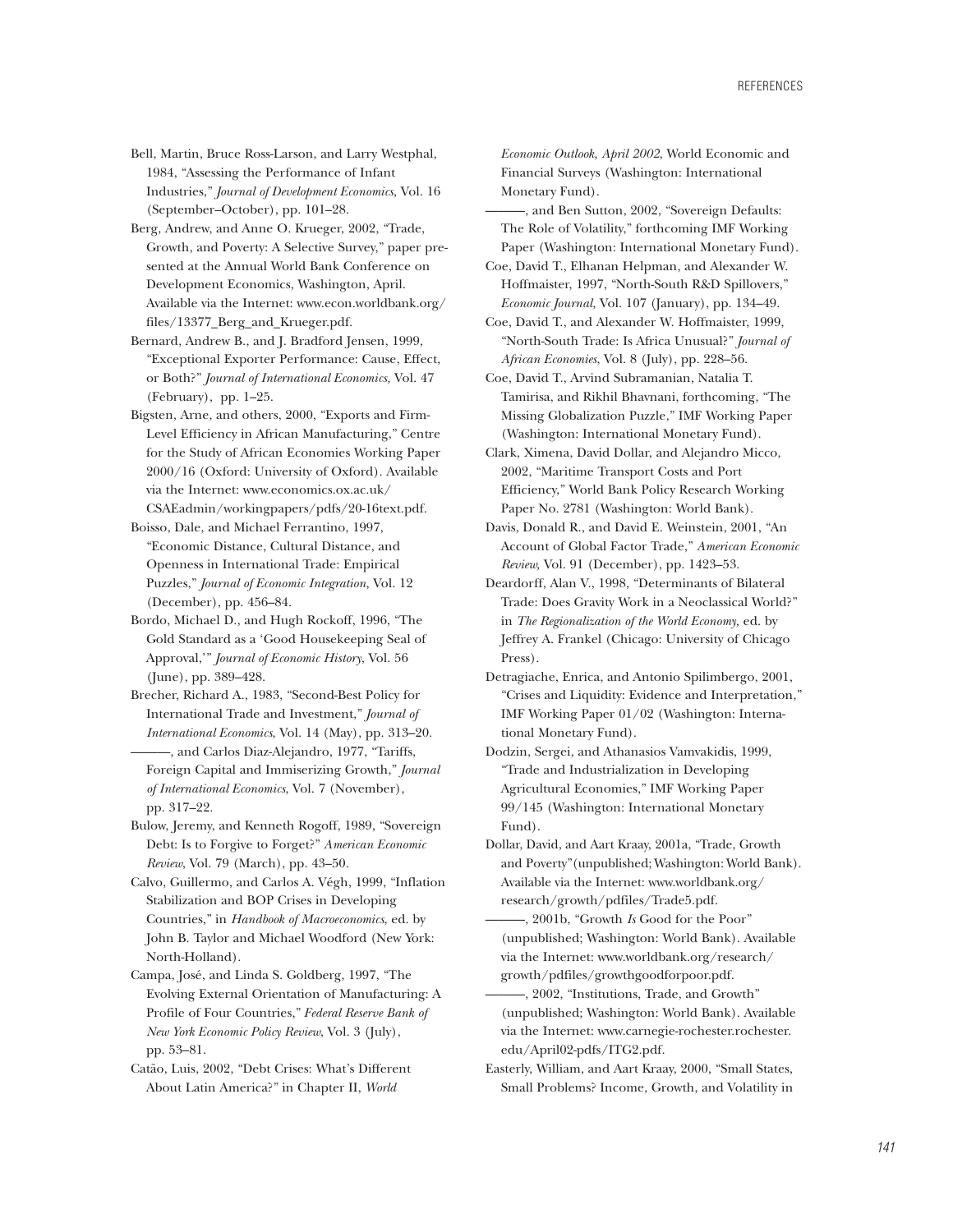Small States," *World Development*, Vol. 28 (November), pp. 2013–27.

- Edison, Hali J., Michael Klein, Luca Ricci, and Torsten Slok, 2002, "Capital Account Liberalization and Economic Performance: Survey and Synthesis," IMF Working Paper 02/120 (Washington: International Monetary Fund).
- Edwards, Sebastian, 1984, "The Order of Liberalization of the External Sector in Developing Countries," Princeton Essays in International Finance No. 156 (Princeton, New Jersey: International Finance Section, Department of Economics, Princeton University).
- ———, 1989, *Real Exchange Rates, Devaluation and Adjustment: Exchange Rate Policy in Developing Countries* (Cambridge, Massachusetts: MIT Press).
- -, 2001, "Capital Mobility and Economic Performance: Are Emerging Economies Different?" NBER Working Paper No. 8076 (Cambridge, Massachusetts: National Bureau of Economic Research).
- Egoumé-Bossogo, Philippe, and Chandima Mendis, 2002, "Trade and Integration in the Caribbean," IMF Working Paper 02/148 (Washington: International Monetary Fund).
- Eichengreen, Barry J., 1996, *Globalizing Capital: A History of the International Monetary System* (Princeton, New Jersey: Princeton University Press).
- ———, 2001, "Capital Account Liberalization: What Do Cross-Country Studies Tell Us?" *World Bank Economic Review*, Vol. 15, No. 3, pp. 341–65.
- ———, and Andrew K. Rose, 1999, "Contagious Currency Crises: Channels of Conveyance," in *Changes in Exchange Rates in Rapidly Developing Countries: Theory, Practice, and Policy Issues*, ed. by Takatoshi Ito and Anne O. Krueger (Chicago: University of Chicago Press).
- Engel, Charles, and John H. Rogers, 1996, "How Wide Is the Border?" *American Economic Review*, Vol. 86 (December), pp. 1112–25.
- ———, 2001, "Deviations from Purchasing Power Parity: Causes and Welfare Costs," *Journal of International Economics,* Vol. 55 (October), pp. 29–57.
- Estevadeordal, Antoni, Brian Frantz, and Alan M. Taylor, 2002, "The Rise and Fall of World Trade, 1870–1939" (unpublished; Washington: Inter-American Development Bank). Available via the Internet: http://emlab.berkeley.edu/users/ eichengr/211\_f01\_nov19.pdf.
- Feenstra, Robert C., 1998, "Integration of Trade and Disintegration of Production in the Global Economy," *Journal of Economic Perspectives*, Vol. 12 (Fall), pp. 31–50.
- Forbes, Kristin J., 2000, "The Asian Flu and Russian Virus: Firm-Level Evidence on How Crises Are Transmitted Internationally," NBER Working Paper No. 7807 (Cambridge, Massachusetts: National Bureau of Economic Research).
- $-$ , 2001, "Are Trade Linkages Important Determinants of Country Vulnerability to Crises?" NBER Working Paper No. 8194 (Cambridge, Massachusetts: National Bureau of Economic Research).
- Foroutan, Faezeh, and Lant Pritchett, 1993, "Intrasub-Saharan African Trade: Is It Too Little?" *Journal of African Economies*, Vol. 2 (May), pp. 74–105.
- Frankel, Jeffrey A., 1997, *Regional Trading Blocs in the World Economic System* (Washington: Institute for International Economics).

———, and David Romer, 1999, "Does Trade Cause Growth?" *American Economic Review,* Vol. 89 (June), pp. 379–99.

- Frankel, Jeffrey A., and Andrew K. Rose, 2000, "Estimating the Effect of Currency Unions on Trade and Output," NBER Working Paper No. 7857 (Cambridge, Massachusetts: National Bureau of Economic Research).
- Frankel, Jeffrey A., and Shang-Jin Wei, 1998, "Regionalization of World Trade and Currencies," in *The Regionalization of the World Economy*, ed. by Jeffrey A. Frankel (Chicago: University of Chicago Press).
- Gilman, Sidney, 1984, *The Competitive Dynamics of Container Shipping* (Aldershot, Hampshire: Ashgate Publishing Company).
- Glick, Reuven, and Andrew K. Rose, 1999, "Contagion and Trade: Why Are Currency Crises Regional?" *Journal of International Money and Finance,* Vol. 18 (August), pp. 603–17.
- ———, 2001, "Does a Currency Union Affect Trade? The Time Series Evidence," NBER Working Paper No. 8396 (Cambridge, Massachusetts: National Bureau of Economic Research).
- Glick, Reuven, and Michael M. Hutchison, 2000, "Capital Controls and Exchange Rate Instability in Developing Economies," Pacific Basin Working Paper Series No. PB00–05 (San Francisco,
- California: Federal Reserve Bank of San Francisco). Graziani, Giovanni, 2001, "International Subcontracting in the Textile and Clothing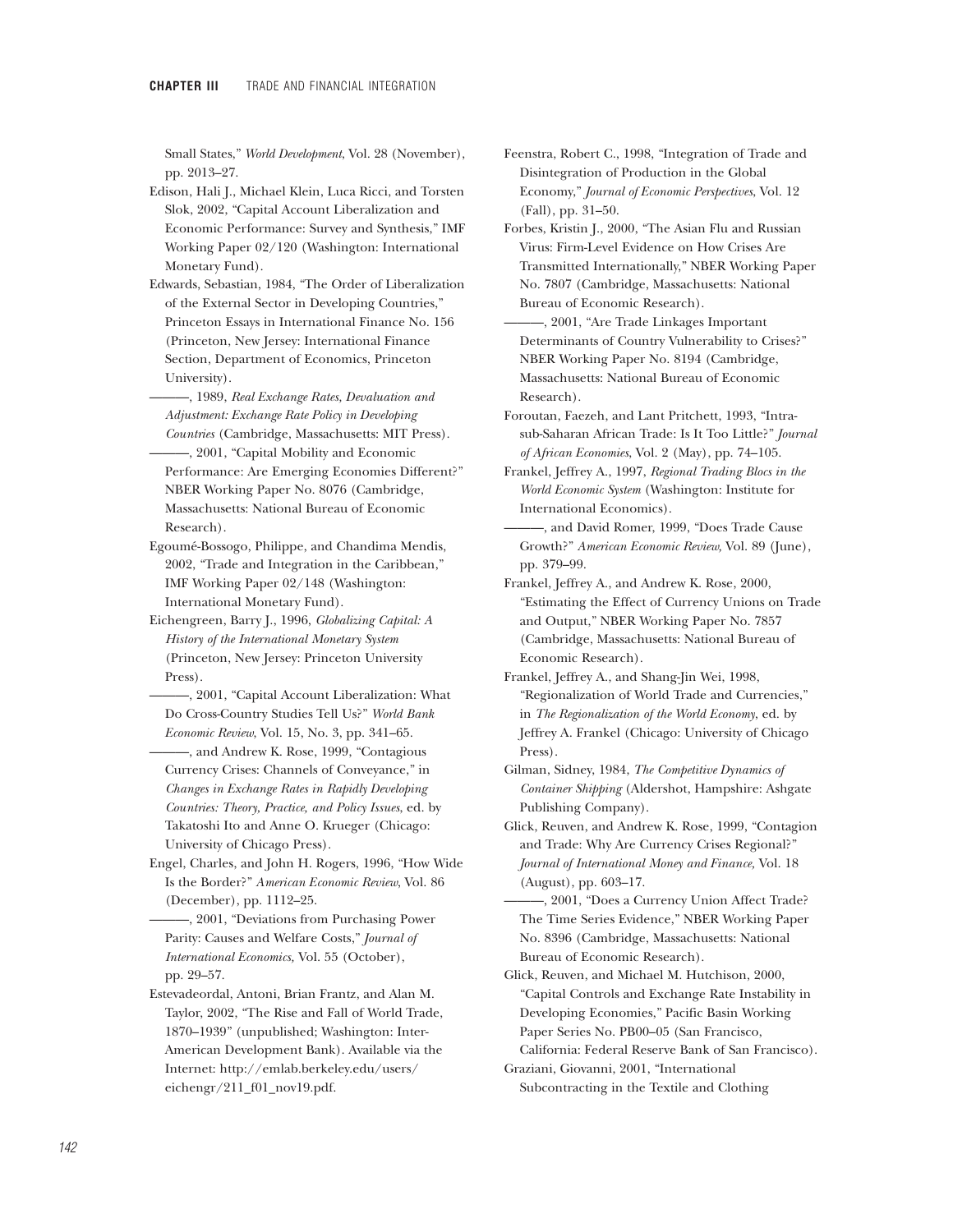Industry," in *Fragmentation: New Production Patterns in the World Economy*, ed. by Sven W. Arndt and Henryk Kierzkowski (Oxford and New York: Oxford University Press).

- Grilli, Vittorio, and Gian Maria Milesi-Ferretti, 1995, "Economic Effects and Structural Determinants of Capital Controls," *Staff Papers,* International Monetary Fund, Vol. 42 (September), pp. 517–51.
- Grossman, Gene M., and Elhanan Helpman, 2002, "Outsourcing in a Global Economy," NBER Working Paper No. 8728 (Cambridge, Massachusetts: National Bureau of Economic Research).
- Gupta, Poonam, Deepak Mishra, and Ratna Sahay, 2000, "Output Response During Currency Crises" (unpublished; Washington: International Monetary Fund). Available via the Internet: http://sccie.uscs.edu/ papers/epapers/gsahay.pdf.
- Hall, Robert E., and Charles I. Jones, 1999, "Why Do Some Countries Produce So Much More Output Per Worker Than Others?" *Quarterly Journal of Economics,* Vol. 114 (February), pp. 83–116.
- Hallward-Driemeier, Mary, 2001, "Openness, Firms, and Competition," paper prepared for the Globalization, Growth, and Poverty Policy Research Report (Washington: World Bank). Available via the Internet: http://econ.worldbank.org/files/ 2868\_Openness,\_Firms\_and\_Competition.pdf.
- ———, Giuseppe Iarossi, and Kenneth L. Sokoloff, 2002, "Exports and Manufacturing Productivity in East Asia: A Comparative Analysis with Firm-Level Data," NBER Working Paper No. 8894 (Cambridge, Massachusetts: National Bureau of Economic Research).
- Hanson, James A., 1995, "Opening the Capital Account: Costs, Benefits, and Sequencing," in *Capital Controls, Exchange Rates, and Monetary Policy in the World Economy*, ed. by Sebastian Edwards (Cambridge: Cambridge University Press).
- Harley, Knick C., 1980, "Transportation, the World Wheat Trade and the Kuznets Cycle, 1850–1913," *Explorations in Economic History*, Vol. 17 (July), pp. 218–50.
- Harrigan, James, 2000, "The Impact of the Asia Crisis on U.S. Industry: An Almost-Free Lunch?" *Federal Reserve Bank of New York Economic Policy Review,* Vol. 6 (September), pp. 71–81.
- Heathcote, Jonathan, and Fabrizio Perri, 2002, "Financial Globalization and Real Regionalization," CEPR Discussion Paper No. 3268 (London: Center for Economic Policy Research).
- Helpman, Elhanan, and Paul R. Krugman, 1985, *Market Structure and Foreign Trade: Increasing Returns, Imperfect Competition, and the International Economy* (Cambridge, Massachusetts: MIT Press).
- Hufbauer, Gary C., Erika Wada, and Tony Warren, 2002, *The Benefits of Price Convergence: Speculative Calculations,* Policy Analyses in International Economics, No. 65 (Washington: Institute for International Economics).
- Hummels, David, 1999, "Have International Transportation Costs Declined?" (unpublished; West Lafayette, Indiana: Purdue University). Available via the Internet: www.mgmt.purdue.edu/ faculty/hummelsd/research/decline/declined.pdf.
- -, 2000, "Time as a Trade Barrier," CIBER Working Paper No. 2000–007 (West Lafayette, Indiana: Purdue University, Center for International Business Education and Research). Available via the Internet: www.mgmt.purdue.edu/centers/ciber/ eiit/ConfInfo/2000Papers/hummels.pdf.
- -, Jun Ishii, and Kei-Mu Yi, 2001, "The Nature and Growth of Vertical Specialization in World Trade," *Journal of International Economics,* Vol. 54 (June), pp. 75–96.
- International Monetary Fund, 1998, *Trade Liberalization in Fund-Supported Programs*, World Economic and Financial Surveys (Washington: International Monetary Fund).
- ———, 2001, *Market Access for Developing Countries' Exports* (Washington). Available via the Internet: www.imf.org/external/np/madc/eng/042701.htm.
- Isgut, Alberto E., 2001, "What's Different About Exporters? Evidence from Colombian Manufacturing," *Journal of Development Studies,* Vol. 37 (June), pp. 57–82.
- Jones, Ronald W., and Henryk Kierzkowski, 2001, "A Framework for Fragmentation," in *Fragmentation: New Production Patterns in the World Economy*, ed. by Sven W. Arndt and Henryk Kierzkowski (Oxford and New York: Oxford University Press).
- Kaminsky, Graciela L., and Carmen M. Reinhart, 2000, "On Crises, Contagion, and Confusion," *Journal of International Economics*, Vol. 51 (June), pp. 145–68.
- Kim, Sunghyun H., M. Ayhan Kose, and Michael G. Plummer, forthcoming, "Dynamics of Business Cycles in Asia: Differences and Similarities," *Review of Development Economics*.
- Kim, Woochan, 2000, "Does Capital Account Liberalization Discipline Budget Deficit," KDI School Working Paper No. 00–04 (Seoul: Korea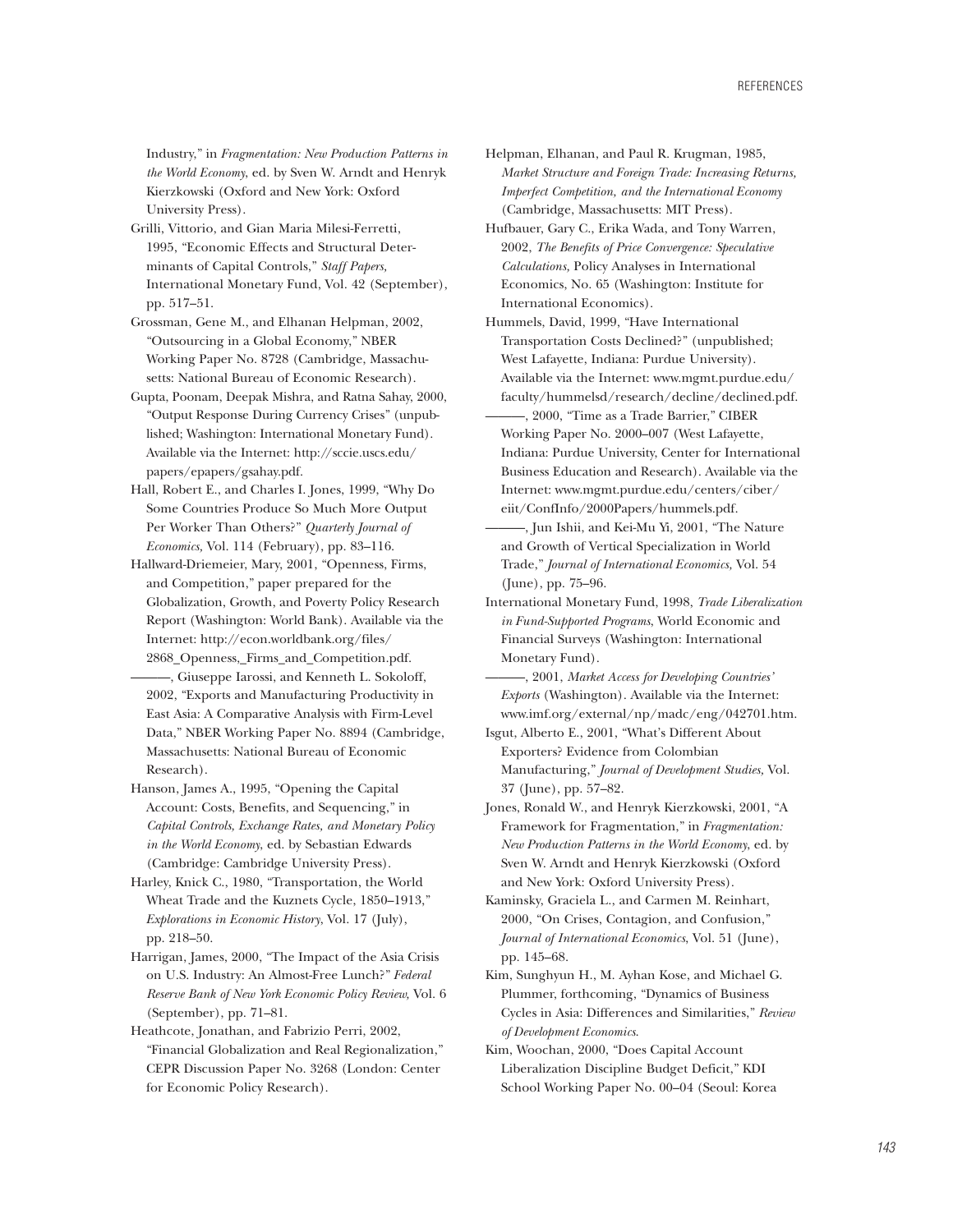Development Institute). Available via the Internet: www.kdischool.ac.kr/library/data/w00–04.PDF.

Klein, Michael W., and Nancy P. Marion, 1997, "Explaining the Duration of Exchange-Rate Pegs," *Journal of Development Economics,* Vol. 54 (December), pp. 387–404.

- Kose, Ayhan, Eswar Prasad, and Marco Terrones, forthcoming, "The Effects of Globalization on International Business Cycles," IMF Working Paper (Washington: International Monetary Fund).
- Kraay, Aart, 1999, "Exportations et Performances Économiques: Étude d'un Panel d'entreprises Chinoises (Exports and Economic Performance: Evidence from a Panel of Chinese Enterprises, with English Summary)," *Revue d'Economie du Developpement,* Vol. 7 (June), pp. 183–207.
- ———, and Jaume Ventura, 2001, "Comparative Advantage and the Cross-Section of Business Cycles," NBER Working Paper No. 8104 (Cambridge, Massachusetts: National Bureau of Economic Research).
- Krueger, Anne O., 1978, *Liberalization Attempts and Consequences* (Cambridge, Massachusetts: Ballinger Publishing Company).
- -, and Baran Tuncer, 1982, "An Empirical Test of the Infant Industry Argument," *American Economic Review*, Vol. 72 (December), pp. 1142–52.
- Krugman, Paul, 1991, "The Move to Free Trade Zones," in *Policy Implications of Trade and Currency Zones*: *A Symposium, sponsored by the Federal Reserve Bank of Kansas City, Jackson Hole, Wyoming, August 22–24, 1991* (Kansas City: Federal Reserve Bank of Kansas City).
- ———, 1995, "Growing World Trade: Causes and Consequences," *Brookings Papers on Economic Activity: 1*, Brookings Institution, pp. 327–77.
- Lane, Philip R., and Gian Maria Milesi-Ferretti, 1999, "The External Wealth of Nations: Measures of Foreign Assets and Liabilities for Industrial and Developing Countries," CEPR Discussion Paper No. 2231 (London: Center for Economic Policy Research).
- -, 2000, "External Capital Structure: Theory and Evidence," IMF Working Paper 00/152 (Washington: International Monetary Fund).
- Leamer, Edward E., 1984, *Sources of International Comparative Advantage: Theory and Evidence* (Cambridge, Massachusetts: MIT Press).
- ———, 1988, "Measures of Openness," in *Trade Policy Issues and Empirical Analysis,* ed. by Robert E. Baldwin (Chicago and London: University of Chicago Press).

———, and James Levinsohn, 1995, "International Trade Theory: The Evidence," in *Handbook of International Economics*, Vol. 3, ed. by Gene M. Grossman and Kenneth Rogoff (Amsterdam: Elsevier).

Lee, Jong-Wha, 1993, "International Trade, Distortions, and Long-Run Economic Growth," *Staff Papers*, International Monetary Fund, Vol. 40 (June), pp. 299–328.

Limão, Nuno, and Anthony J. Venables, 2001, "Infrastructure, Geographical Disadvantage, Transport Costs, and Trade," *World Bank Economic Review*, Vol. 15 (October), pp. 451–79.

Loungani, Prakash, Ashoka Mody, and Assaf Razin, 2002, "The Global Disconnect: Transactional Distance and Scale Economies" (unpublished; Washington: International Monetary Fund, Research Department).

- Lucas, Robert E., Jr., 1990, "Why Doesn't Capital Flow from Rich to Poor Countries?" *American Economic Review, Papers and Proceedings*, Vol. 80 (May), pp. 92–6.
- Maddison, Angus, 1995, *Monitoring the World Economy: 1820–1992* (Paris: Development Center of the Organization for Economic Cooperation and Development).
- Masson, Paul R., 1998, "Contagion: Monsoonal Effects, Spillovers, and Jumps Between Multiple Equilibria," IMF Working Paper 98/142 (Washington: International Monetary Fund).
- McCallum, John, 1995, "National Borders Matter: Canada-U.S. Regional Trade Patterns," *American Economic Review*, Vol. 85 (June), pp. 615–23.
- McKinnon, Ronald I., 1973, *Money and Capital in Economic Development* (Washington: Brookings Institution).
- \_\_\_\_\_, 1993, *The Order of Economic Liberalization: Financial Control in the Transition to a Market Econom*y (Baltimore, Maryland: Johns Hopkins University Press).

Mélitz, Jacques, 2001, "Geography, Trade, and Currency Union," CEPR Discussion Paper No. 2987 (London: Center for Economic Policy Research).

- Menon, Jayant, and Peter B. Dixon, 1996, "How Important Is Intra-industry Trade in Trade Growth?" *Open Economies Review*, Vol. 7 (April), pp. 161–75.
- Milesi-Ferretti, Gian Maria, and Assaf Razin, 1998, "Current Account Reversals and Currency Crises: Empirical Regularities," IMF Working Paper 98/89 (Washington: International Monetary Fund).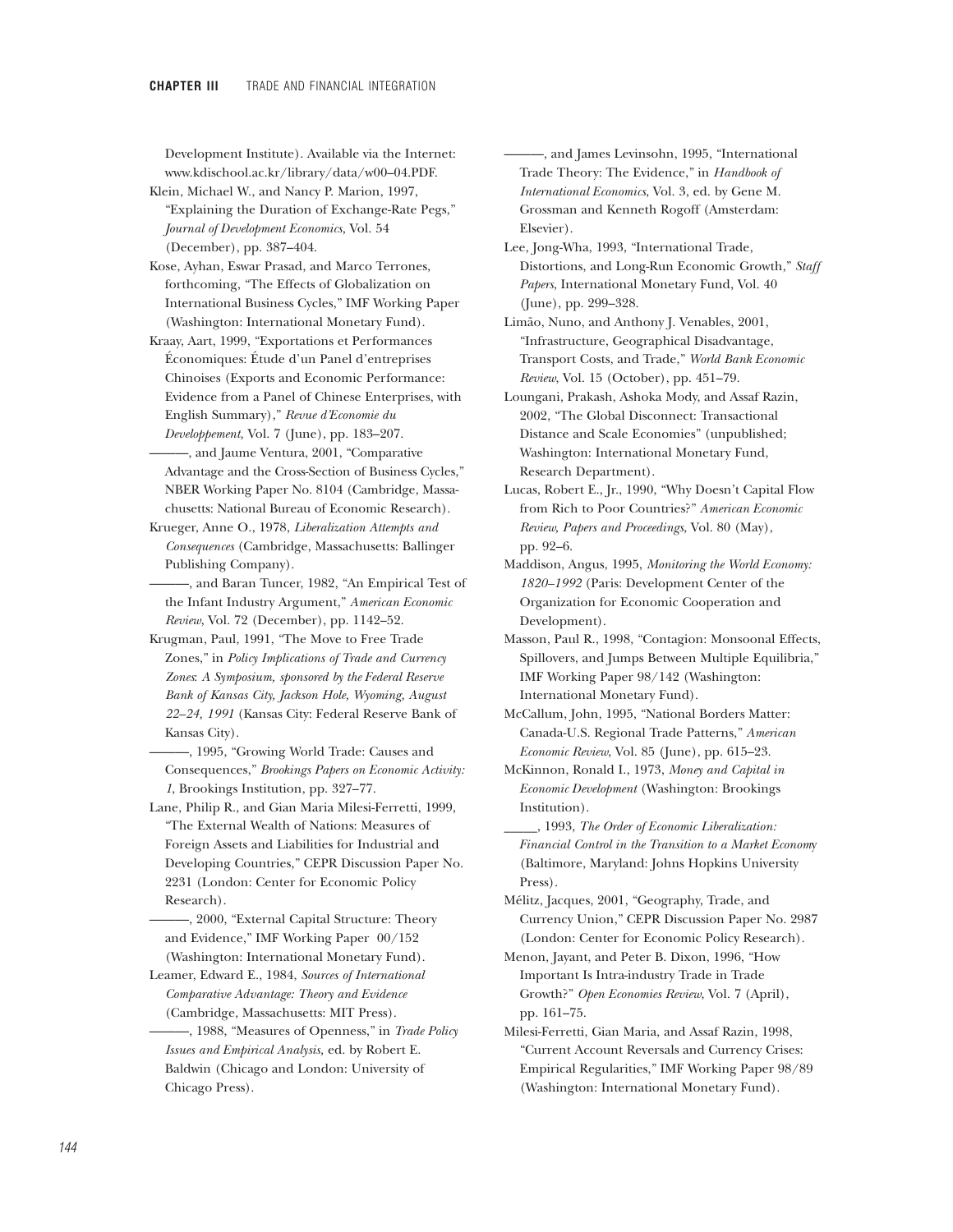Mody, Ashoka, and Antu Panini Murshid, 2002, "Growing Up with Capital Flows," IMF Working Paper 02/75 (Washington: International Monetary Fund).

Montiel, Peter, and Carmen M. Reinhart, 1999, "Do Capital Controls and Macroeconomic Policies Influence the Volume and Composition of Capital Flows? Evidence from the 1990s," *Journal of International Money and Finance*, Vol. 18 (August), pp. 619–35.

Neal, Larry, 1990, *The Rise of Financial Capitalism: International Capital Markets in the Age of Reason* (Cambridge: Cambridge University Press).

Ng, Francis, and Alexander J. Yeats, 1999, "Production Sharing in East Asia: Who Does What for Whom, and Why?" Policy Research Working Paper No. 2197 (Washington: World Bank).

- Obstfeld, Maurice, and Kenneth Rogoff, 2000a, "The Six Major Puzzles in International Macroeconomics: Is There a Common Cause?" in *NBER Macroeconomics Annual 2000*, ed. by Ben S. Bernanke and Kenneth Rogoff (Cambridge, Massachusetts: MIT Press).
- -, 2000b, "Perspectives and OECD Economic Integration: Implications for U.S. Current Account Adjustment," in *Global Economic Integration: Opportunities and Challenges: A Symposium, sponsored by the Federal Reserve Bank of Kansas City, Jackson Hole, Wyoming, August 24–26, 2000* (Kansas City: Federal Reserve Bank of Kansas City).
- Obstfeld, Maurice, and Alan M. Taylor, 2002, "Globalization and Capital Markets," NBER Working Paper No. 8846 (Cambridge, Massachusetts: National Bureau of Economic Research).

Organization for Economic Cooperation and Development, 2002, *OECD Economic Outlook,* No. 71 (Paris: June).

Panagariya, Arvind, 2000, "Preferential Trade Liberalization: The Traditional Theory and New Developments," *Journal of Economic Literature*, Vol. 38 (June), pp. 287–331.

Papageorgiou, Demetris, Michael Michaely, and Armeane M. Choksi, 1991, *Liberalizing Foreign Trade: Lessons of Experience in the Developing World,* Vol. 7 (New York: Blackwell).

Parsley, David C., and Shang-Jin Wei, 2001, "Limiting Currency Volatility to Stimulate Goods Market Integration: A Price-Based Approach," NBER Working Paper No. 8468 (Cambridge, Massachusetts: National Bureau of Economic Research).

- Ramey, Garey, and Valerie A. Ramey, 1995, "Cross-Country Evidence on the Link Between Volatility and Growth," *American Economic Review*, Vol. 85 (December), pp. 1138–51.
- Razin, Assaf, and Andrew K. Rose, 1994, "Business-Cycle Volatility and Openness: An Exploratory Cross-Sectional Analysis," in *Capital Mobility: The Impact on Consumption, Investment and Growth,* ed. by Leonardo Leiderman and Assaf Razin (Cambridge: Cambridge University Press).
- Rodriguez, Francisco, and Dani Rodrik, 2000, "Trade Policy and Economic Growth: A Skeptic's Guide to Cross-National Evidence," in *NBER Macroeconomics Annual 2000*, ed. by Ben S. Bernanke and Kenneth Rogoff (Cambridge, Massachusetts: MIT Press).

Rodrik, Dani, 1998, "Trade Policy and Economic Performance in Sub-Saharan Africa," NBER Working Paper No. 6562 (Cambridge, Massachusetts: National Bureau of Economic Research).

- ———, 2000, "Institutions for High-Quality Growth: What They Are and How to Acquire Them," *Studies in Comparative International Development,* Vol. 35 (Fall), pp. 3–31.
- Rogers, John H., 2001, "Price Level Convergence, Relative Prices, and Inflation in Europe," International Finance Discussion Paper No. 699 (Washington: Board of Governors of the Federal Reserve System).
- Romer, David, 1993, "Openness and Inflation: Theory and Evidence," *Quarterly Journal of Economics*, Vol. 108 (November), pp. 869–903.

Rose, Andrew K., 2000, "One Money, One Market: The Effect of Common Currencies on Trade," *Economic Policy*, No. 30 (April), pp. 9–45.

———, 2002, "Estimating Protectionism from the Gravity Model" (unpublished; Washington: International Monetary Fund, Research Department).

-, and Mark M. Spiegel, 2002, "A Gravity Model of International Lending: Trade, Default, and Credit" (unpublished; Berkeley, California: University of California, Hass School of Business). Available via the Internet: http://faculty.haas. berkeley.edu/arose/Spiegel.pdf.

Rousseau, Peter L., and Richard Eugene Sylla, 2001, "Financial Systems, Economic Growth, and Globalization," NBER Working Paper No. 8323 (Cambridge, Massachusetts: National Bureau of Economic Research).

Sachs, Jeffrey D., and Andrew Warner, 1995, "Economic Reform and the Process of Global